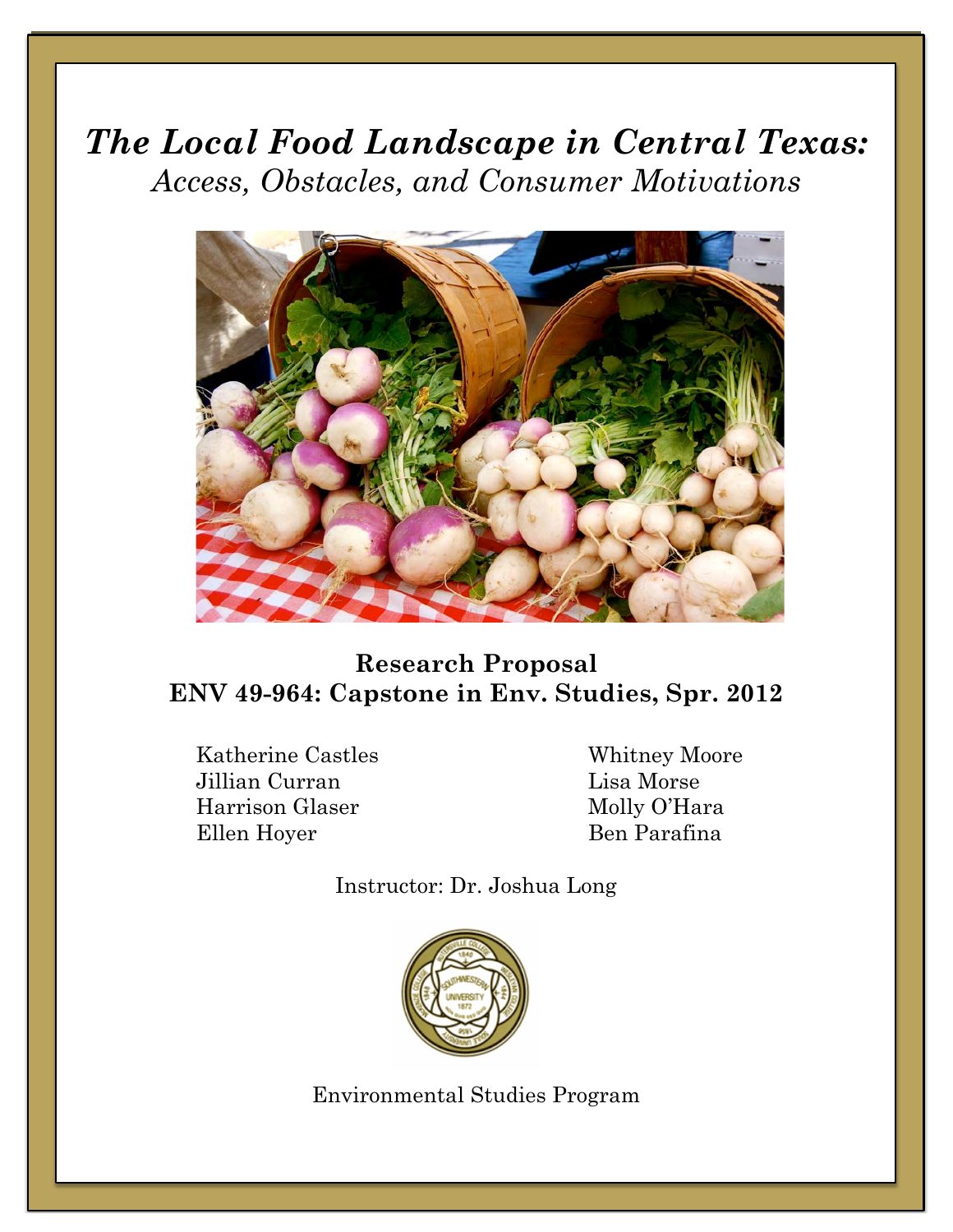## Acknowledgements:

The instructor and students would like to extend their gratitude to the farmers, vendors, and market administrators who facilitated and contributed to this research. Thank you to the Environmental Studies Program and Southwestern University for fostering a learning environment that encourages civic engagement, life long learning, and active student scholarship. A special thanks to Kimberly Nesmith, Carla Jenkins, Karen Banks, and Suzanne Santos. Thank you also to the Austin Sustainable Food Center.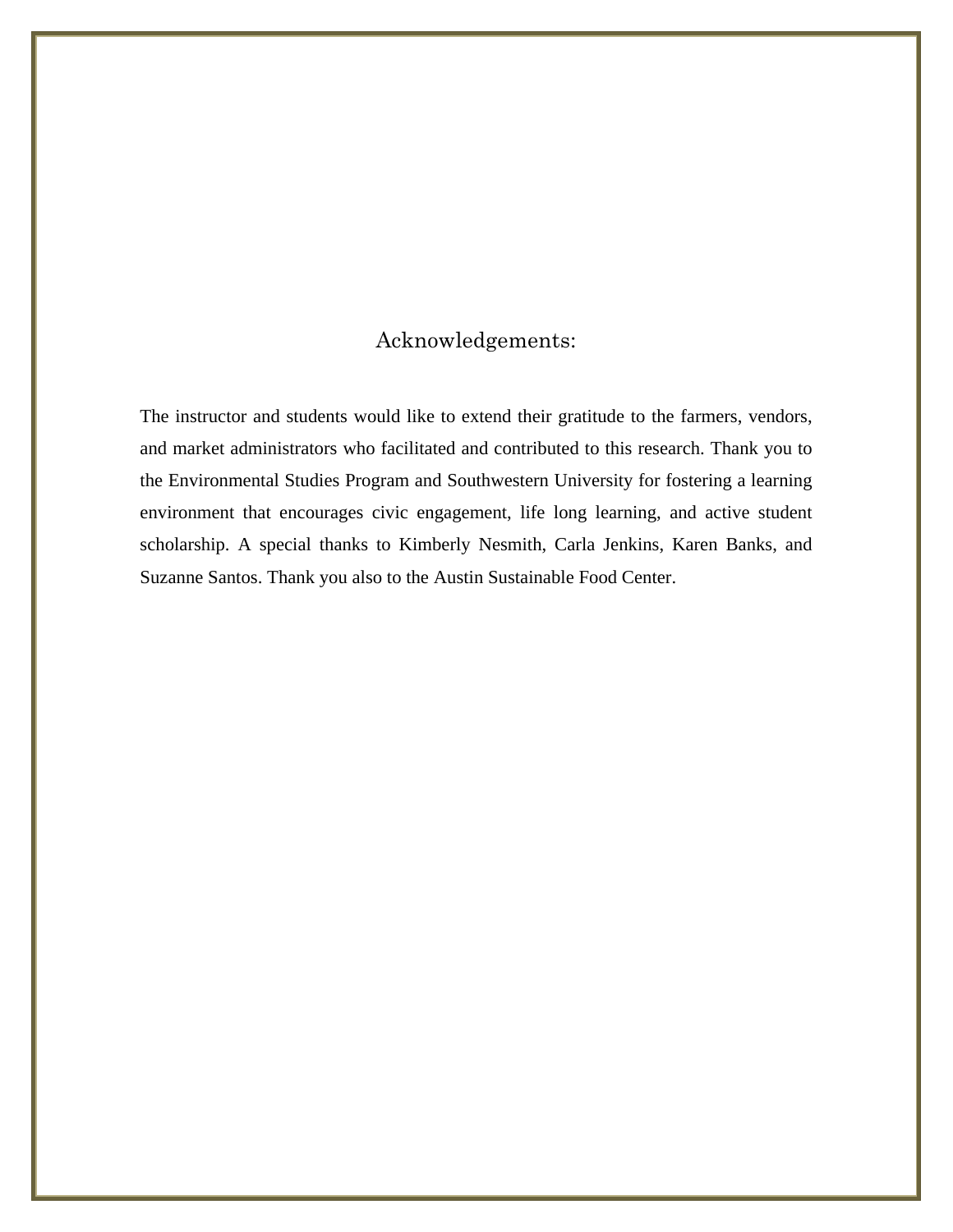# Table of Contents

# Executive Summary

| 1. Introduction                                                     |
|---------------------------------------------------------------------|
|                                                                     |
|                                                                     |
| 1.3 Social Justice Issues Associated with the Modern Food System 12 |
| 2. Review of the Literature                                         |
|                                                                     |
|                                                                     |
|                                                                     |
| 2.3.1 Community Relations and Social Interactions 29                |
|                                                                     |
|                                                                     |
|                                                                     |
| 2.4.1 Food Deserts                                                  |
|                                                                     |
|                                                                     |
|                                                                     |
|                                                                     |
|                                                                     |
|                                                                     |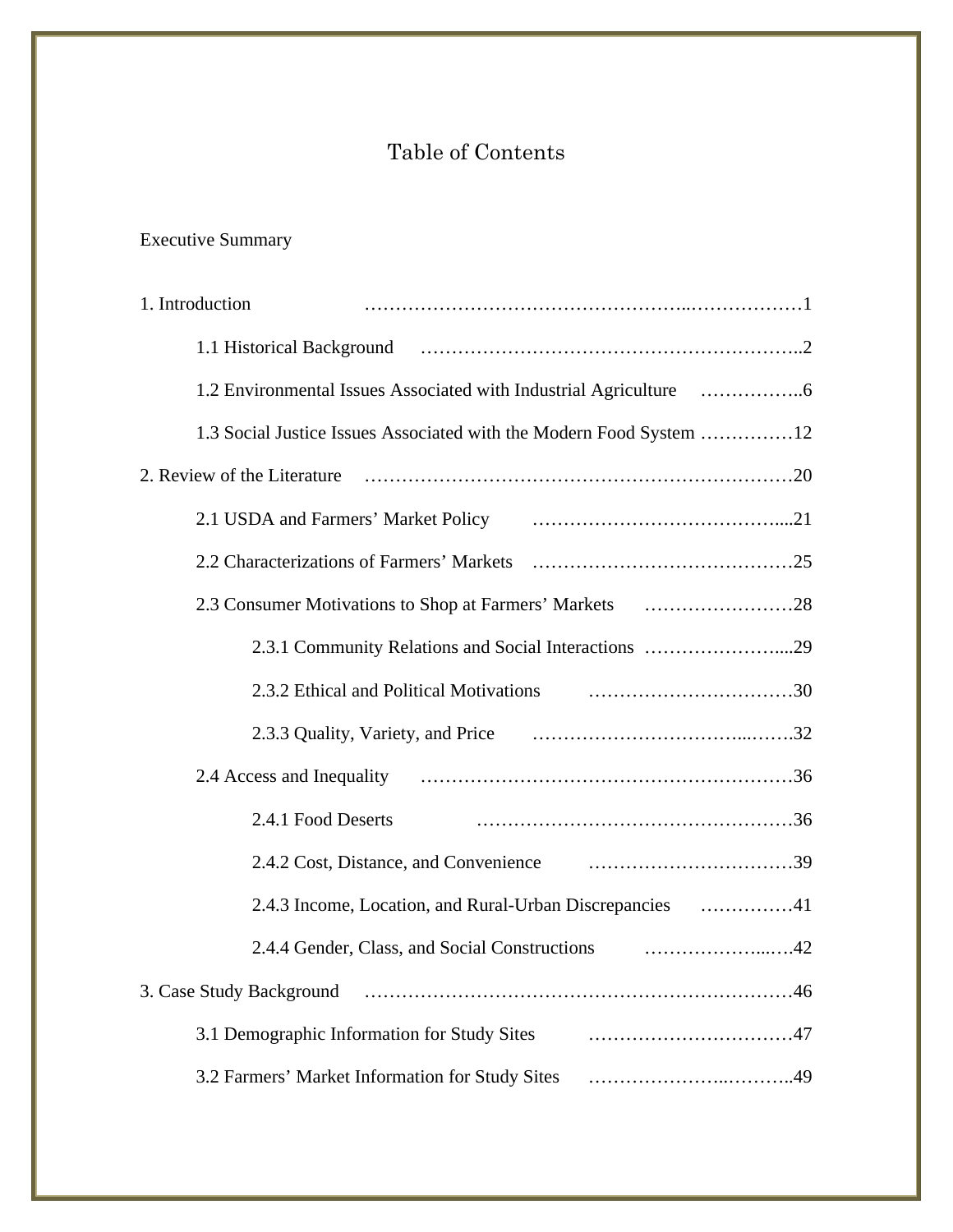| 4.1 Price Comparison Study |  |
|----------------------------|--|
|                            |  |
|                            |  |
|                            |  |
| 5. Conclusion              |  |
|                            |  |

- Works Cited
- Reference Information for Images

Appendix A

Appendix B

Appendix C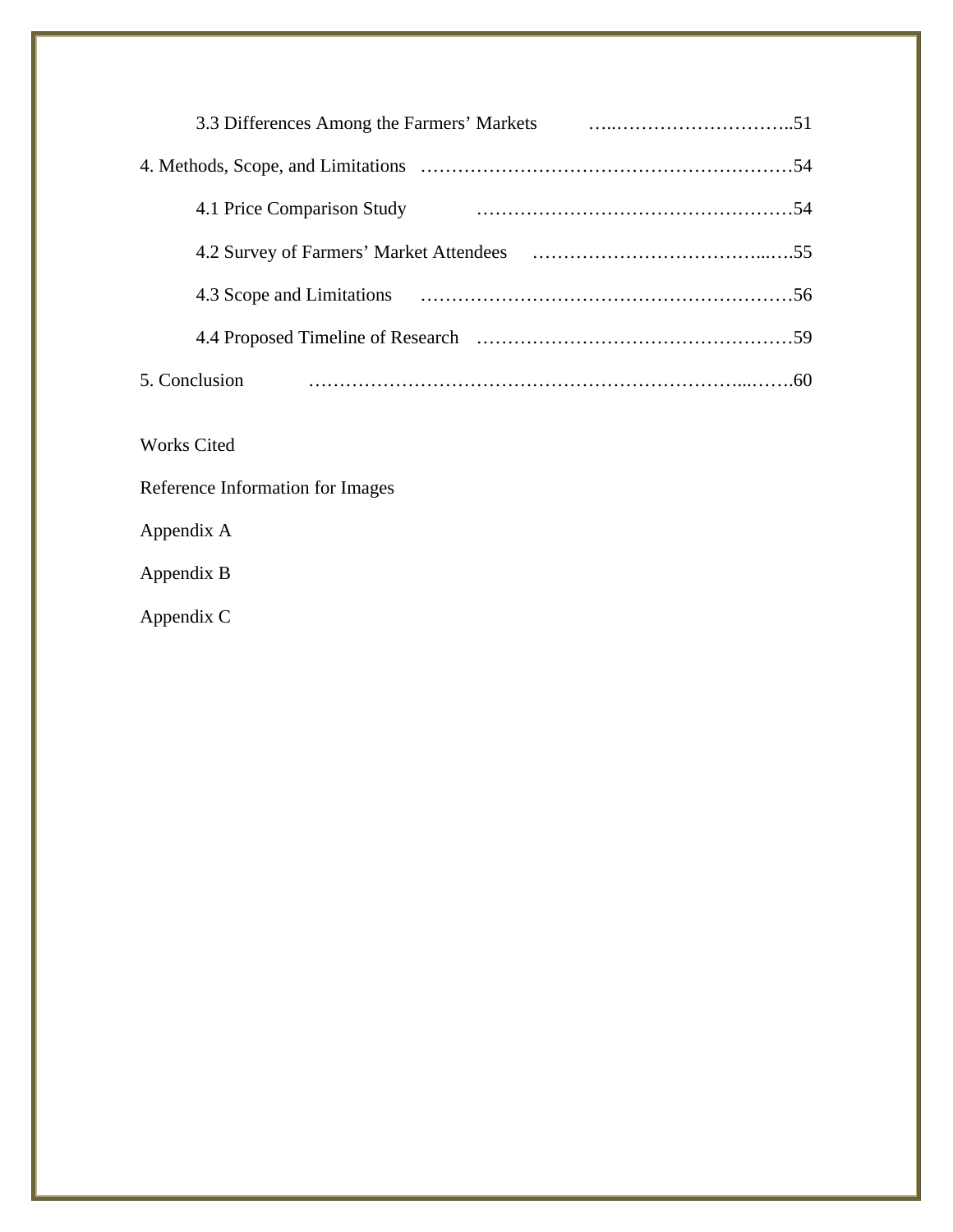### Executive Summary

A senior capstone course is intended to bring together the key learning objectives that faculty expect their students to have learned during the course of study in their major or interdisciplinary program. Capstones vary greatly among disciplines, but usually require individual or group research projects that allow students to demonstrate the cumulative abilities they have learned in their major or program-specific coursework (Berheide 2001). For interdisciplinary majors, the capstone course provides an opportunity for students to integrate the knowledge, research skills, and epistemologies from multiple disciplines within the framework of a single theme, and at Southwestern University, this is no different. The Environmental Studies Program at Southwestern University encourages students to analyze a local or regional environmental issue from multiple perspectives, and notably, encourages some element of environmental activism or community engagement. The hope is that students will engage in a research project that will allow them to gain experience, research skills, and communication skills necessary to succeed in a professional or academic field. For 2012, the capstone course will examine specific issues related to local food networks and sustainable agriculture in Central Texas. The following research proposal provides the historical information, review of scholarly literature, and methodologies necessary to justify and carry out a study of local, sustainable food networks in Central Texas. Through the process of background research and the development of a literature review of farm direct markets, students identified key trends and patterns that required further empirical research. This proposal documents that process, ultimately suggesting a qualitative mixed methods approach that examines consumer access and restrictions to local, sustainable food while also investigating several trends of three Central Texas farmers' markets. The results of this research will be analyzed and presented to the participating farmers' markets and submitted for publication in a scholarly manuscript.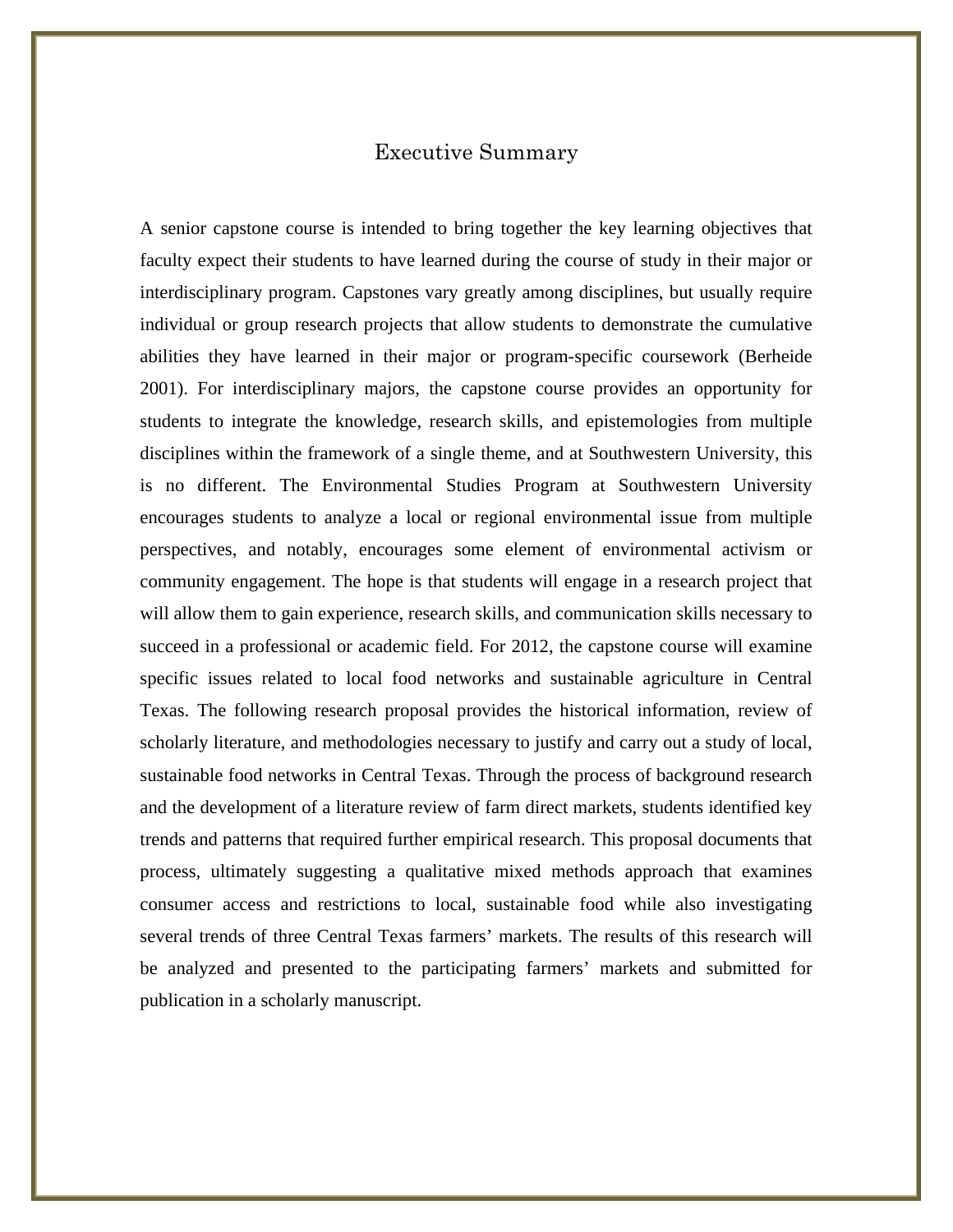### **1. Introduction**

The problems associated with modern industrial agriculture are some of the most challenging in contemporary society. Few topics are as complex and pervasive, requiring an interdisciplinary approach that considers economic, political, social, and ecological perspectives. Over the past two decades, the level of interest in this topic has reached new heights. Many facets of the global food network have revealed to be an unsustainable system, replete with numerous human and environmental injustices. Local, sustainable food networks have received a significant amount of attention in popular media and scholarly research. Lauded for a willingness to snub and circumvent the industrial food system, but also chastised for a lack of outreach to marginalized populations, the local food movement has become both a target for praise and criticism. This research proposal will examine the current literature on this topic, identify avenues of future research, and propose a study that will hopefully reveal important information about the state of the local food movement in Central Texas. In keeping with the mission statement and goals of Southwestern University and the Environmental Studies Program, the chief aim of this project will be to critically examine this local environmental issue from multiple perspectives and actively contribute to scholarly discourse and public awareness on the topic. The following pages will outline the framework for our study. But before our specific case study of local food is explained, it is important to first include some background information that explains the relevance of contemporary food and agricultural issues to the field of environmental studies. The below sections serve as an introduction to those issues.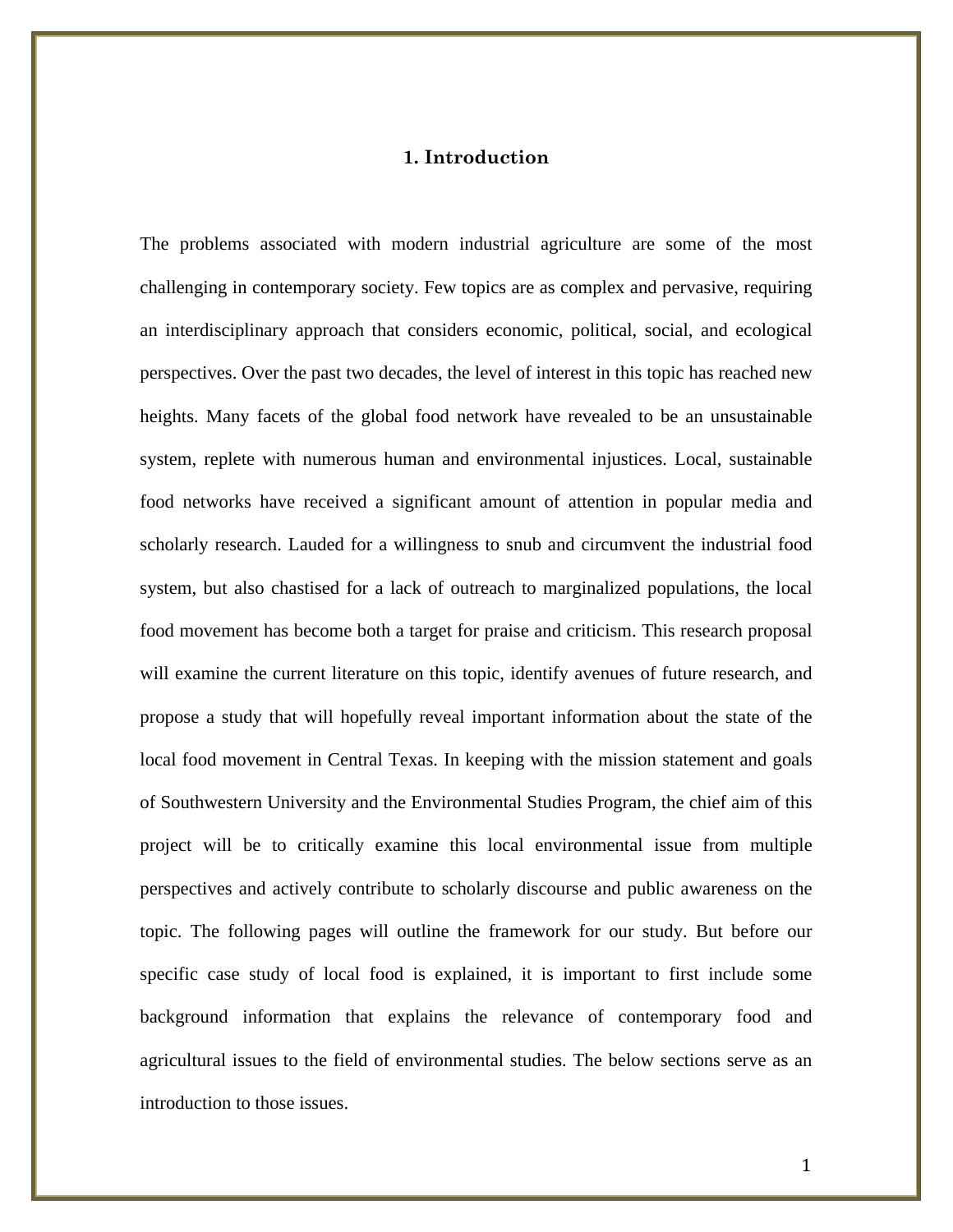#### 1.1 Historical Background: Policy and Innovation Since the Green Revolution

Contemporary agriculture is largely the result of a transition both in policy and technology that occurred during the mid-20th century. The economic growth, scientific innovation, and global political transformations that followed World War II created a set of conditions that set the stage for a revolution in modern agriculture. Largely the result of government-subsidized technological advancements and international research efforts, the Green Revolution led to the introduction of new hybridized crop varieties, the heavy use of chemical inputs, and the increased mechanization of farm production.

The Green Revolution had its origins in the discovery of dwarf varieties of rice in Japan and hybrid varieties of corn in the U.S. in the early 20th century (Tauger 2011). With thick stems and high yields, these crops inspired the research of Norman Borlaug to breed dwarf varieties of wheat that produced high yields due to heavy doses of fertilizer and increased water consumption (Tauger 2011). The researchers promoted these highyielding varieties (HYVs) as a "package"—including the seed, fertilizer, and adequate irrigation—that would succeed on any farm (Tauger 2011). The introduction of the HYV "package" to more and more countries also fostered the increased use of machinery, such as tractors, to more efficiently apply the required inputs. The environmental consequences of this change in production practices are apparent, and will be addressed in a later section, but the economic and social repercussions of such a paradigm shift are equally significant.

The industrialization of agriculture through the Green Revolution was certainly significant, but it would not have had the same impact if it were not coupled with the changes in global trade policy that followed World War II (Hodges 2005; Pritchard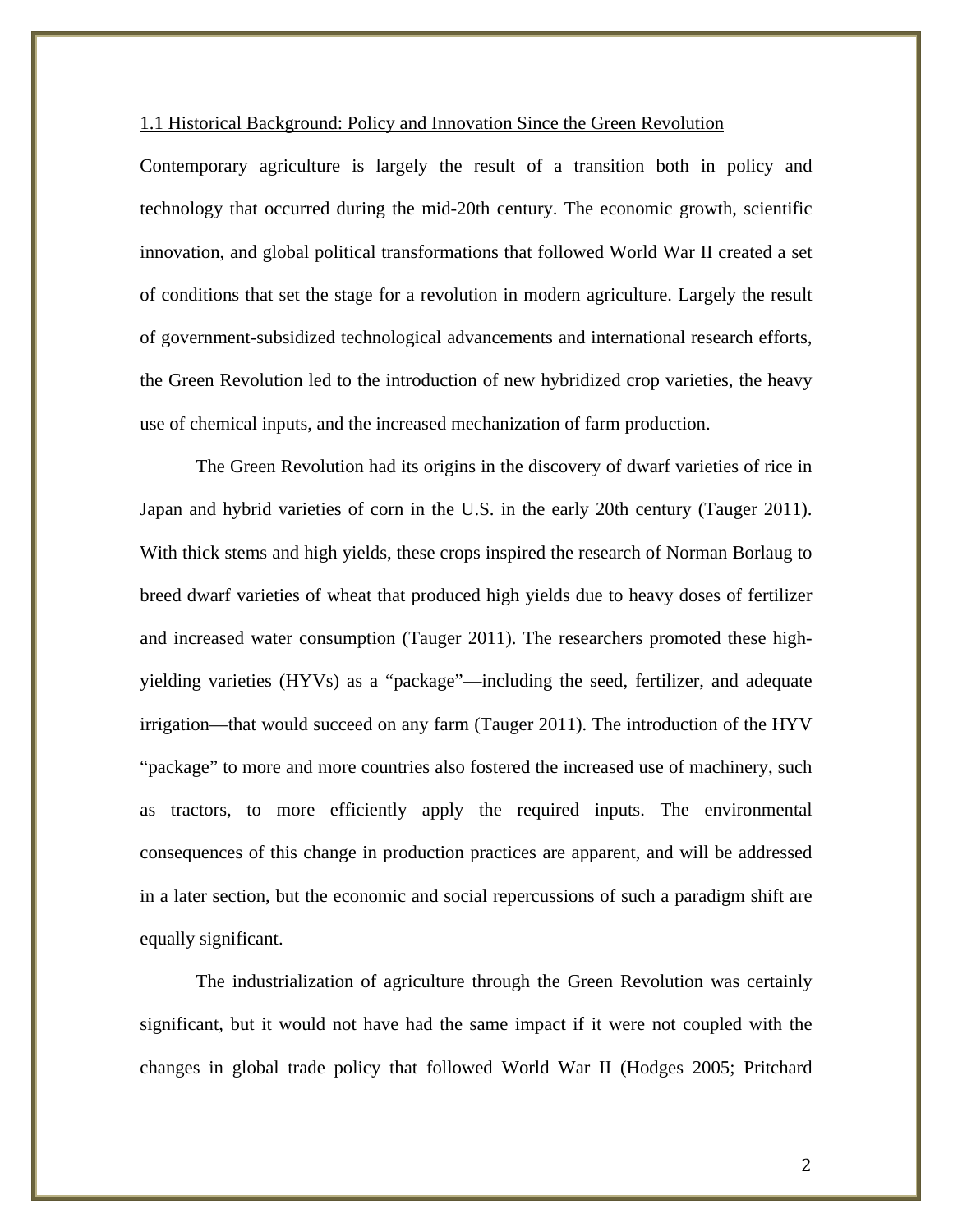2009). This specifically began with the Bretton Woods Conference in 1944, an event proposed by Western nations to develop an international system of economics and trade (Willis 2005). This conference was held for two reasons: to avoid an economic collapse similar to the Great Depression and to create a more stable and peaceful world through standard and fair economic practices (Willis 2005). As a result of these conferences, three institutions were created: The International Monetary Fund (IMF), the World Bank Group, and the General Agreement on Tariffs and Trade (GATT) (Willis 2005; Hodges 2005; Pritchard 2009). The IMF attempts to maintain currency exchange rates around the world in order to better foster and streamline world trade (Willis 2005). The World Bank, actually a collection of five agencies, provides financial aid and counsel to struggling countries, usually with the provision that the country adopts a different, more Western system of finance (Willis 2005). Finally the GATT was established to promote free trade between nations through conferences called 'rounds' in which member countries agree upon conditions for free trade (Willis 2005).

In the beginning, these institutions largely kept their distance from the topic of food and agriculture (Pritchard 2009). While free trade was incorporated into most traded commodities, the trade of food was still very much controlled by the nation-state or regional trading blocs (Pritchard 2009). Following World War II, Europe and the Soviet Union's agricultural productivity was severely diminished, and with several developing countries facing severe food shortages and famine, the United States inserted itself as the primary agent of food aid in the post-World War II era. The Marshall Plan (1947) included a major food aid component, and was followed by a larger food aid program in the next decade: the 1954 Agriculture Trade Development and Assistance Act, now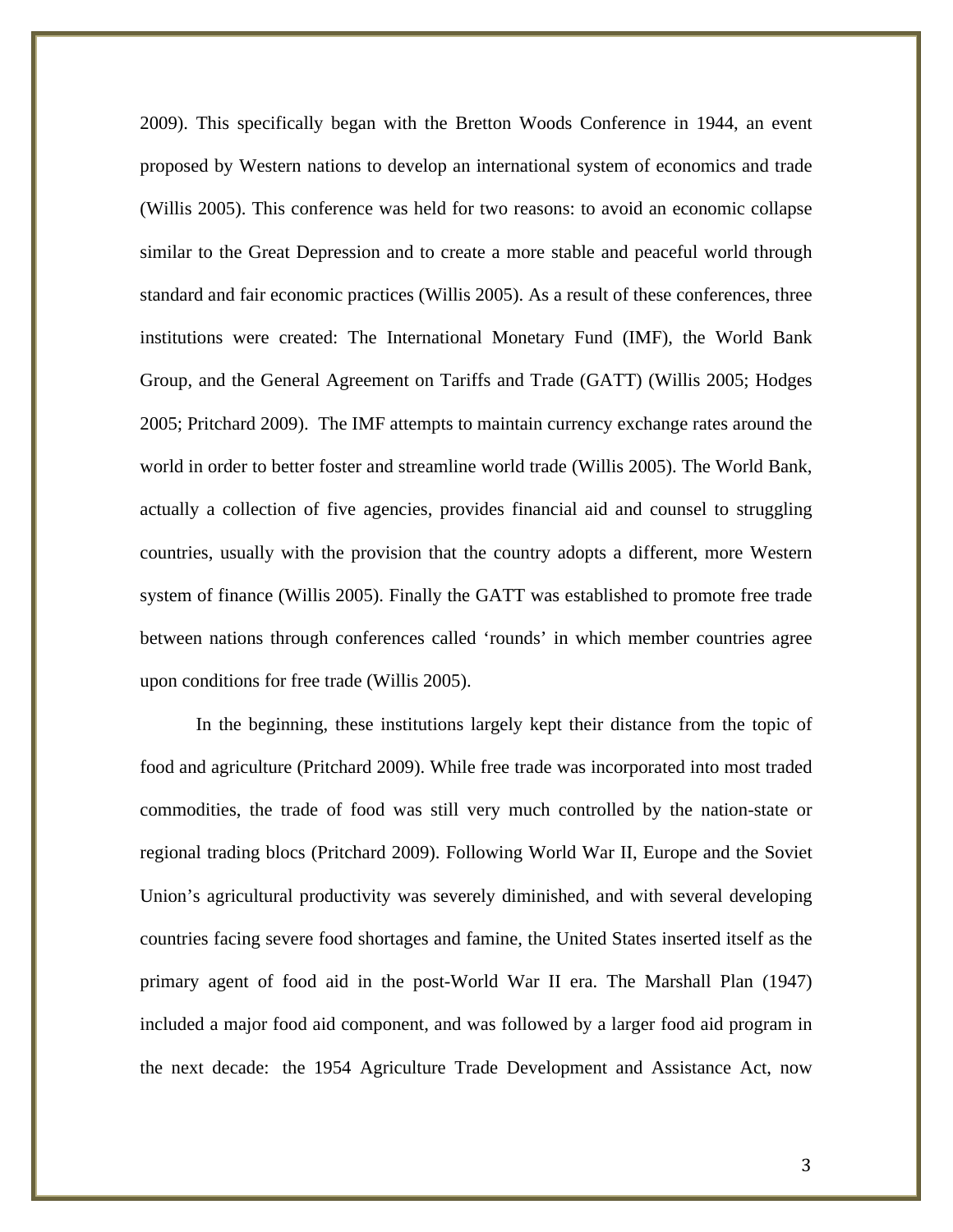known as the "Food for Peace" program (Clapp 2004). Through these policies, the U.S. achieved the explicit goal of the 1954 act: improving its commercial markets abroad through low interest food loans and food aid (Clapp 2004). For decades, the United States sustained a role as the lead supplier of food for Europe as well as other countries in times of instability and emergency (Tauger 2011). The HYV "package" that allowed the U.S. to dominate grain production in a time of global agricultural challenge was eventually exported to other countries. For some countries, farmers were negatively affected when the scale of production did not keep pace the comparative drop in agricultural commodities (Evenson and Gollin 2003). This was especially true in Sub-Saharan Africa, where despite their agricultural potential, farmers were unable to benefit from advances in the Green Revolution because of domestic conflicts, corruption, and lack of infrastructure (Bourne 2009; Tauger 2011).

For some large countries, however, the Green Revolution resulted in unprecedented levels of grain production. By the late 1970s and early 1980s, countries that had experienced food shortages were now becoming self sufficient or even net exporters (e.g. Mexico and India), and within the next decade, it had become apparent that U.S. trade policies were in need of some amendment in order to maintain dominance in grain production (Pritchard 2009). The U.S. and Western Europe began subsidizing large agricultural conglomerates in order to better compete in the world market, leaving developing world producers to compete on an uneven global playing field (Pritchard 2009). As a response, the GATT held another round of negotiations in 1986, known as the Uruguay Round, which ultimately led to the GATT being replaced by the World Trade Organization (WTO) (Pritchard 2009). The introduction of the WTO extended the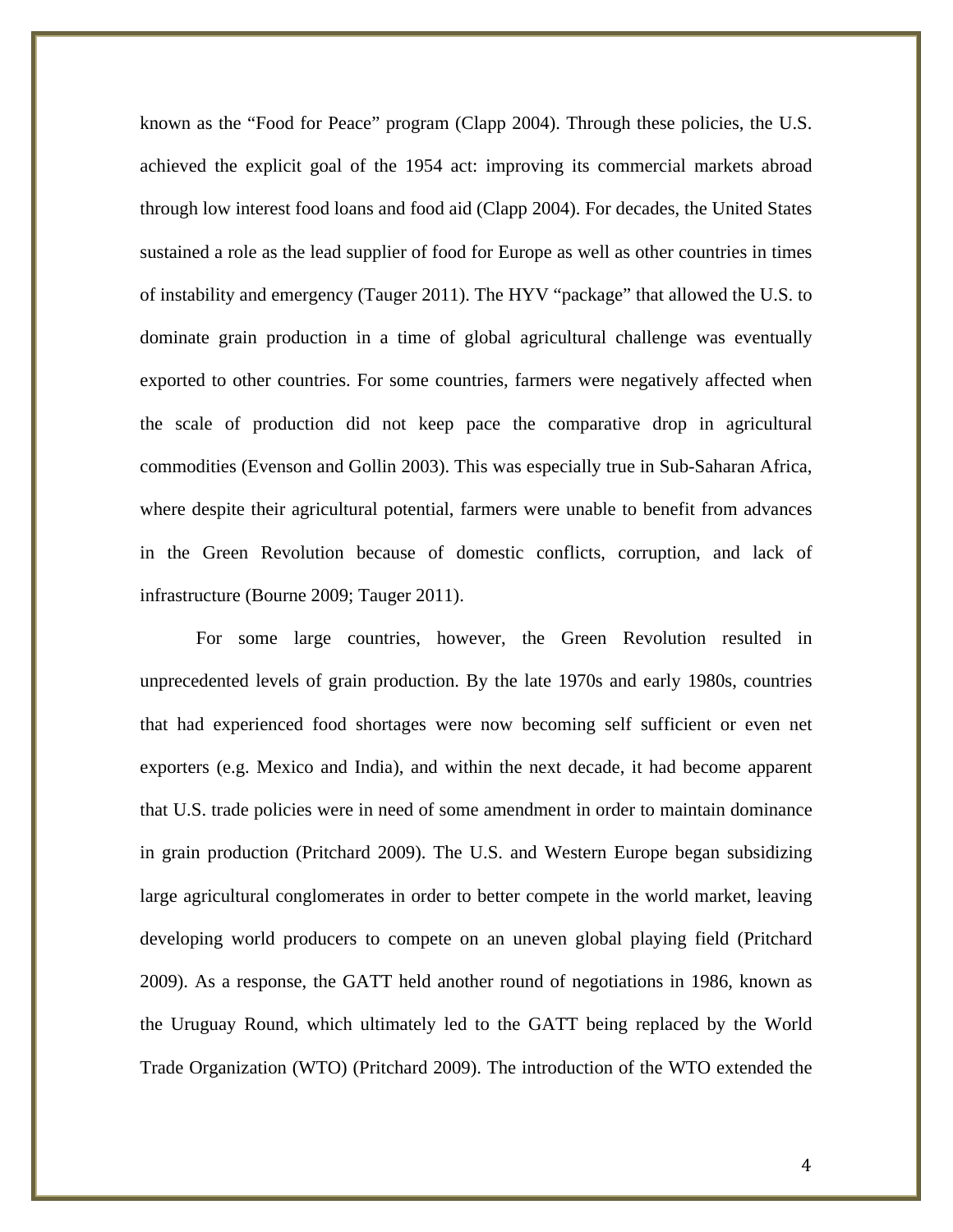influence of the GATT to food and agriculture on a more significant level (Willis 2005; Hodges 2005; Pritchard 2009). The transition from managed trade of food to the explicit "free trade" of food required member countries to remove tariffs or barriers that had previously provided a safety net in times of market fluctuation and environmental disaster, while the European Union and the United States are able to maintain enormous agricultural subsidies due to political influence and organizational loopholes. (Willis 2005; Hodges 2005; Pritchard 2009; Van der Ploeg 2010). In addition, the advent of genetically modified organisms (GMOs) in agriculture has introduced further complications to global agricultural trade. A handful of U.S. and European seed companies control more than 90% of the GMO market, and the intellectual property laws extended by the WTO allow these companies to own the rights to seed varieties that make up a significant portion of global grain production (Boucher 1999; Clapp 2004; Shiva 2000). Today, agribusiness conglomerates in the United States and the European Union dominate global trade through unprecedented political, economic, and technological influence. And the disparities along the supply chain do not end at international borders. Within countries, there exists a bifurcated system of industrial commodity production for a global market, and an increasingly vocal group of producers attempting to circumvent or dismantle a system dominated by the largest of corporate and government actors (Kirschenmann 2003). Agriculture has reached an important threshold in contemporary society. The incredible efficiency and overall size of commodity production has created a world flush with basic grains, but replete with environmental and social consequences. The following sections examine the environmental and social issues associated with the current agricultural system and add some depth to our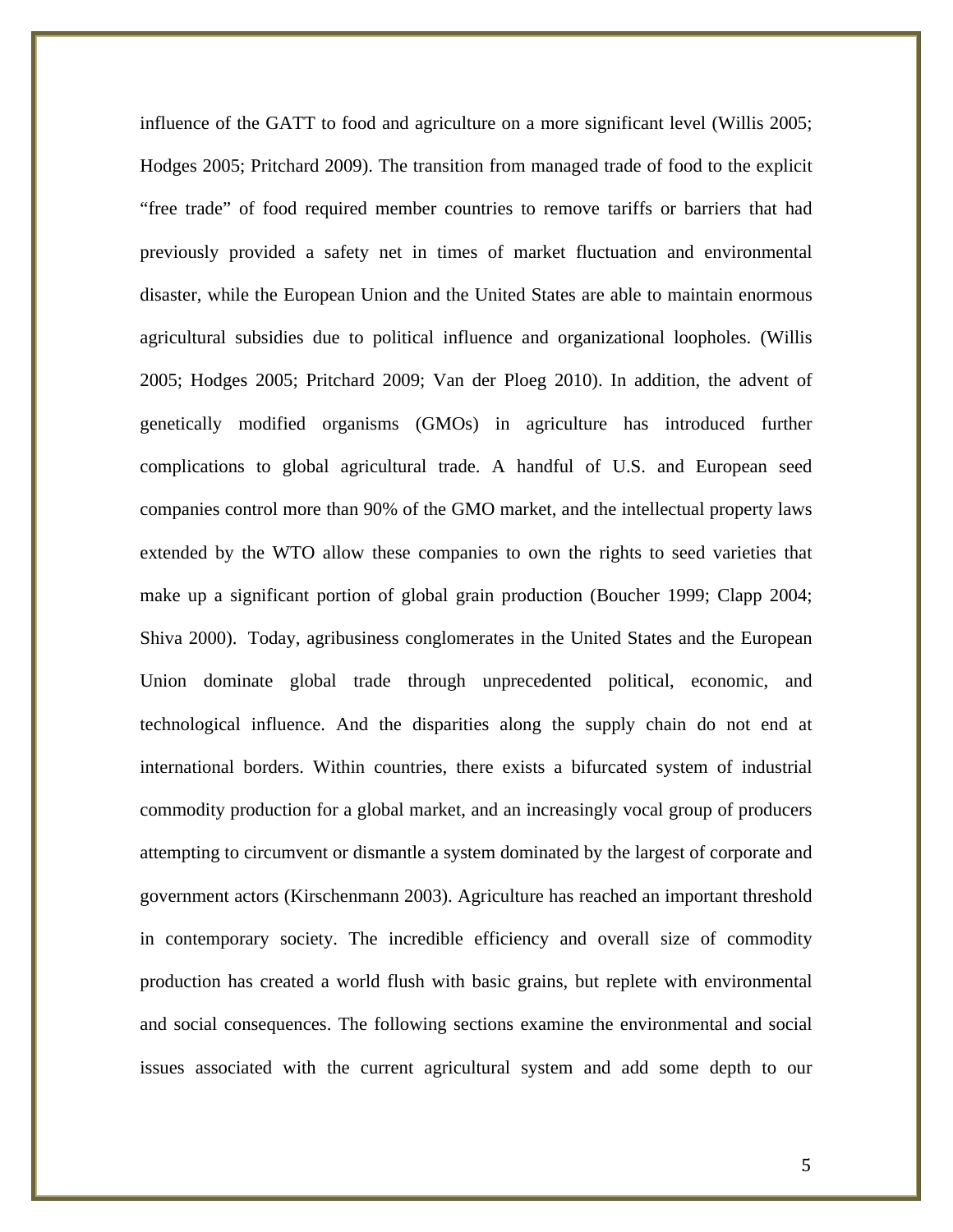understanding of how food production is easily one of the most salient environmental issues of our time.

#### 1.2 Environmental Issues Associated with Industrial Agriculture

Aldo Leopold once wrote, "The penalty of an ecological education is to live alone in a world of wounds." One of the largest of environmental "wounds" has been created by the industrial food system. The industrialization of our food system seeks to maximize efficiency by planting crops and raising animals in monocultures and using synthetic pesticides, fertilizers, and antibiotics to maximize short term yields. This is something that overcomes the complexity of nature and reduces biodiversity. A field planted with a single crop and fertilized with high levels of nitrogen, phosphorous, and potassium is an ideal place for pests to feed and multiply because there is an abundance of food and virtually no habitat for predators or parasites that prey on pests. As a result, these farms use insecticides to combat the pest issue. This may seem logical, but there will always be pests that survive the pesticides, who reproduce and evolve to resist the chemicals. Therefore, by constantly increasing the intensity of the chemicals, insects continue to evolve with more powerful defenses (Pimental 2005; Conway 2005). In addition, the excessive use of chemical fertilizers, which has become a severe pollutant and contamination of water resources, not to mention the need for increased consumption of water resources. One of the most dangerous aspects of modern industrial agriculture is the requisite amount of water required and its inefficient usage. These inefficiencies both in the irrigation of monoculture crops as well as in concentrated animal feeding operations (CAFOs) has led to disruption of water tables, water pollution, and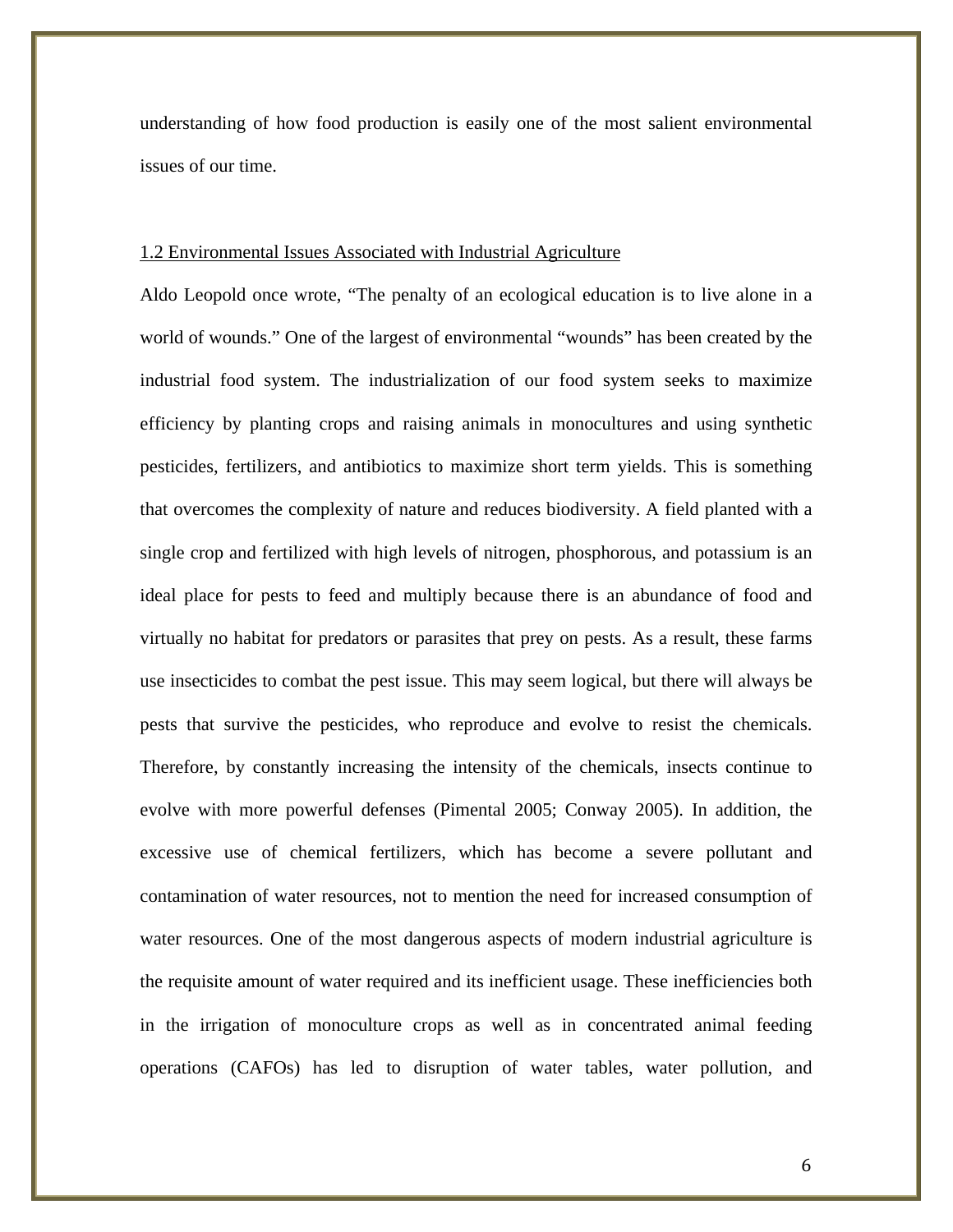desertification. Irrigation accounts for 70% of global fresh water withdrawals, 15-35% of which is considered to be unsustainable (Rosegrant, Ringler, Zhu 2009). As population increases, so will the demands of agriculture, requiring more water to be withdrawn. Within the category of unsustainable water usage is water withdrawn faster than the natural recharge rate of the water table or from non-rechargeable sources, such as fossil aquifers. With this in mind the continued pollution and overconsumption of fresh water may ultimately lead to more unstable agricultural production. Continued overuse of water within industrial agriculture has also led to the desertification or projected desertification



of areas within India, China, and the African Sahel. With increased draw comes decreased water stability, which broadly affects both large-scale producers as well as poor farmers.

Because only 0.1% of applied pesticides reach the desired pest targets,

the remaining 99.9% run into the water supplies, greatly affecting both the diversity of waterways and the overall toxicity of fresh water (Pimental, 2005). Water is easily contaminated by pesticides and herbicides—mostly from agricultural runoff—and can stay in the water system for several days or weeks (Pimentel and Edwards 1982). Pesticide run off was famously cast as the root cause of Rachel Carson's book *Silent Spring*, but the problem continues to this day. According to a study by Pimentel et al. (1993), it is estimated that 70 million birds are killed in the United States each year. And the negative effects of pesticides are not **Image 1.1: Confined Animal Feeding Operation<sup>1</sup>**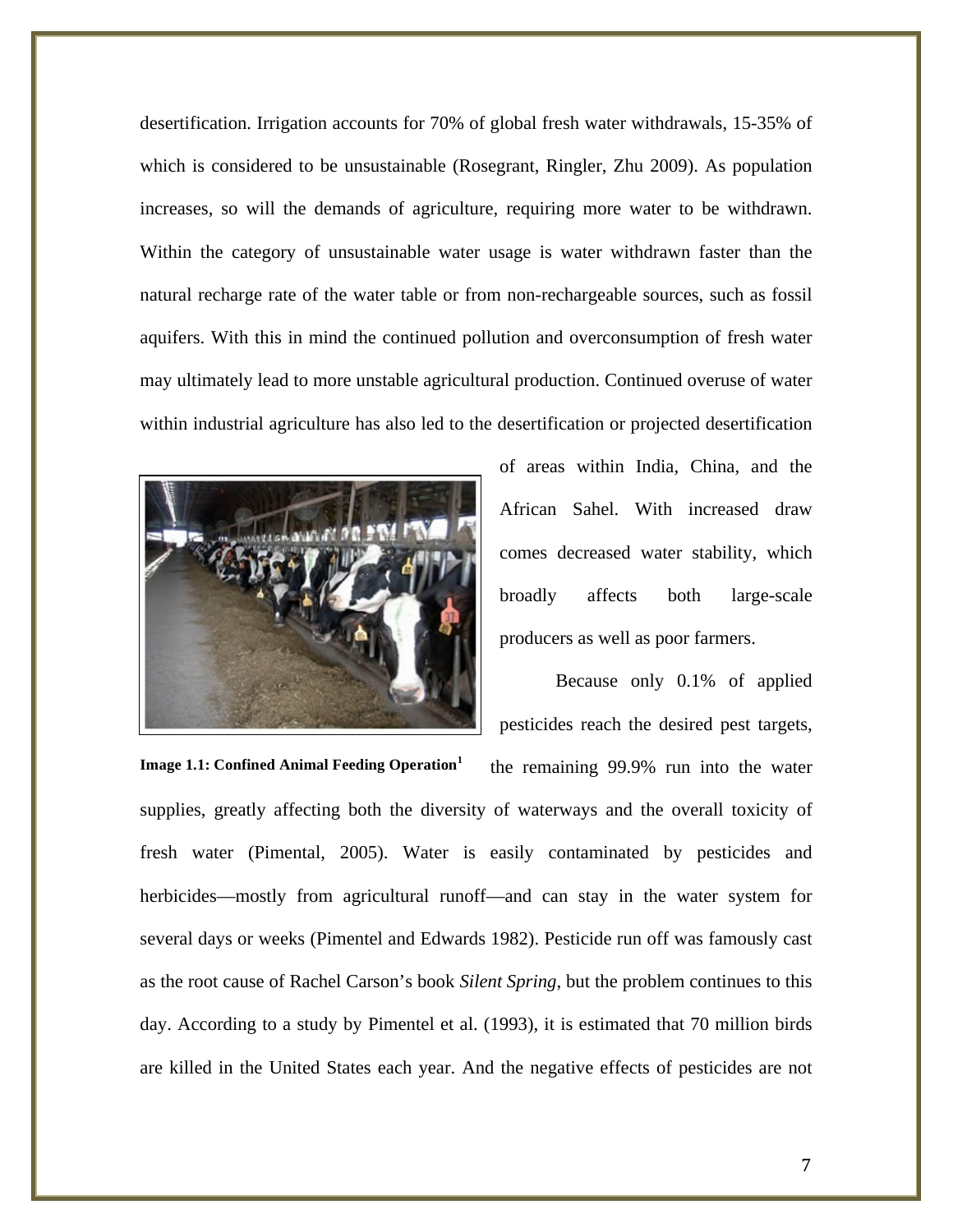limited to birds. It is estimated that 10,000 new cases of cancer occur each year in America due to pesticides (Pimentel et al. 1993). In addition, pesticides and herbicides can reduce the vegetative cover and organic matter in the soil, resulting in soil erosion (Pimentel and Edwards 1982).

Cover crops help protect the soil of the impacts of raindrops and wind; the organic particles in the soil hold the soil together. However, when the harsh chemicals from herbicides and pesticides kill these beneficial agents, the land is left vulnerable to



**Image 1.2: Dead Zone Caused by Algal Blooms<sup>2</sup>**

erosion. The emblem of catastrophic erosion is the Dust Bowl of the 1930s. During this time, the earth was used until it had been exhausted and devastated of its natural qualities, left barren and lifeless, only to be blown away by the wind.

Industrial farms use synthetic fertilizers to replace the nutrients eliminated by the pesticides and herbicides. Nitrogen and phosphorus are one of the essential nutrients needed for plants to grow and thrive. However, when high rates of fertilizer are used on industrial farms, the nitrogen and phosphorus end up leaving the crop field and polluting either surface waters or groundwater (Hesterman 2011). Additionally, the high concentrations of nitrogen and phosphorus in the water stimulate the growth of algae. The result is huge algal blooms, which cause oxygen depletion and loss of aquatic life (see Image 1.2). Similarly, because there is a serious effect on waterways from fertilizer runoff, it is one of the acute causes of dead zones within waterways (Horrigan et al.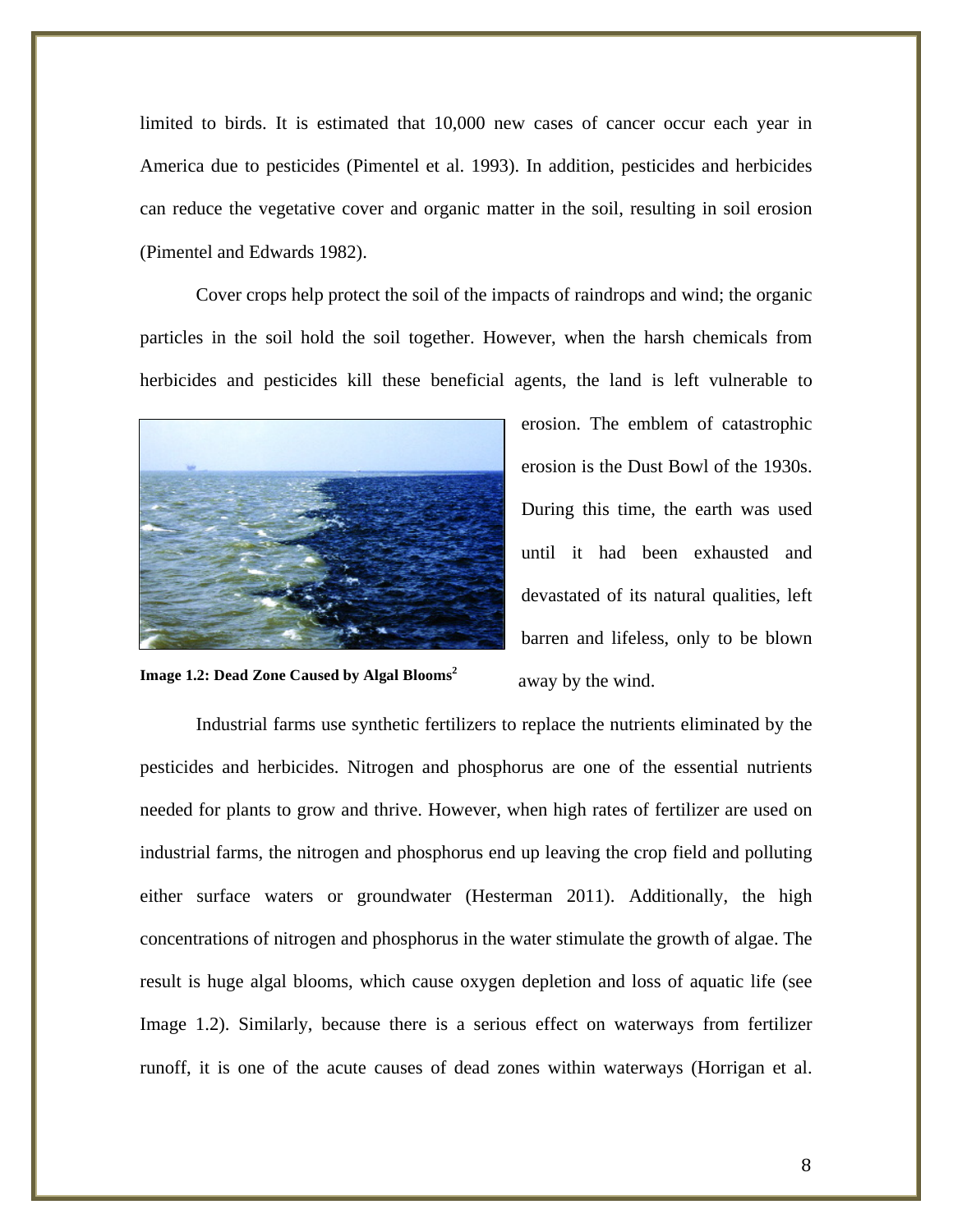2002). Pollution through pesticide inefficiency and fertilizer run off are both issues that arise from modern agricultural system.

Another significant environmental issue associated with industrial agriculture is the unsustainable use of petroleum products. Large farming operations require the use of fossil fuels in order to work at scale. Many of the pesticides themselves are formed of petroleum byproducts, which require further reliance upon petroleum and continued production. Inorganic fertilizer themselves are comprised primarily of ammonia, a direct byproduct of natural gas (Smil 1999). The use of fossil fuels is critical both in the production of inorganic fertilizer as well as throughout the process of industrial agriculture in transportation and facilitation. Combines, tractors, and sprayers are necessary machinery in industrial agriculture that all rely upon fossil fuels. This links our agricultural system to the polluting effects of the continued combustion of oil; and, as a result, food security is dependent on petroleum, a finite resource. Traditionally, fertilizer came from animal waste and other organic material. When crops and livestock live together on the same farm, the animal waste becomes valuable organic matter for the crops. By disconnecting these two components of the food production system and raising animals and crops separately in vast monocultures, manure becomes a source of pollution due to its high concentration in a small area (Hesterman 2011). In addition, by confining an immense population of animals in such close quarters, the risk of disease is increased. As a result, industrial farmers use antibiotics, which in turn create the risk of antibioticresistant bacteria that can endanger both animals and humans (Hesterman 2011).

Not only do vast monocultures increase pollution in the water, land, and air, this widespread modification of natural landscapes also results in the rapid decline of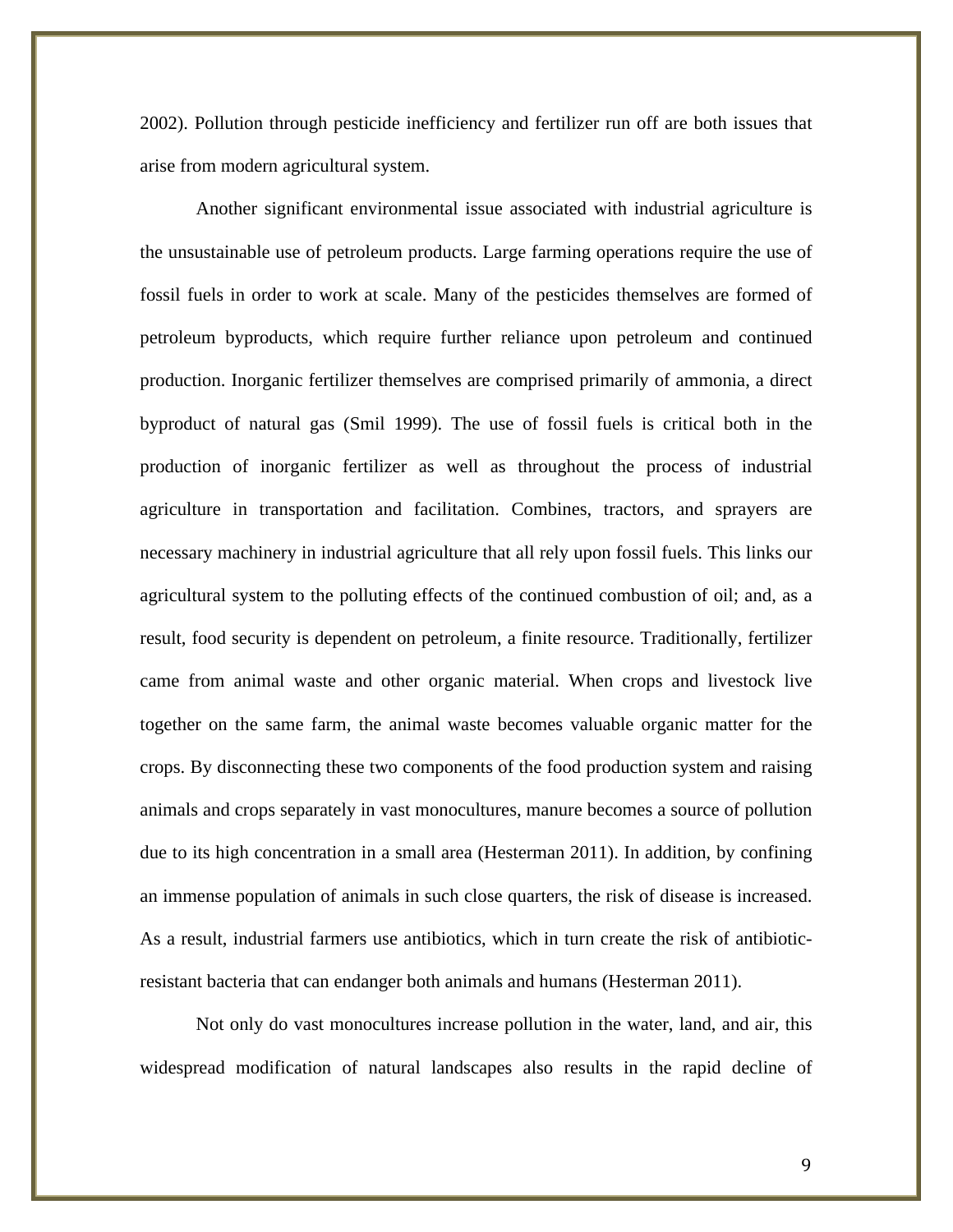biodiversity. Biodiversity loss is directly linked to the practice of monocropping, which threatens the diversity of both wild and domesticated species through practices of highyielding, single, and selective breeding of crops (Gomiero et al. 2011; Horrigan et al. 2002). Single breeding specifically decreases biodiversity by replacing diverse habitats with land areas consisting of a uniform crop. Due to the widespread control that corporate interests have over certain industries, farmers must switch from traditional agricultural practices to those that favor and breed only certain varieties of a given crop, leading to the extinction of thousands of other 'non-preferred' varieties (Horrigan et al. 2002, 448). These industrial, agricultural practices, like over-cultivation, overgrazing, and overuse of water, also lead to the degradation of fertile soil that can take between 20 and 1,000 year to grow by one centimeter (Mann 2008). In addition to storing the nutrients that plants depend on to grow, soil is the home of many beneficial insects and parasitoids that preserve soil quality and control crop pests (Gomiero et al. 2011; Horrigan et al. 2002).

Due to poor soil quality, agricultural industries opt for synthetic means of maintaining healthy crops. For example, plant breeders, who would normally control plant disease by crossbreeding their domestic plants with wild ones, are facing pressures to do so more rapidly. As a result, breeders utilize one-gene resistance to combat disease in domestic plants rather than benefiting from the complex make-up of wild plants and their resistance genes that have evolved over hundreds of years. Doing so actually increases the likelihood for diseases to overcome the single resistant genes, meaning those plants no longer provide resistance (Horrigan et al. 2002, 448).

The use of pesticides is another intervention of modern agriculture that seeks to control an off-balance ecosystem and preserve the quality of the crops. However, both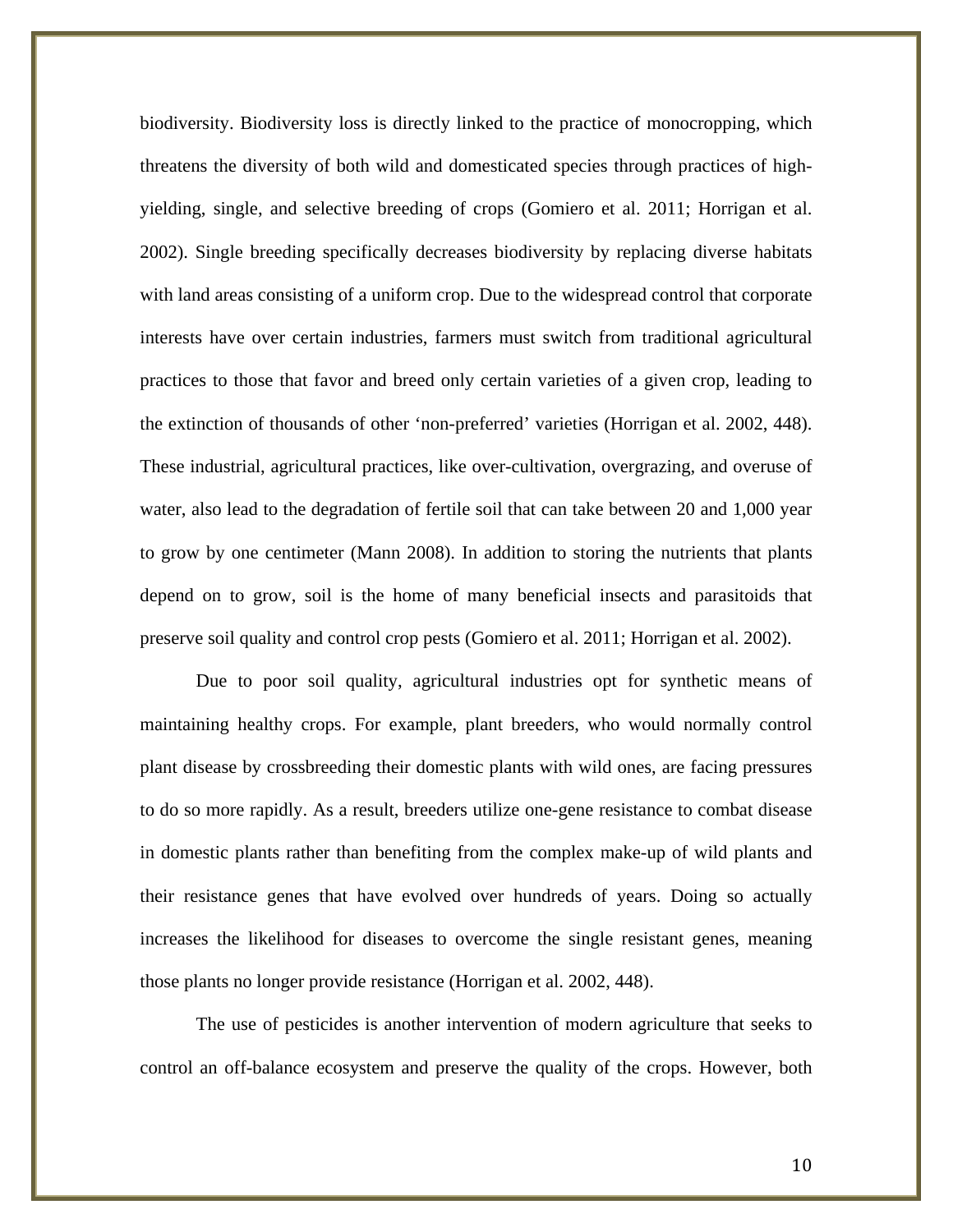direct and indirect threats to biodiversity erupt due to the 3 million tons of pesticides used by the world each year, which equates to 1,600 different chemicals (Horrigan et al. 2002, 446). Direct impacts include poisoning various insect and bird populations that do not threaten the lives of the crops. For example, David Pimentel, a Cornell entomologist, and his colleagues estimated that only 0.1% of applied pesticides reach the target pests (Horrigan et al. 2002). Often, however, the non-target species become targets, as has been notably evident among honeybee populations. Indirect threats of the increase of chemicals in the environment include nitrogen runoff, which can lead to "dead zones" in water areas where oxygen is depleted, more acidic soil (which can limit the biologic activity in that area), developmental abnormalities in amphibians, and compromised immune system among various marine species (Horrigan et al. 2002).

However, just as single disease-resistant genes in crops can easily be overcome, extended application of the same pesticides and herbicides on the same crops can also result in resistance from pests and disease. Therefore, much of industrial farming has turned to genetically modified crops (GMOs) that have been engineered to contain pesticide or herbicide-resistant genes. This poses environmental threats to biodiversity as the spread of such crops can transfer these resistant genes to their wild relatives, which can quicken the rate at which weeds find resistance to these herbicides being used (Horrigan et al. 2002). Similarly, crops all over the world are being engineered to produce the *Bacillus thuringiensis* toxin, a natural pesticide. Studies have shown, though, that *Bt* corn can produce pollen that is deadly for monarch butterfly larvae (Horrigan et al. 2002, 449). Another unintended consequence of GMO cropping is that by aiming to produce widespread resistance to certain pests, other pests, which are not susceptible to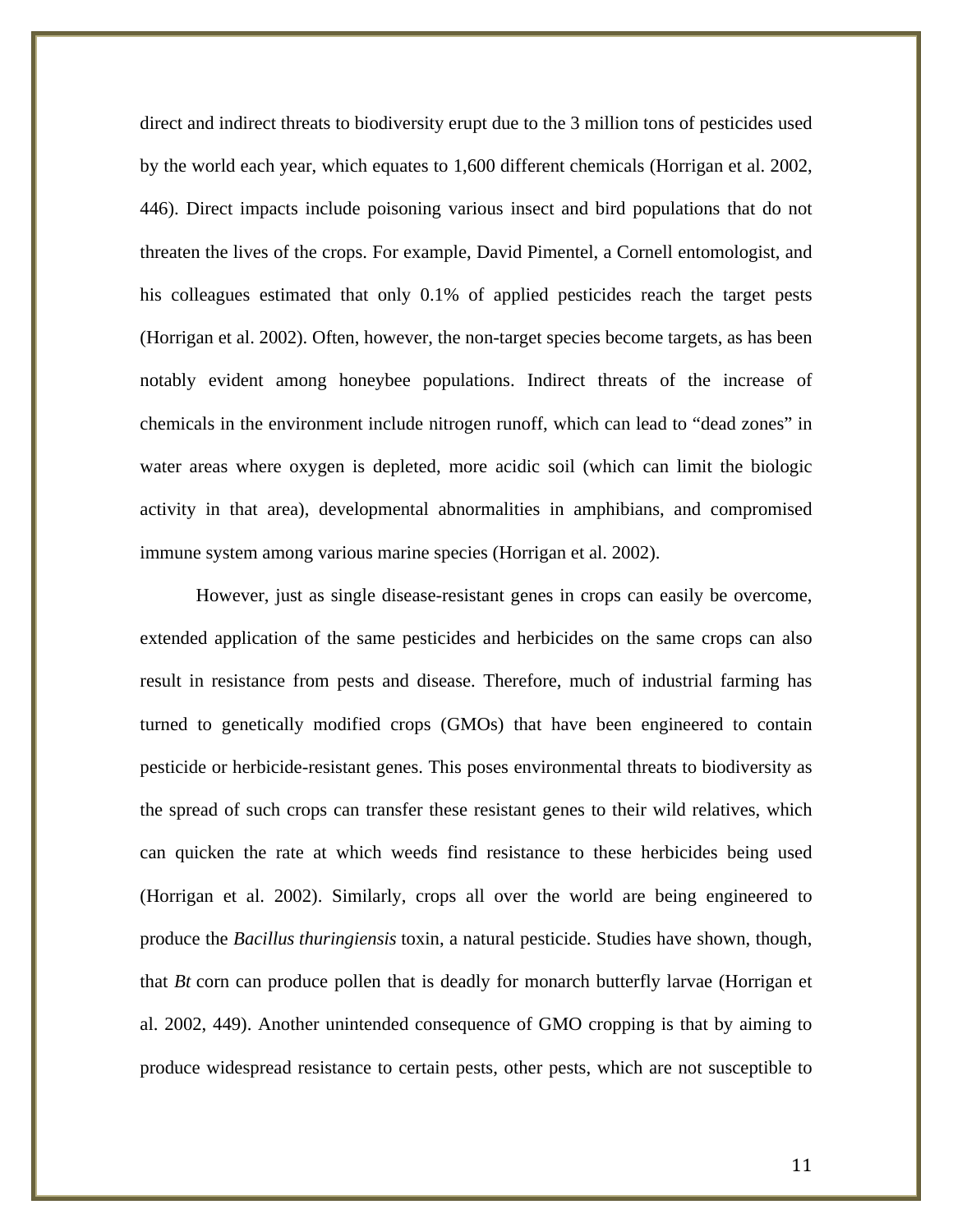the toxin, find opportunity to invade the crop, as has been the case with *Bt* cotton in China (Gomiero et al. 2011, 18). Unfortunately, the rapidity to which modern agriculture has turned away from traditional, natural forms of farming and moved towards synthetic, highly controlled farming has created a lifestyle of unsustainable practices, wasteful habits, and fewer biologically diverse ecosystems.

The scale of industrial agriculture is increasing, as well as the scale of its abuses, which are becoming ever more apparent and devastating. As stated by Imhoff and Baumgartner (2006): "Healthy human activities require healthy landscapes and healthy landscapes require moving away from an eradication ethic toward coexistence with all species." Sustainable agriculture will need to adapt to natural laws that govern the local ecosystem. In order to do so, a new sustainable system must be formed by a new generation of people who think of ecological efficiency and sustainability instead of mechanical productivity and large short-term yields.

#### 1.3 Social Justice Issues Associated with the Modern Industrial Food System

In our modern agricultural system, food access is limited by the strain on the natural environment, which creates tension related to food production, food distribution, and food availability. Even though there is currently enough food on the planet to feed the entire human population, the unequal distribution of resources has created food insecurities throughout the world. These issues specifically affect low-income and minority populations (Kaiser 2011). This system has consequently led to significant social inequalities on both a national and a global scale.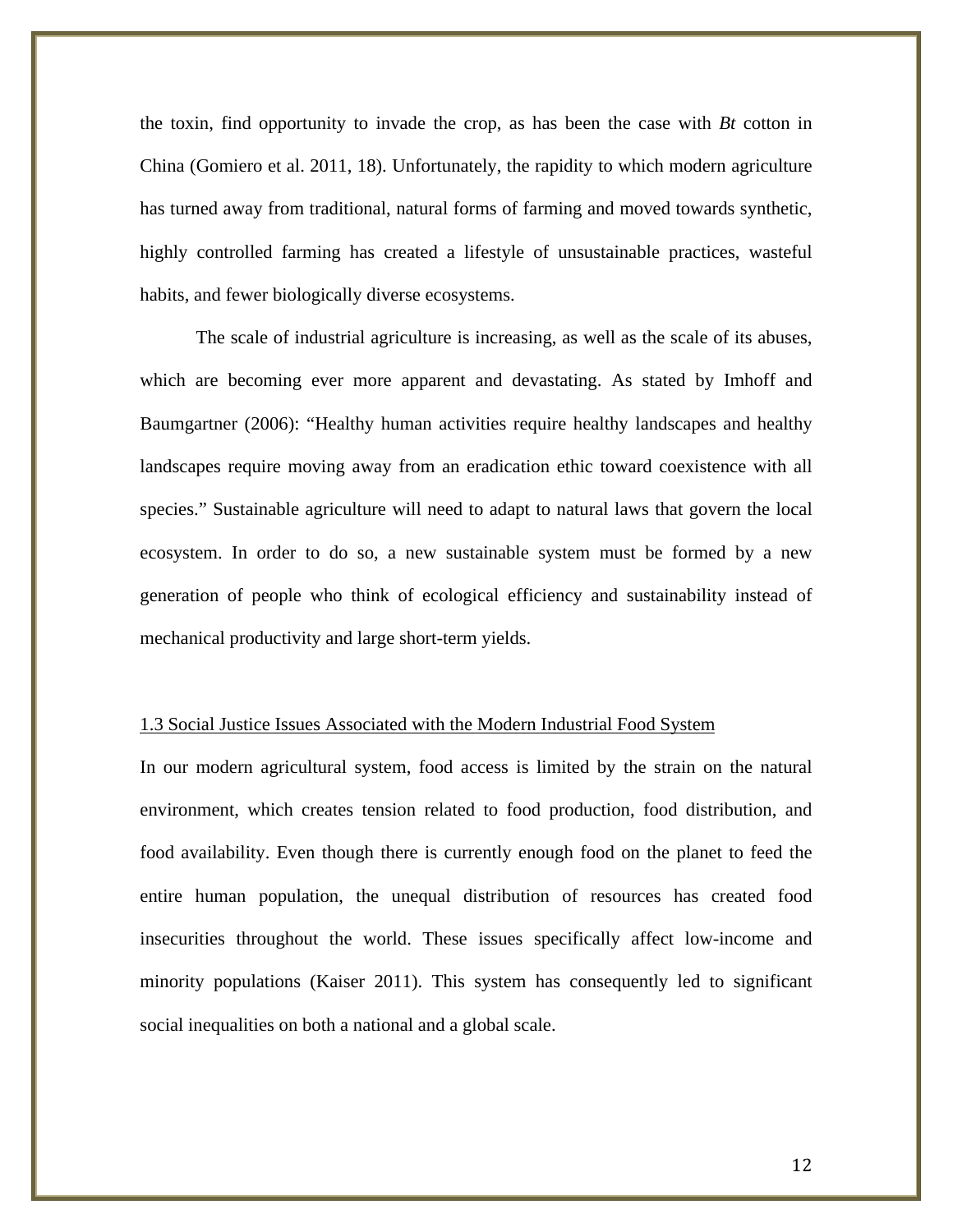Food security is largely based on the concept of physical and economic access to food (Pinstrup-Andersen 2009). Food security ties in key elements that are evaluated as a whole as well as on an individual grounding. These elements include equal and sufficient access to healthy foods for all individuals. However, being able to acquire these foods has proven to be problematic on a couple of different levels. To obtain food security we must address issues of social justice and insecurity that surround our current food system. However, this is a complex issue that embodies aspects of environmental racism, agricultural production, public health, and trade.

One of the central issues with the current system of food production is that food is commonly viewed as a commodity rather than a fundamental human need. Sustaining our bodies through proper food and nutrition is one of mankind's most primitive and basic goals. However, various corporations that often prioritize profit over sustainability control the majority of the food industry. Organizations and groups involved in the food system should be focused on understanding and promoting a diet that is both nutritious and self-sustaining. Focusing on these ideals would allow individuals to maintain a healthy diet as well as support a healthy environment worldwide. Unfortunately, as food has increasingly become considered a commodity across the world, certain groups and individuals are being singled out and ultimately punished because they cannot afford the cost of food. Generally speaking, food insecurities are often associated with minority populations, groups with low household income, and populations with low levels of education (Mitchell et al. 2004). These food insecurities can ultimately lead to many public health problems that include malnutrition, overeating, poor cognitive and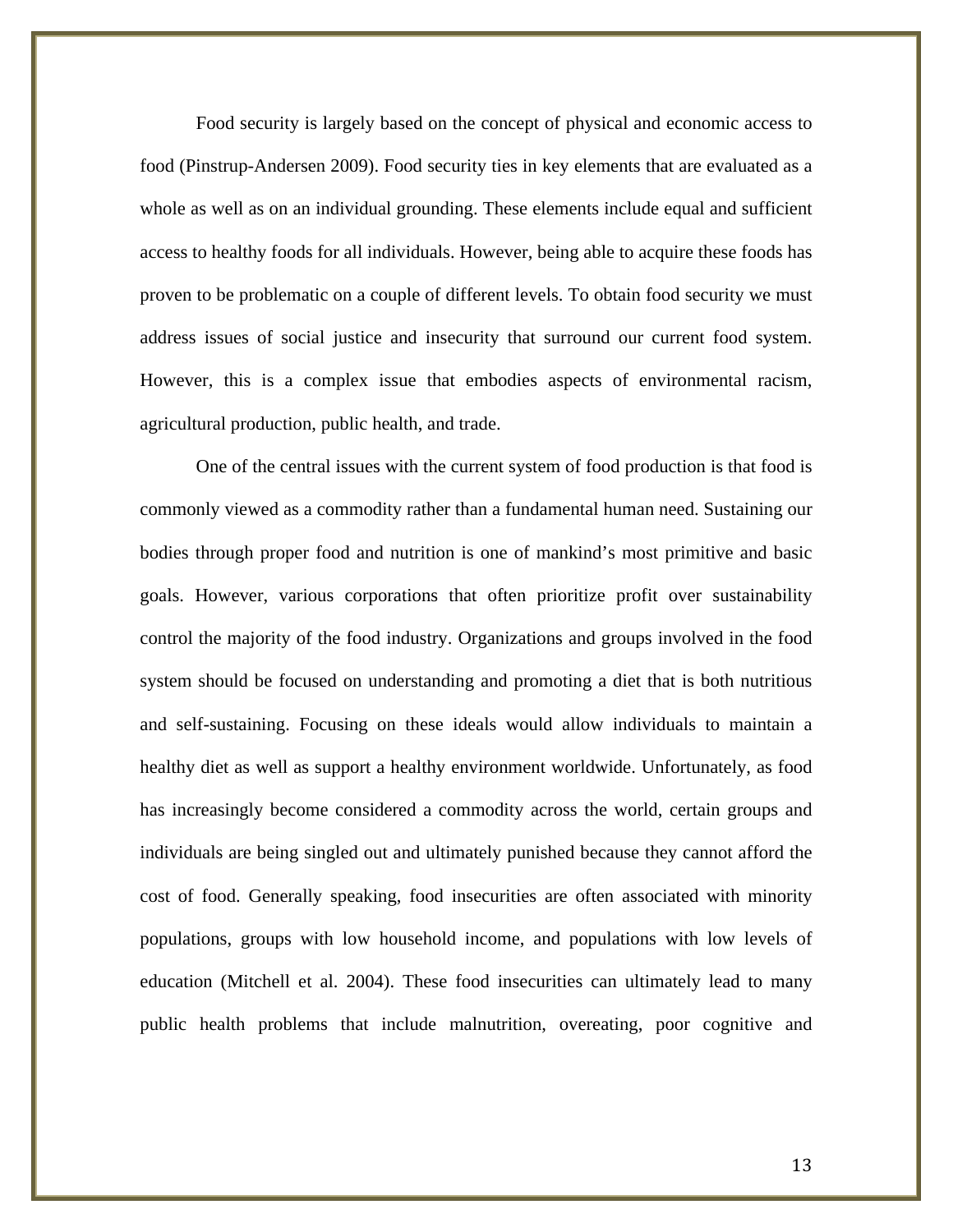emotional development in children, as well as depression (Kaiser 2011). The main reason these problems exist, however, is the lack of access to affordable healthy and fresh foods.

When food and seed corporations focus on profitability, rather than promoting health and a balanced diet, consumers are often manipulated into buying their products at any cost. As stated earlier, the West has an abundance of food supplies, but these resources are being misused and misunderstood. For example, the average American is consuming far more protein than the recommended daily allowance, with much of this protein coming from animal products (Horrigan et al. 2002). Consequently, studies have shown that increased consumption of animal products leads to some of the most serious health conditions such as cardiovascular disease, diabetes, and various cancers (Horrigan et al. 2002). Regardless of this evidence, individuals in the United States are reluctant to change their eating habits because these foods continue to be widely available and inexpensive. While there are some who struggle with problems associated with overeating, other individuals suffer from problems associated with starvation due to poor food access, further indicating a problem with global food distribution. The issues of accessibility and availability are deeply related to governmental and corporate involvement with food agricultural policy.

While the globalization of food has proven to be beneficial in many respects, it has also been responsible for a number of the issues surrounding food security and access. Though more countries have contributed to and gotten involved in food production and distribution, the Western countries have ultimately exploited the system. The World Trade Organization (WTO) was established to encourage and support free trade of capital across borders (Hodges 2005). Ideally, both the producer and consumer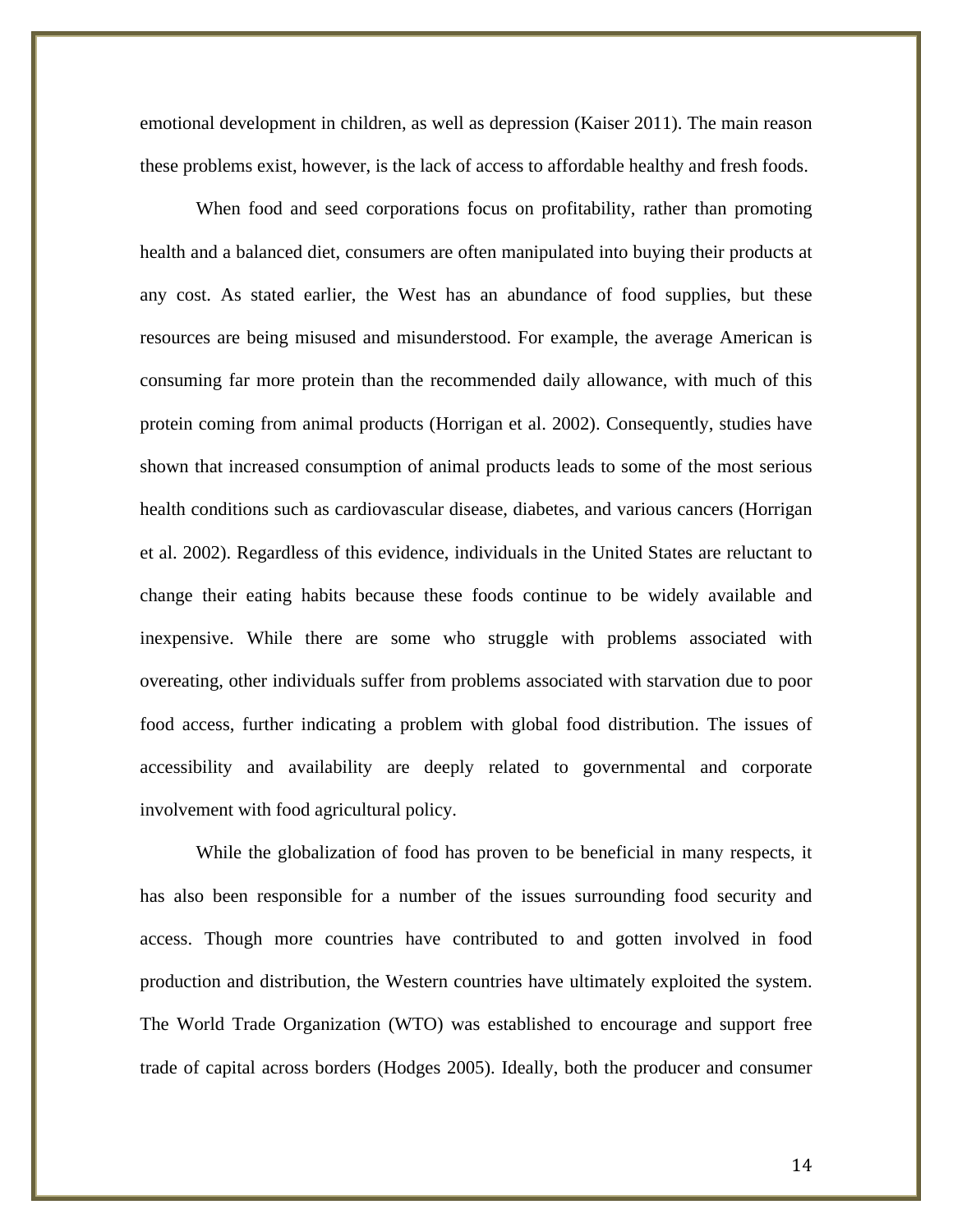should benefit equally from a free market. However, Western countries have repeatedly exploited the cheap labor of poorer countries in the name of comparative advantage and free trade ideals. Ironically, the undeveloped countries that are providing cash crops for the developed countries through exploitation and cheap labor are often in greatest need of food aid. This has become such a large issue that often times the people who are producing crops like cacao, coffee, and tea cannot afford adequate sourced of nutrition for themselves or their families (Hodges 2005). Many of the issues of inequality surrounding global food production and consumption can be traced back to various policy initiatives by the European Union and the United States carried out under WTO (through trade liberalization and the patent rights) and the World Bank (through development schemes aimed at export-oriented cash crop production in lieu of local food security).



**Image 1.3: Commodity Subsidy Recipient Concentration in 2010**

Governments in the developed countries often provide financial support to farmers through subsidies, which provide farmers with security that enables them to continue to receive an income even if something unpredictable, such as a drought or flood, affects their crops. While a certain degree of agricultural support is allowed under WTO rules, the

United States and the European Union

exploit loopholes and slow dispute resolution mechanisms to distribute the highest subsides in the world to their farmers—a source of serious opposition among developing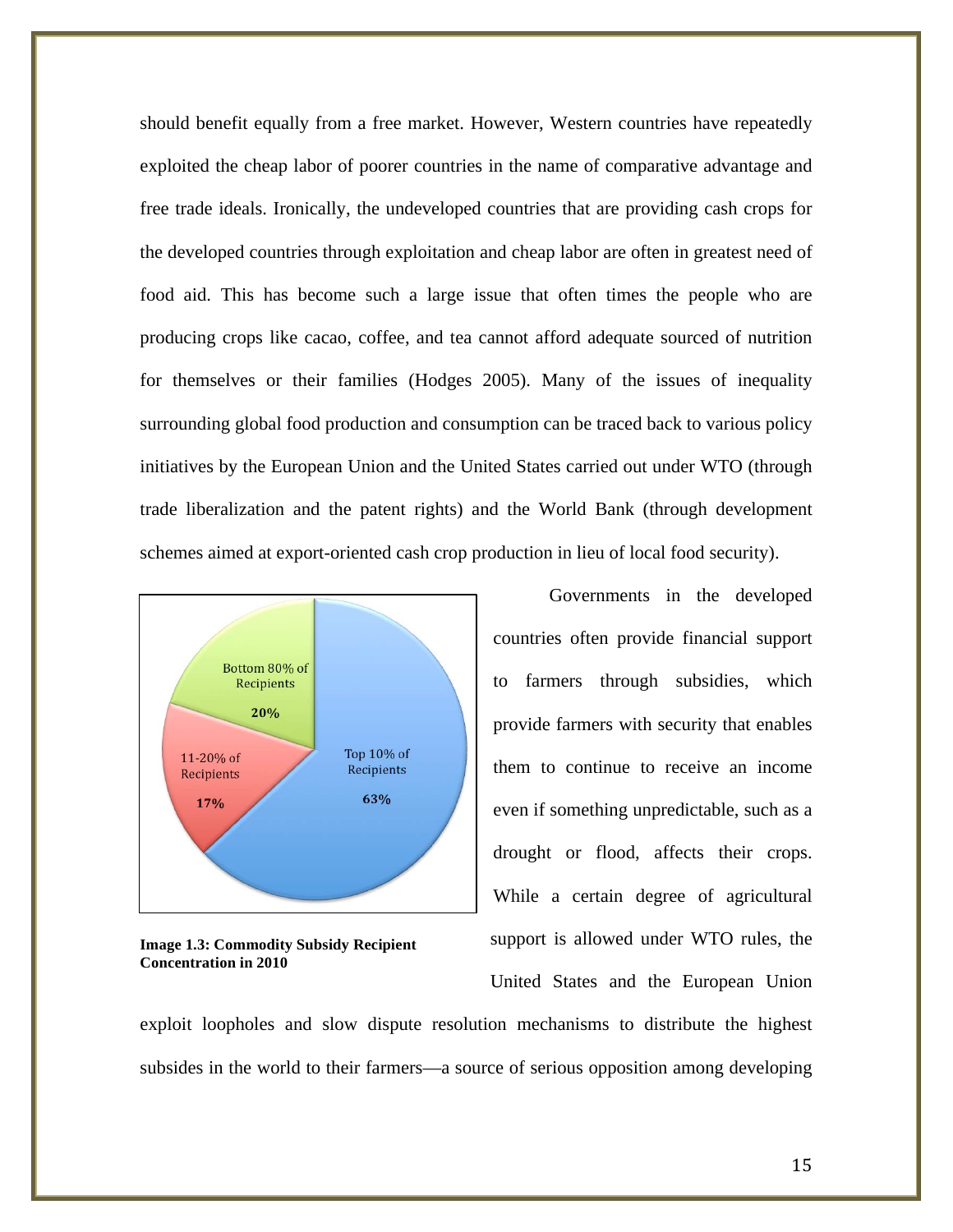countries and the primary reason WTO negotiations have experience a decade of failure (Pritchard 2009). In Western countries, subsidies are generally paid to those who producers the highest yields of basic grains. Subsidies are most commonly provided to large-scale farmers because they can guarantee high rates of production, which is in the best interest of the government funding the subsidies (Hodges 2005). The negative costs of subsidies are complex, causing environmental harm by essentially incentivizing the use of pesticides, chemical fertilizers, and high-energy inputs—costs that are generally unaccounted for most economic analyses. These hidden costs, or externalities, allow for numerous negative social impacts as well. In the developed world, this leaves many small-scale farmers without access to subsidies, forcing them to compete in a market with artificially low prices for many goods. Large food manufacturers have a distinct advantage because of their prominence and economic security, while the local farmers continue to struggle to keep up with the competition in a skewed market. As a result, farmers in the U.S. have typically been forced into niche markets comprised of dedicated food consumers concerned with the environmental and health issues associated with industrial agriculture (Pollan 2006). In the Western world, U.S. and E.U. agricultural subsidies allow a situation where it is possible for large grain producers to artificially undercut local producers in the developing world (who largely operate without the assistance of subsidies), thereby making it impossible to compete with the economies of scale achievable by large agribusiness firms (Boucher 1999).

Genetically modified organisms (GMOs) have been suggested as an option to solve issues of global food access. Many plants and seeds have been genetically modified to be pesticide and pest resistant, and it has therefore been suggested that these seeds can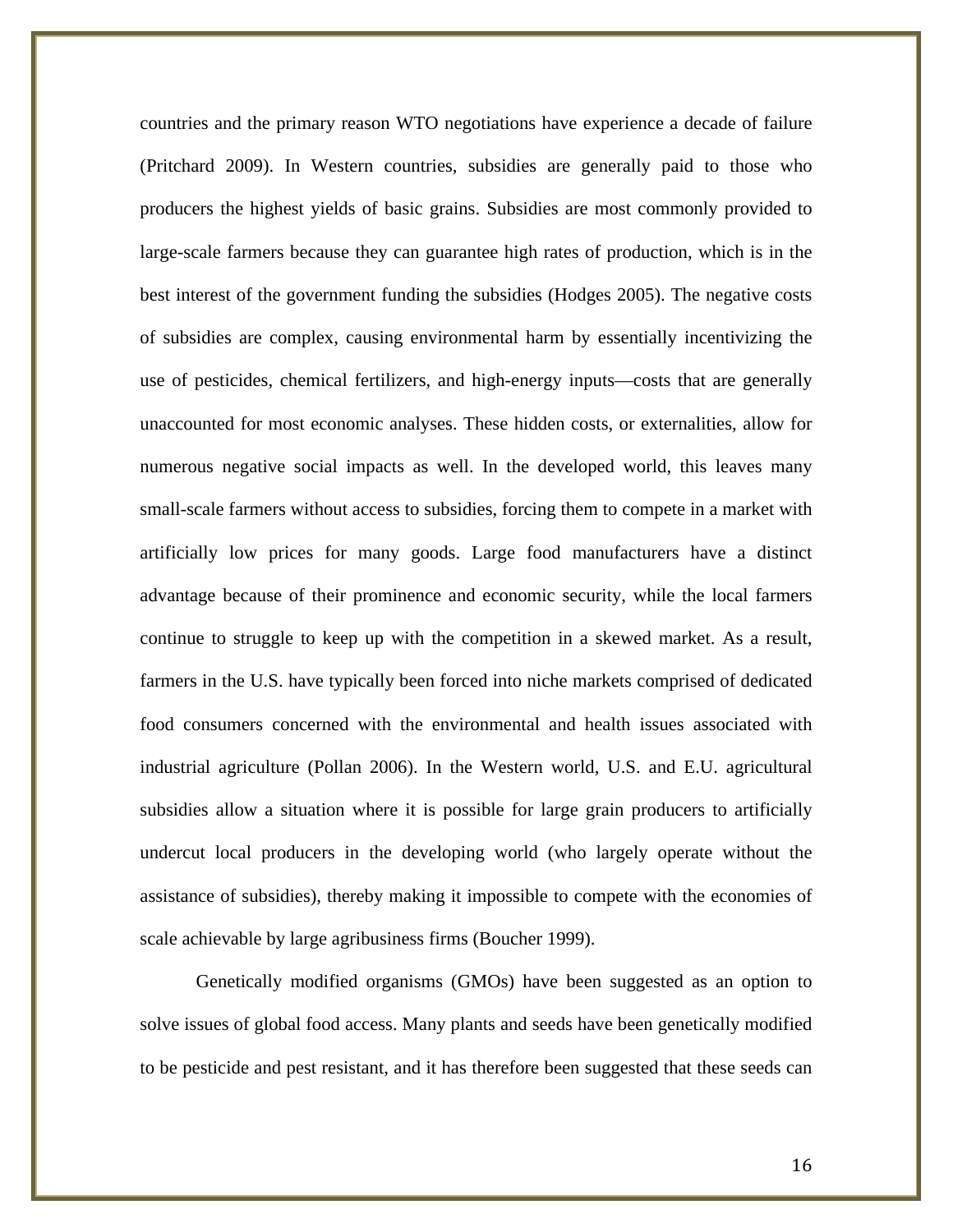be grown more easily and efficiently, with the use of fewer agrochemicals. However, research has indicated that although GMOs may seem like a viable option on the surface, they have many hidden costs and in the end tend be more expensive than cultivating crops in an organic farm setting (Shiva 1989). For instance, due to copyrighting of intellectual property rights under WTO regulations, the seeds themselves are owned by

| Class of pesticide            | Cancer                                                                           |
|-------------------------------|----------------------------------------------------------------------------------|
| Phenoxyacetic acid herbicides | Non-Hodgkin's lymphoma, soft-tissue sarcoma, prostate                            |
| Organochlorine insecticides   | Leukemia, non-Hodgkin's lymphoma, soft-tissue sarcoma, pancreas,<br>lung, breast |
| Organophosphate insecticides  | Non-Hodgkin's lymphoma, leukemia                                                 |
| Arsenical insecticides        | Lung, skin                                                                       |
| Triazine herbicides           | Ovary                                                                            |

 **Image 1.4: Associations Between Various Classes of Pesticide and Various Forms of Cancer4**

the companies that produce them. As a result, access, distribution and cost are not determined by the sharing, trade, and saving of seeds (as it has been for thousands of years), but rather by a market dominated by a few key actors (Shiva 1989; 2000). Furthermore, although GMO representatives have claimed that the use of GMOs will lead to a decreased need for agrochemicals, recent research has indicated that pests are able to adapt to pesticides, leading to an increase in pesticide use and therefore increased cost of application (Shiva 1989; Conway 2005; Pimental 1995). Mentioned earlier as an environmental issue, the heavy dependence on agrochemicals is just as significant a problem for human health (Kesavachandran et al. 2009). Some of these issues include slower nerve conduction, problems with cardiovascular functioning, as well as issues with the gastro-intestinal, respiratory, ocular, and musculo-skeletal systems (Kesavachandran et. al 2009). These chemical pollutants are more likely to affect impoverished populations, who may have limited health care information and access (Gochfield and Burger 2011).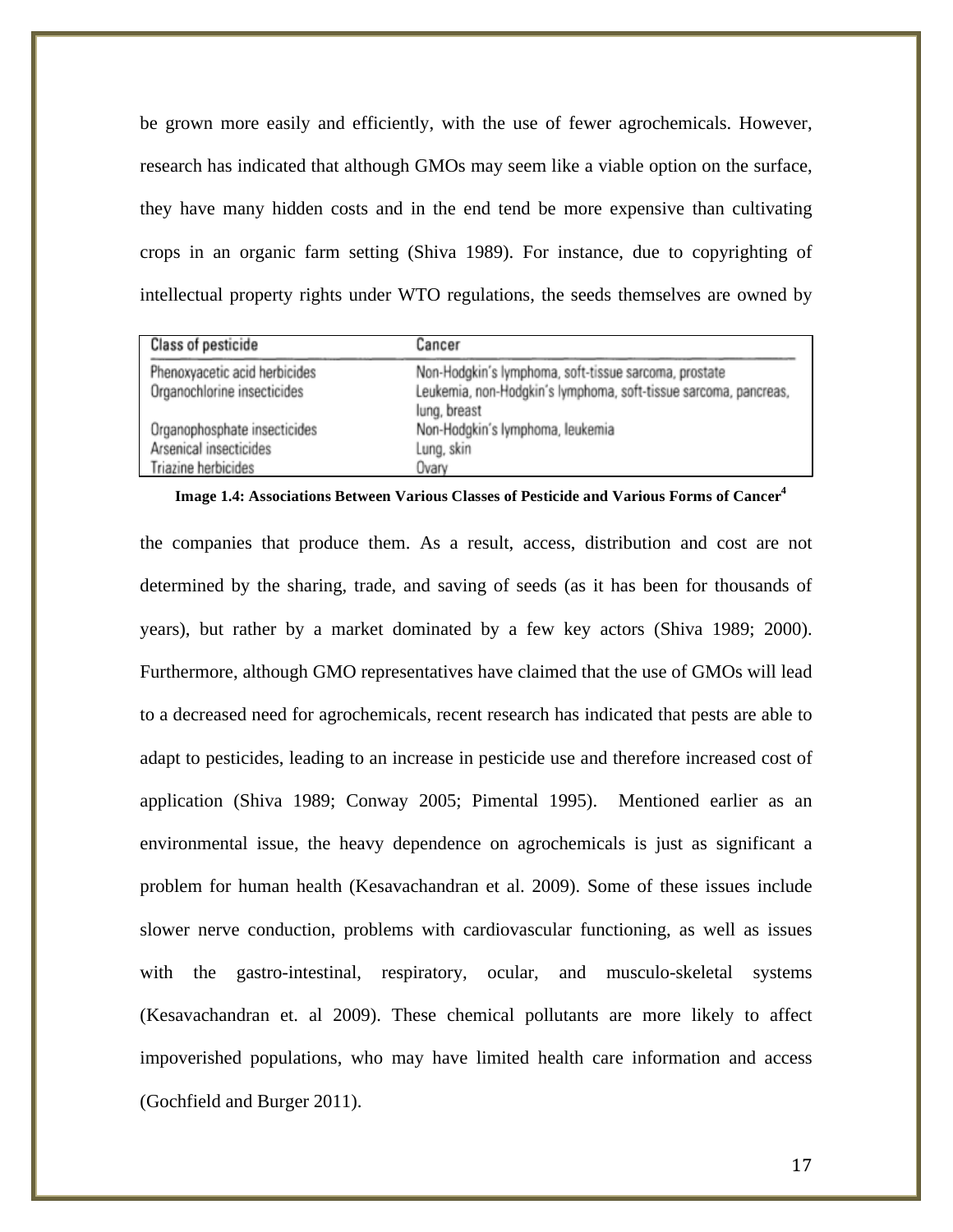The health issues associated with heavy chemical use in agriculture are only part of the burden carried by agricultural workers. On plantations and smallholder farms throughout the developing world, laborers work at or below the poverty line in largely seasonal jobs that provide few benefits. Women, who comprise the majority of the agricultural labor force in the developing world, bear a disproportionate share of this burden due to discrimination, harassment, lack of agency, long hours, and little or no maternity leave (Boucher 1999; Smith and Dolan 2006; Ogunlela and Mukhtar 2009). Both men and women are situated at the bottom of commodity chains that contain vast wage disparities between developing world producers (many of whom live on 1 USD per day) and Western consumers who pay inflated prices for coffee, chocolate, vanilla, palm oil, tea, nuts, cotton, cut flowers, and numerous other cash crops (Barrientos and Dolan 2006). Yet, the situation for developed world farm workers is not much better. In the United States, farm workers—many of whom are undocumented migrant laborers—work for minimum wage (or less), live in inadequate housing, and work 60 hour work weeks (Guthman 2004; Hesterman 2011).

The present imbalance of food distribution and security has led to numerous inequalities both globally and within the United States. Because profit is the primary goal of many corporate agribusiness firms, human health and wellbeing have been relegated to distant goals. This has resulted in health and economic issues that primarily affect those with lower income and education levels. Although it has been suggested that free-trade agreements would help improve global food availability, they have predominantly functioned to increase the power and wealth of the already economically dominant countries, and in many cases, exacerbated inequality in developing world countries.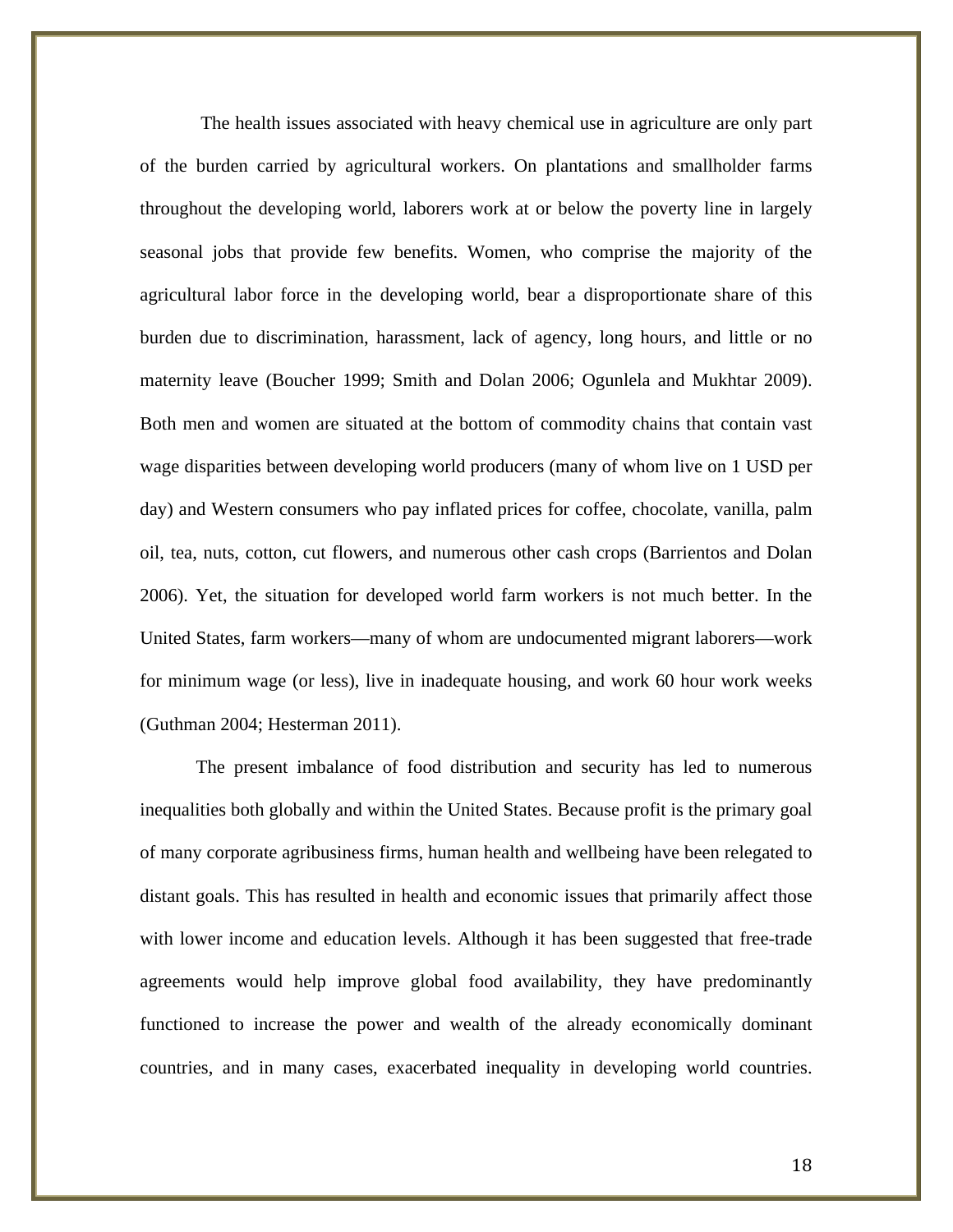Problems with conventional methods of agriculture have primarily affected those of a lower socioeconomic standard. These groups are more likely to be disadvantaged by the complications of food insecurity, extremely low wages, and exposure to toxic agrochemicals. The disproportionate food distribution has affected the human population on a global scale, which has led to numerous social, economic and environmental concerns.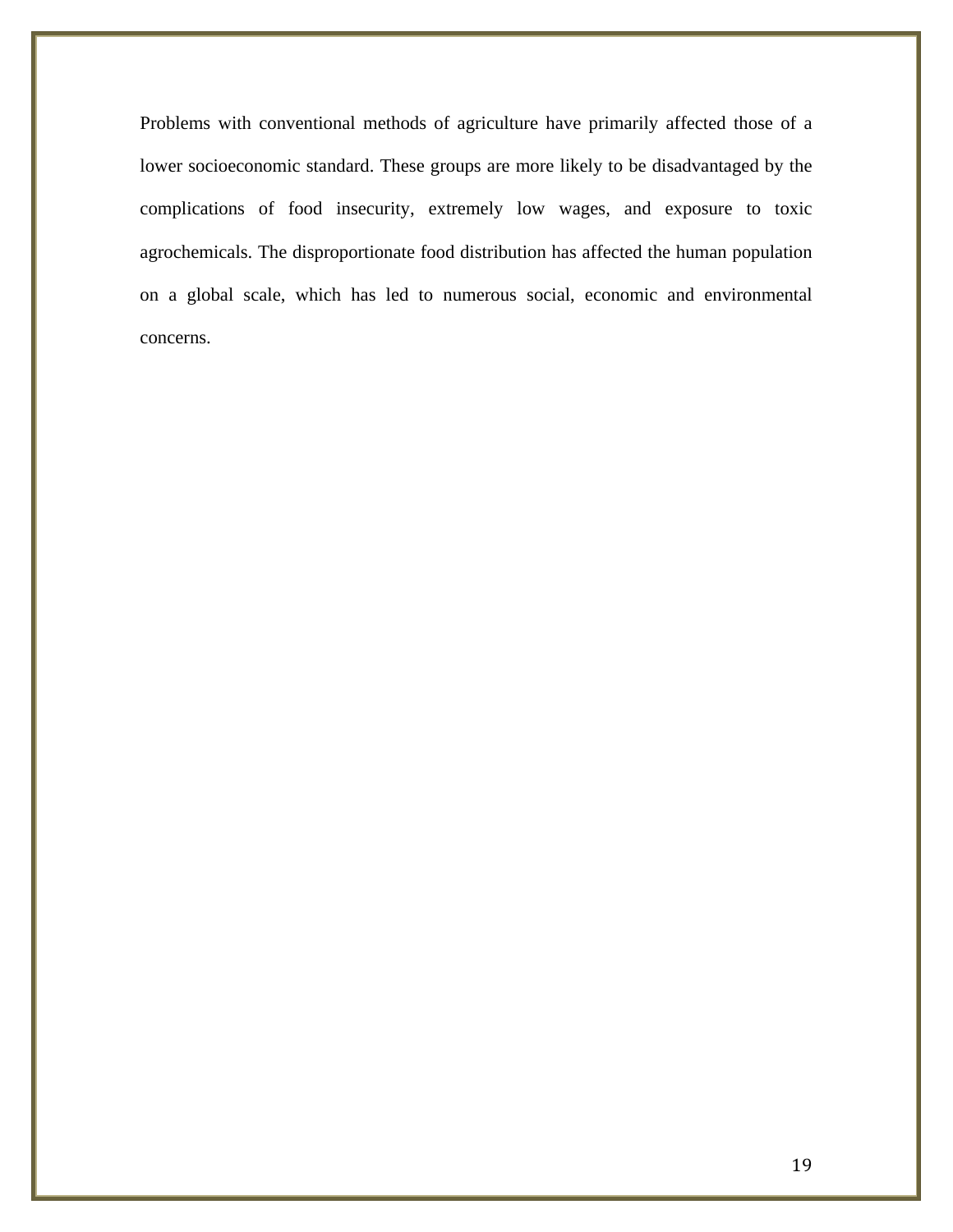### **2. Review of the Literature**

The first decade of the twenty-first century has witnessed a dramatic increase in the number and popularity of direct food markets in the United States. The number of farmers' markets more than doubled from 2,863 in 2000 to 6,132 in 2010, and continues to grow at a rapid rate, climbing to 7,175 in 2011 (Farmers Markets 2012) [See Figure 2.1]. The number of Community Supported Agriculture programs (CSAs), while debated, is believed to have grown from 374 in 2000 to at least 3200 in 2010, with some estimates ranging much higher (LocalHarvest 2010; Galt  $2011$ )<sup>1</sup>. Academics have taken note of this



trend, and the scholarly literature on local, direct food markets has increased as well, expanding to include multiple perspectives on growth and popularity (see Brown 2002; Varner and Otto 2007; Markowitz 2010; Jones and Bhatia

**Image 2.1: Farmers Market Growth, 1994-2011**

!!!!!!!!!!!!!!!!!!!!!!!!!!!!!!!!!!!!!!!!!!!!!!!!!!!!!!!

2011; Long 2011), consumer preference and motivations (see Tiemann 2008; Svenfelt and Carlsson-Kanyama 2010; Farmers et al 2011) and issues of access and inequality (see

<sup>&</sup>lt;sup>1</sup> The numbers on CSAs have been debated ever since the USDA (2007) stated that it had estimated the growth of CSAs to exceed 12,000. Some scholars have questioned this number, most notably Ryan Galt, who provides a detailed analysis of the numbers in a 2011 study.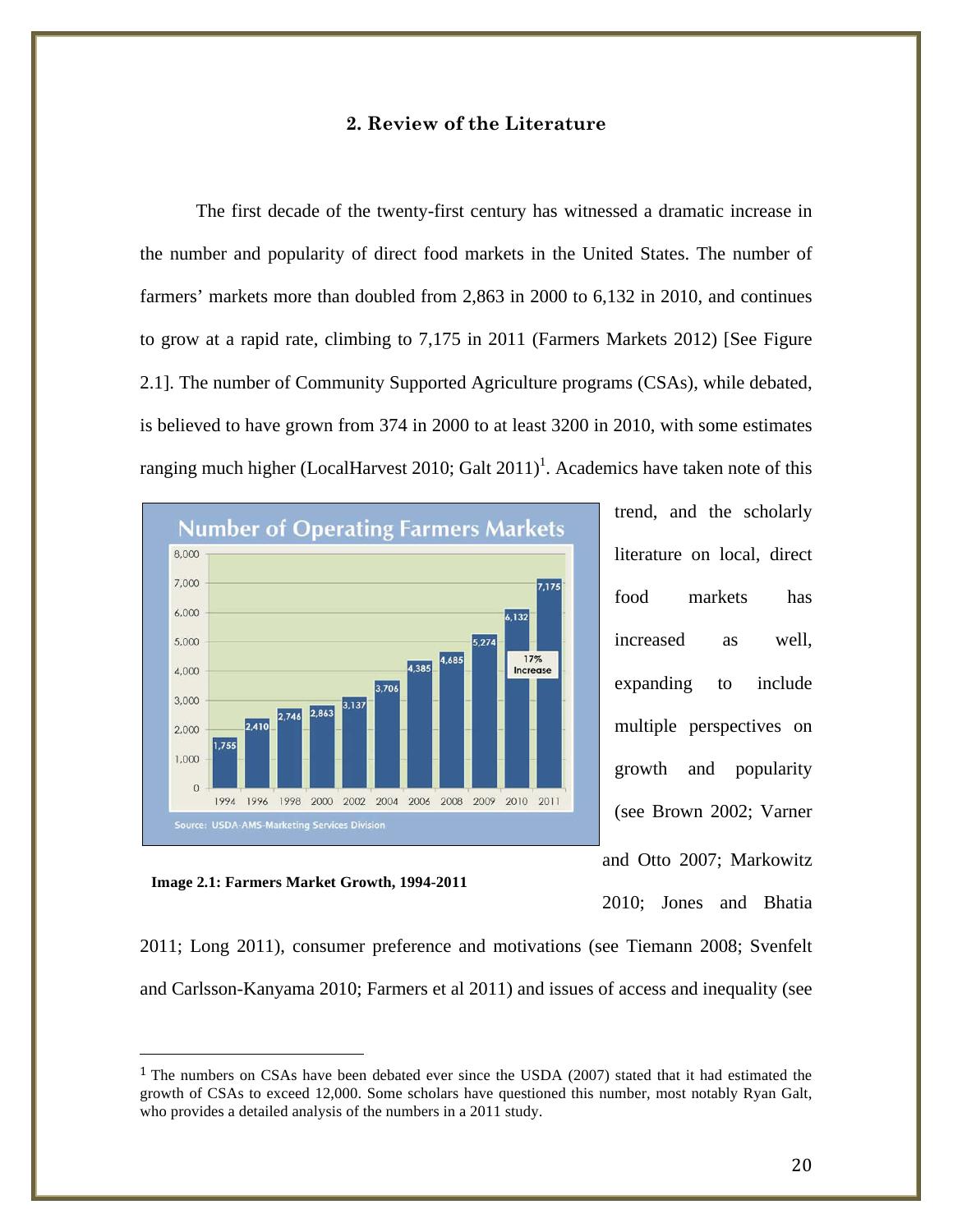Guy and David 2004; Guthman 2008; Larsen and Gilliland 2008; Thomas 2010; Walker et al 2010). In addition, the body of popular literature on local food, sustainable agriculture, and farm direct markets has seemingly outpaced academia and undoubtedly fueled the expansion of the local food landscape (see Pollan 2006 and 2008; Kingsolver 2007; Bendrick 2008; Smith and McKinnon 2007; and numerous others). The following review examines these sources and others to paint a more complete picture of the ways farmers' markets and local food have been addressed in literature. First, a section addressing recent government policies introduces those programs that have sought to promote small farms and farmers' markets. Next, we examine critically the ways farmers' markets have been simplified in the literature. The sections that follow then outline the push and pull factors that lead to increased consumer preference for farmers' markets. Lastly, we will analyze those sources that examine the obstacles, barriers, and inequalities that currently limit and prevent participation in farmers' markets among many segments of the population.

#### 2.1 USDA and Farmers' Market Policy

Domestic policy related to farmers' markets and other direct producer-to-consumer markets has increased in recent decades. This increase has been linked to other environmental and social movements and is heavily associated with other manifestations of the food movement that promote the growth of healthy, sustainable food (Markowitz 2010). One exception to recent policy developments is the Farmer-To-Consumer Direct Marketing Act of 1976, which was created to promote and provide funding for farmers who sold their products directly to their customers, as well as allow nonprofits and local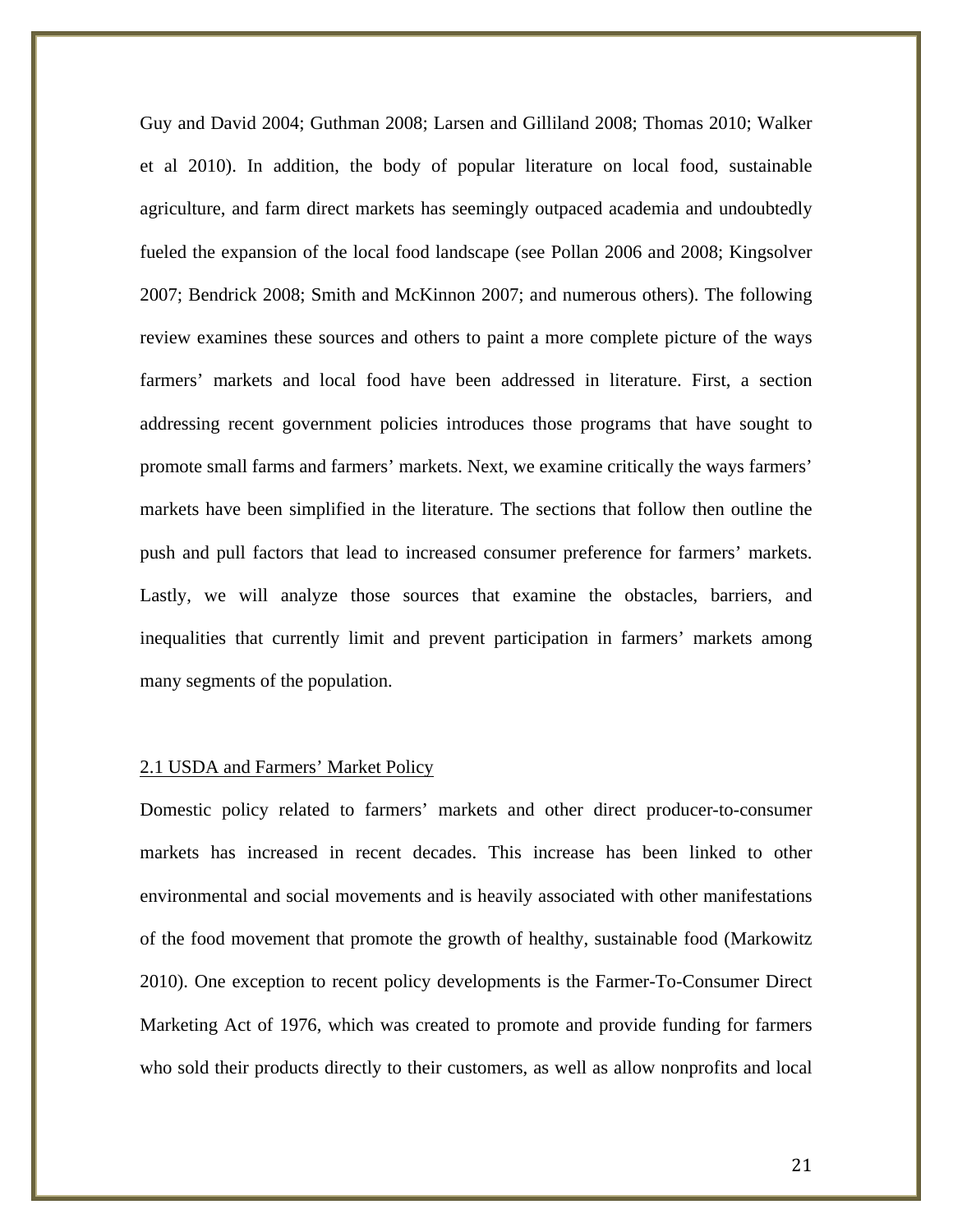governments to support and promote farmers' markets (Markowitz 2010). Prior to the passing of this act, there were very few farmers' markets around the country. Through the act, funding was given to state governments and used to create laws and regulations that would help establish and stabilize farmers' markets (USDA.gov). In 1998, there was further encouragement from the National Commission of Small Farms to increase USDA involvement in the fostering of farmers market growth, which could possibly account for the increase in farmers' markets during this time period (USDA.gov).

Recently, the United States Department of Agriculture (USDA) has implemented grant programs that facilitate and promote the growth of farmers' markets around the nation. Some of these programs include the Farmers Market Promotion Program (FMPP) and the Federal State Marketing Improvement Program (FSMIP). The FMPP began in 2002 as an amendment to the Farmer-To-Consumer Direct Marketing Act of 1976. This program provides grants for direct producer-to-consumer markets, which include domestic farmers' markets and community supported agriculture projects (USDA.gov). In the past ten years, this program has invested nearly \$10 million to support direct marketing in an effort to increase access to healthy food and decrease food deserts (USDA.gov). Additionally, the USDA began the FSMIP in 1999, which provides funding for state agriculture departments to research and improve new marketing strategies for United States agriculture (USDA.gov). Both of these programs have been a driving force for the expansion and stability of farmers' markets in the United States.

One of the primary issues that the food movement is trying to address is the problem of food deserts in low-income urban areas. Often times, individuals living in low-income areas lack access to conventional grocery stores, especially those that sell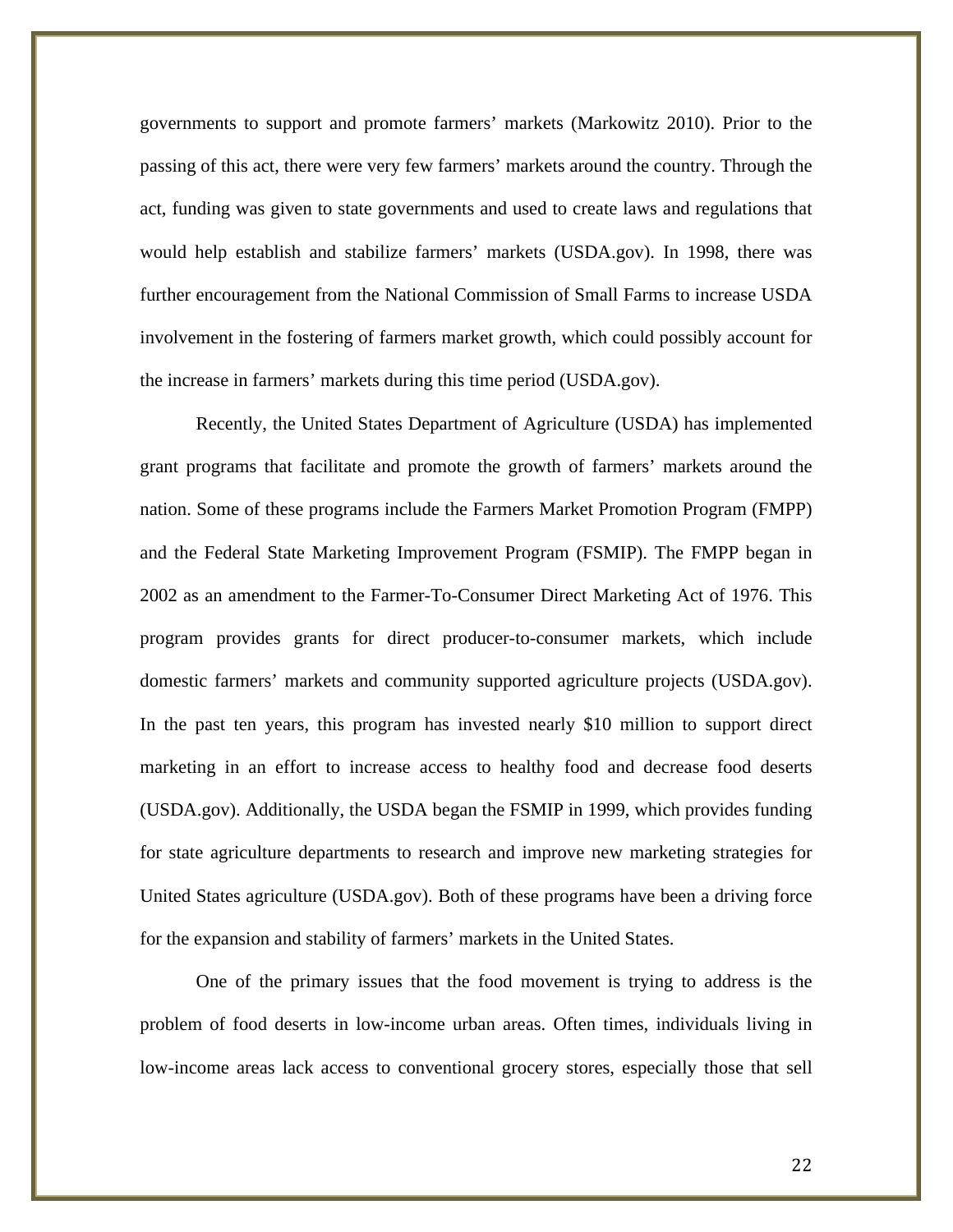healthy, nutritious foods (Markowitz 2010), but there have been a few government subsidy programs implemented in order to improve food access in these areas. The Women Infant and Children's Farmers' Market Nutrition Program (WIC FNMP) began in the late 1980s and provides food vouchers for women with children who are living under the poverty line. The farmers' markets are given monetary incentives by the government for choosing to accept these vouchers, which are exchanged for unprepared fruits and vegetables. In 2008, 2.3 million people received vouchers through this program and, as of the writing of this proposal, over 3,000 farmers' markets have been authorized to accept them (Markowitz 2010). Additionally, the 2002 Farm Bill authorized the Senior Farmers' Market Nutrition Program, which is another coupon-based program that provides low-income seniors with vouchers that allow them to buy fresh foods at farmers' markets, roadside stands, and CSAs (Markowitz 2010). There are certain problems with these programs, however. After further research, the USDA found that, although helpful, the monetary benefits from programs alone were not enough to sustain customers and farmers' markets.

The food subsidy program entitled Supplemental Nutrition Assistance Program (SNAP) is the United States' primary food assistance program for low-income individuals. In 2009, 34 million Americans received vouchers through SNAP (Markowitz 2010). Like the WIC and Senior Nutrition Program, SNAP allows for farmers' markets to accept vouchers as a method of improving food accessibility. However, there are numerous problems with this. For instance, farmers' markets are a business, and many farmers question the sales potential of a low-income neighborhood (Markowiz 2010). Additionally, the SNAP program is run by an electronic system in which many farmers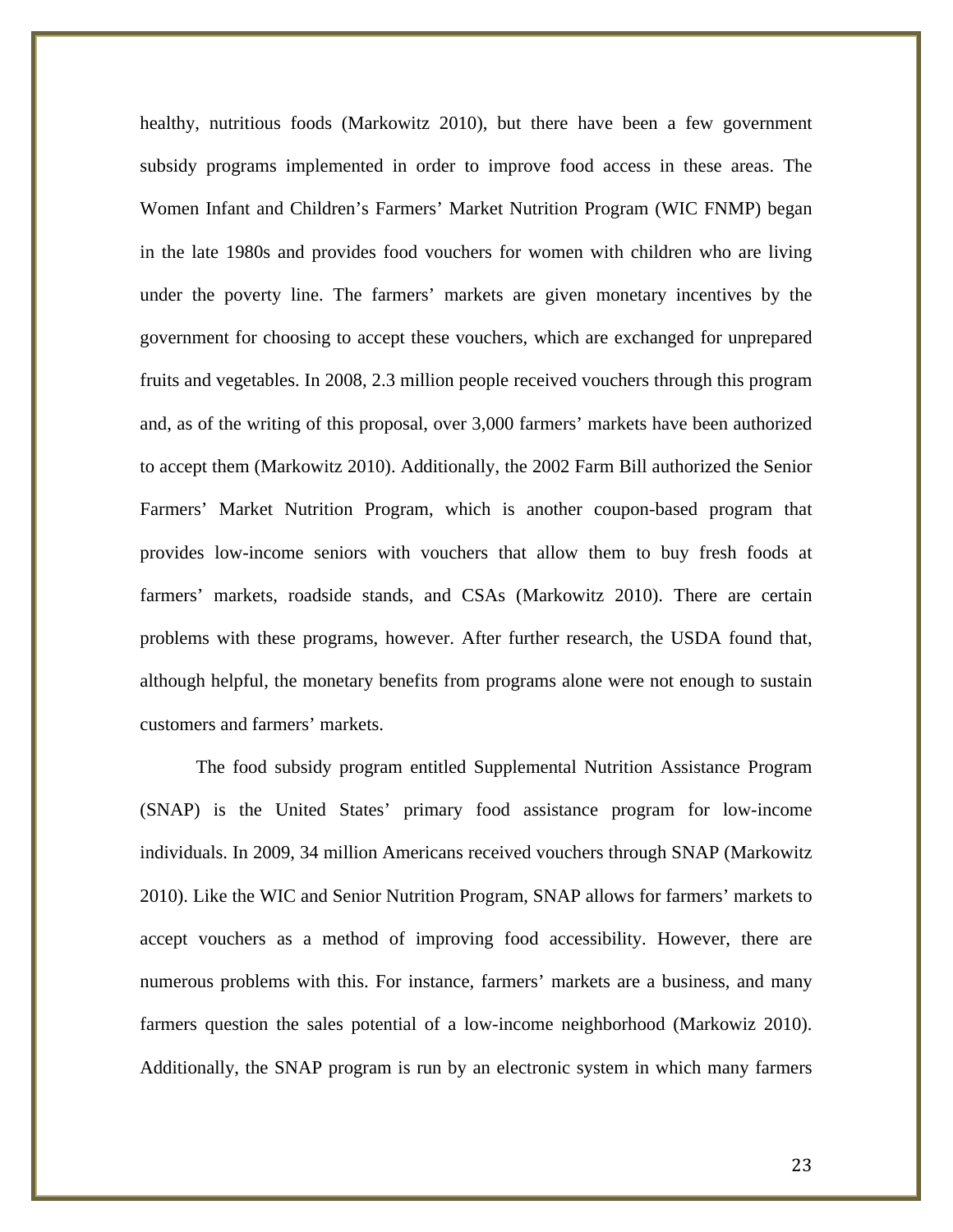cannot afford to take part (Jones and Bhatia 2011). These factors have negatively affected the number of farmers' markets that accept food stamps. However, the 2008 Farm Bill recognized this problem and has allocated funds through the Farmers' Market Promotion Program to provide supplemental income for markets that accept SNAP vouchers (Markowitz 2010).

There have also been food trends and policies not directly related to farmers' markets, but instead related to the food movement, that have affected the popularity of farmers' markets. Many of the programs that fuel the food movement and support farmers' markets come from local, grassroots efforts. There are numerous local policies that have been recently shifting towards supporting healthy, local food. For instance, farm-to-school programs are becoming increasingly popular (Lappe 2011). In an effort to improve the health of children and decrease obesity, some local governments are trying to create legislation that allows schools to buy fresh produce and meats from local farms, creating a direct producer-to-consumer relationship similar to the relationship provided by farmers' markets (Leyda 2011). Currently there are 2,200 farm-to-school programs nationally (USDA.gov).

There are additional governmental initiatives that are promoting local food and farmers' markets. For instance, the Know Your Farmer, Know Your Food (KYF2) initiative began as a part of the 2008 Farm Bill. The KYF2 initiative is committed toward providing individuals with knowledge of local and regional food systems. In many cases, the best way to access local food is through famers' markets, so this is a major driving force of the farmers' market popularity trend. Knowledge of farmers' market grants and the application process for these grants are additionally provided through this initiative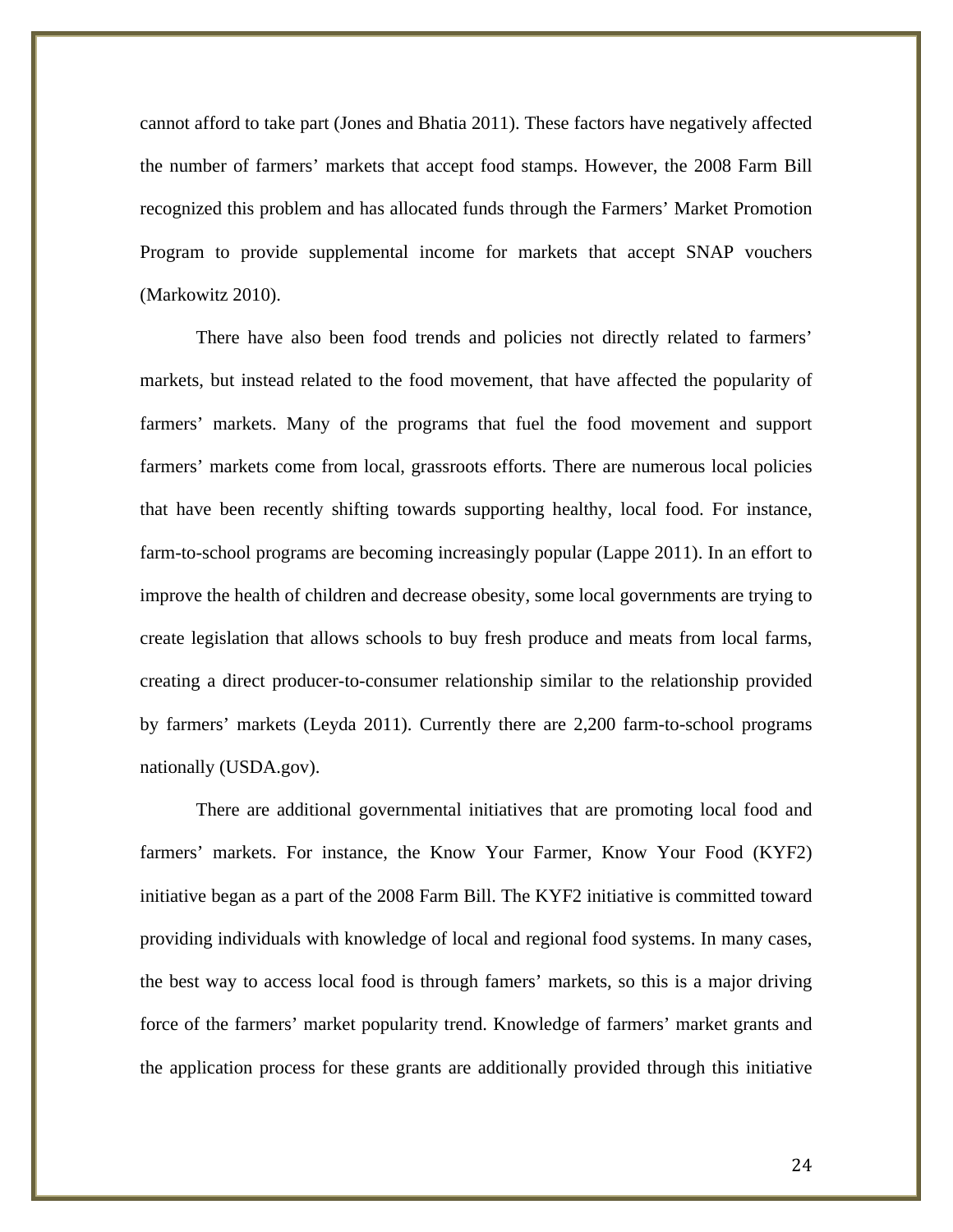(USDA.gov). There are also numerous non-governmental organization (NGO) initiatives taking place that fuel the food movement. These include the Real Food Challenge (RFC), which is an NGO created by students whose goal is to develop a healthy, socially and environmentally just food system. For this organization, "real food" is characterized by four criteria: local/community based, fair, ecologically sound, and humane (realfoodchallenge.org). Social movements like RFC seem to be a large driving force of the local food movement and therefore provide clientele for farmers' markets as well. These political and social movements and changes have largely accounted for the upward trend of farmers' market popularity across the nation within the past three decades.

Despite the sizable literature on the subject of farmers' markets, there still exists a noticeable hole in the research. Farmers' markets themselves are very rarely characterized accurately or differentiated from one another in a way that highlights their heterogeneity. In order for scholars to conduct their studies, they almost always homogenize farmers' markets in broad terms.

#### 2.2. Characterizations of Farmers' Markets

Many scholarly studies purposely look at only one farmers' market or one farmers' market business model. For instance, McGuirt et al. (2011) conducted their study solely from farmers' markets near urban centers, yet they applied their findings to farmers' markets as a whole. Similarly, Onianwa et al. (2006) focused only on two farmers' markets: one in Birmingham and one in Huntsville, Alabama. Rainey et al. (2011) collected data from three farmers' markets in metropolitan areas of Little Rock, Hot Springs and Texarkana, Arkansas. While these studies are not without their merit, all of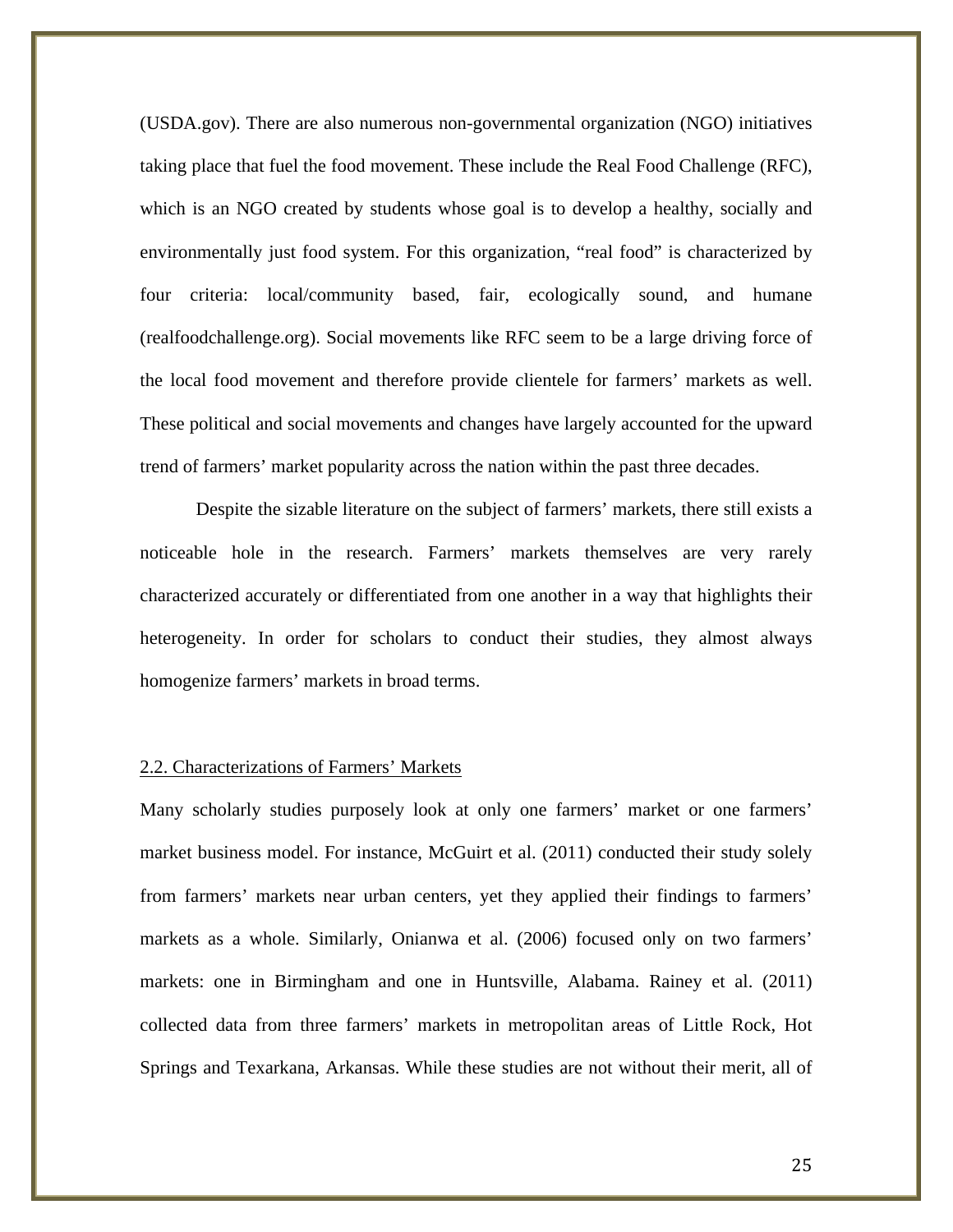them oversimplify farmers' markets by only looking at certain types—usually those that are located in cities or in metropolitan areas.

Some scholars may only look at specific categories of farmers' markets, but many more acknowledge that different types of farmers' markets exist and build their studies with this in mind. These scholars frequently strive to gather a balanced sample of farmers' markets so that their research can be applicable on a larger scale. For instance, Hunt (2006) studied eight different communities and their farmers' markets in the state of Maine in order to examine the social interactions that took place. The eight locations Hunt chose were intentionally varied, including a small port, a little college town, and Maine's largest city. Similarly, Farmer et al. (2011:14) conducted research in four Indiana farmers' markets that "were chosen with an emphasis on a variety of market characteristics, which included: urban areas and small towns; highly successful and fledgling markets; and markets in affluent and economically depressed areas." Elupa and Mazzocco (2010:3) note that "farmers' markets are organized differently from one another," and therefore attempted to study a fair mix of both urban and suburban markets.

These scholars indeed recognize that different types of farmers' markets exist, but none of them spend time analyzing that difference in any detail. It seems to simply be a given, but with very little information to back it up. In almost every study where researchers gather data from a balanced sample of farmers' markets, their goal is not to interpret the differences between the various sites, but instead to combine all of the data and discover generalized patterns that can be considered more representative.

Because researchers so seldom characterize or differentiate farmers' markets, the literature usually concludes with very broad and very definitive points. These points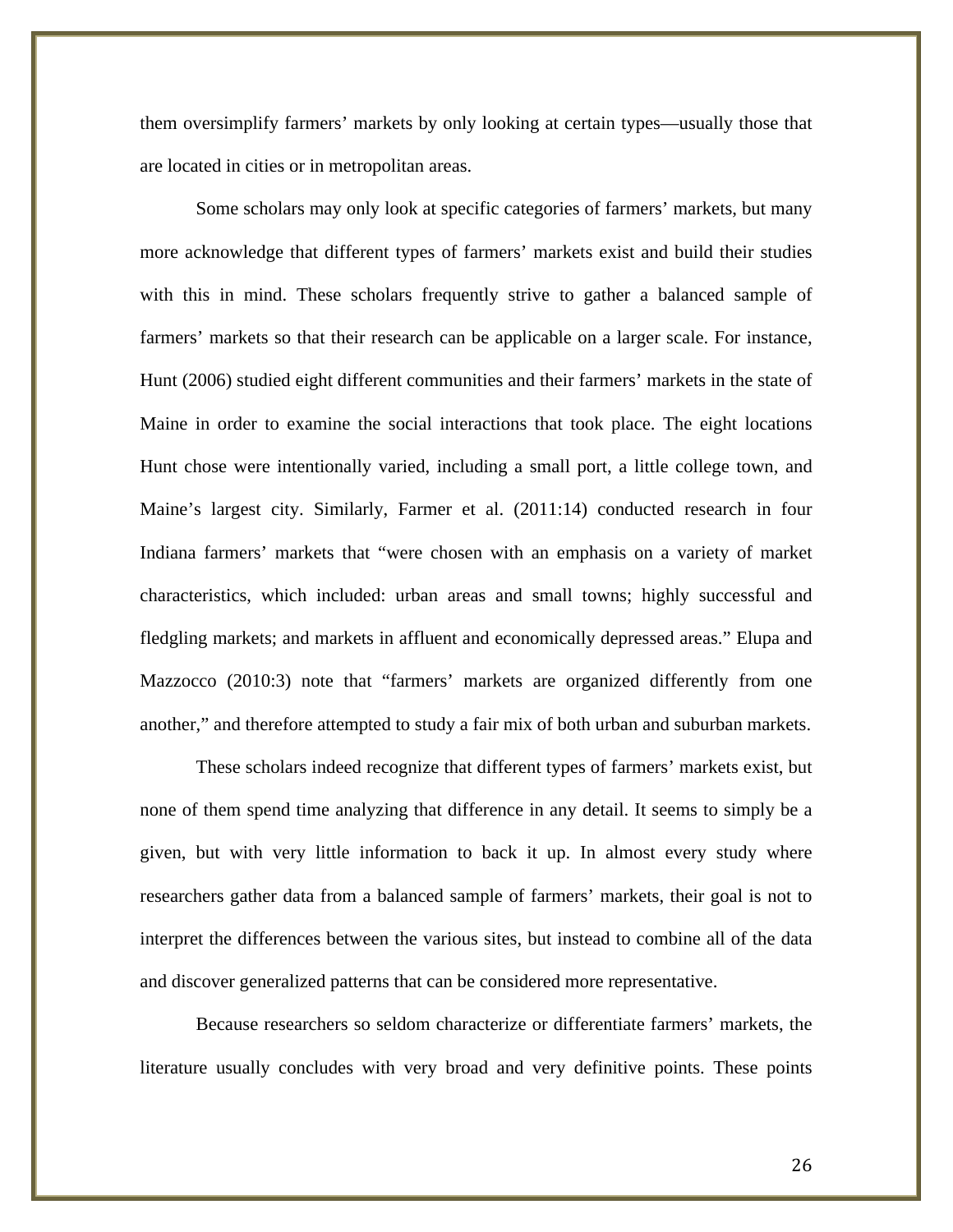consistently pertain to the pricing of the farmers market crops, the types of people that visit farmers' markets, and the primary motivations behind their visits. However, it is important to see how these points remain overarching and overly broad. McGuirt et al. (2011:96) conclude that "farmers' market produce prices were lower on average than supermarket prices." Colasanti et al. (2011:318) state that "market shoppers tend to be highly educated professional middle-aged to older, white, and female." Just as definitively, Wolf et al. (2005:193) write that "the primary reason shoppers attend farmers' markets is the high-quality product." None of these arguments or statements is wrong. On the contrary, it is important to create generalizations like this in order to understand the big picture concepts and patterns of farmers' markets. Nonetheless, it is also important to understand the nuances of something so frequently homogenized.

It is strange that this is such an untouched topic; while scholars rarely differentiate farmers' markets as a whole, they often differentiate between the types of patrons and farmers present at these markets. For example, Keeling Bond et al. (2009) studied what type of people preferred direct markets for their fresh produce and differentiated these people into three categories: *direct always, direct occasionally*, and *direct never*. The authors then looked at these three groups separately and studied ways in which they differed. Similarly Elupa and Mazzocco (2010:14) study consumer attitudes and behaviors at farmers' markets and conclude that "five preference-based consumer segments exist in urban and suburban farmers' markets: *Market Enthusiasts, Recreational Shoppers, Serious Shoppers, Low-involvement Shoppers*, and *Basic Shoppers*. These consumer segments significantly differ in demographic and behavioral characteristics." Researchers clearly spend time identifying and analyzing differences of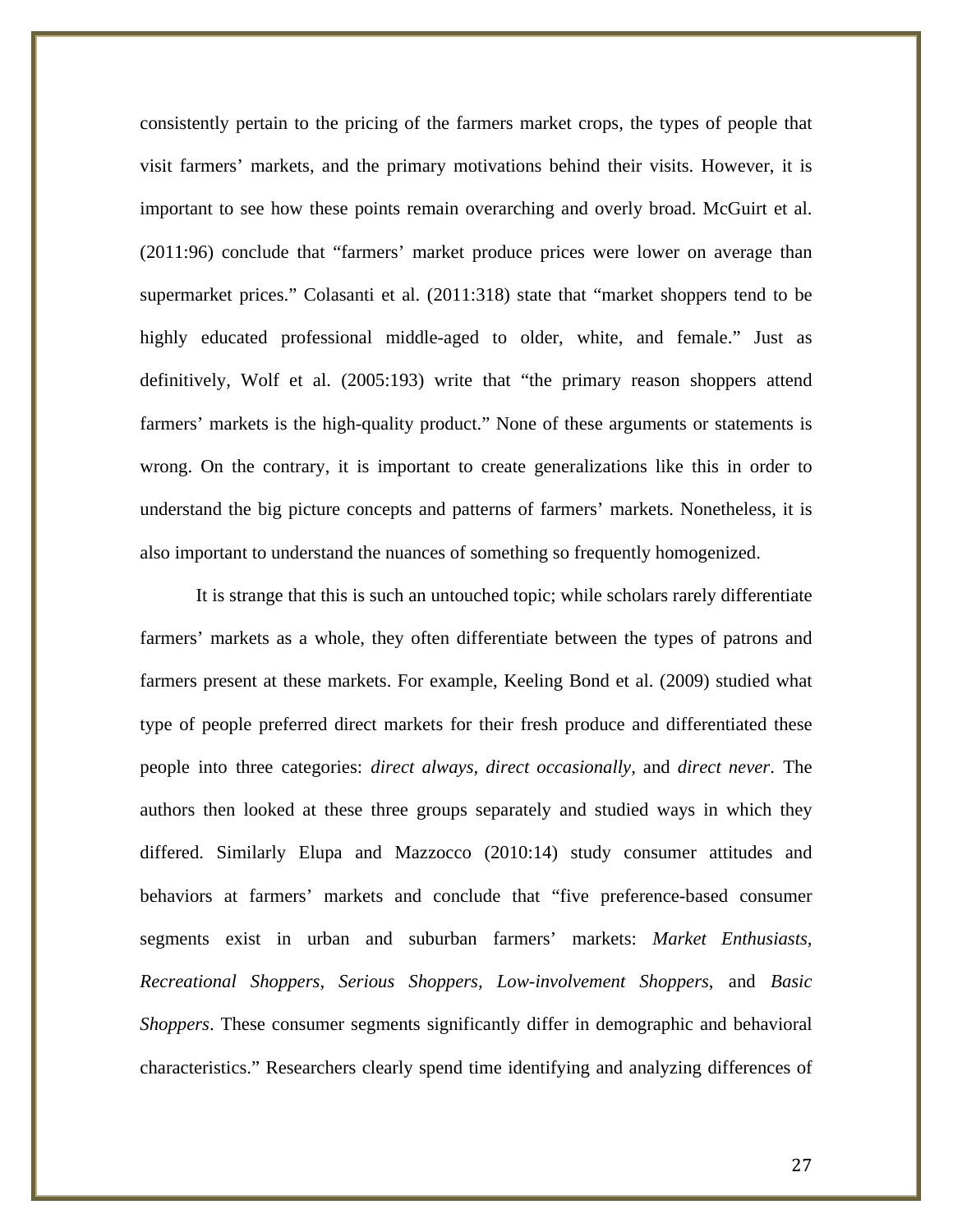people at farmers' markets, but there still isn't a body of literature that analyzes the differences of the markets themselves.

There are a few scholars who do distinguish various types of farmers' markets, but when they do, it is usually a brief sentence or two and rarely an integral part of the main argument. For instance, in the middle of making larger conclusions about why and how patrons participate at farmers' markets, Farmer et al. (2011:20) note that "urban areas in particular have found that [farmers' markets] in public spaces facilitate the strengthening of community among ethnically diverse populations." Varner and Otto (2008:185) provide another example. While studying the sales at all of the farmers' markets in Iowa, Varner and Otto state that "more urban characteristics appeared to be associated with Iowa farmers' markets achieving higher sales per vendor or per capita. The size of population in the market locale and the distance from other competing markets contributed positively to the overall success of these markets." These examples of scholars differentiating between farmers' markets are few in number and almost all only made in passing.

#### 2.3 Consumer Motivations to Shop at Farmers' Markets

There have been a significant number of studies across the country that examine the reasons why consumers choose to shop at farmers' markets. Studies reveal that the motivation for each and every consumer varies. However, this research is not comprehensive; it remains important to understand how, why, and where people purchase their food. The different and often intersecting motivations for shopping at farmers'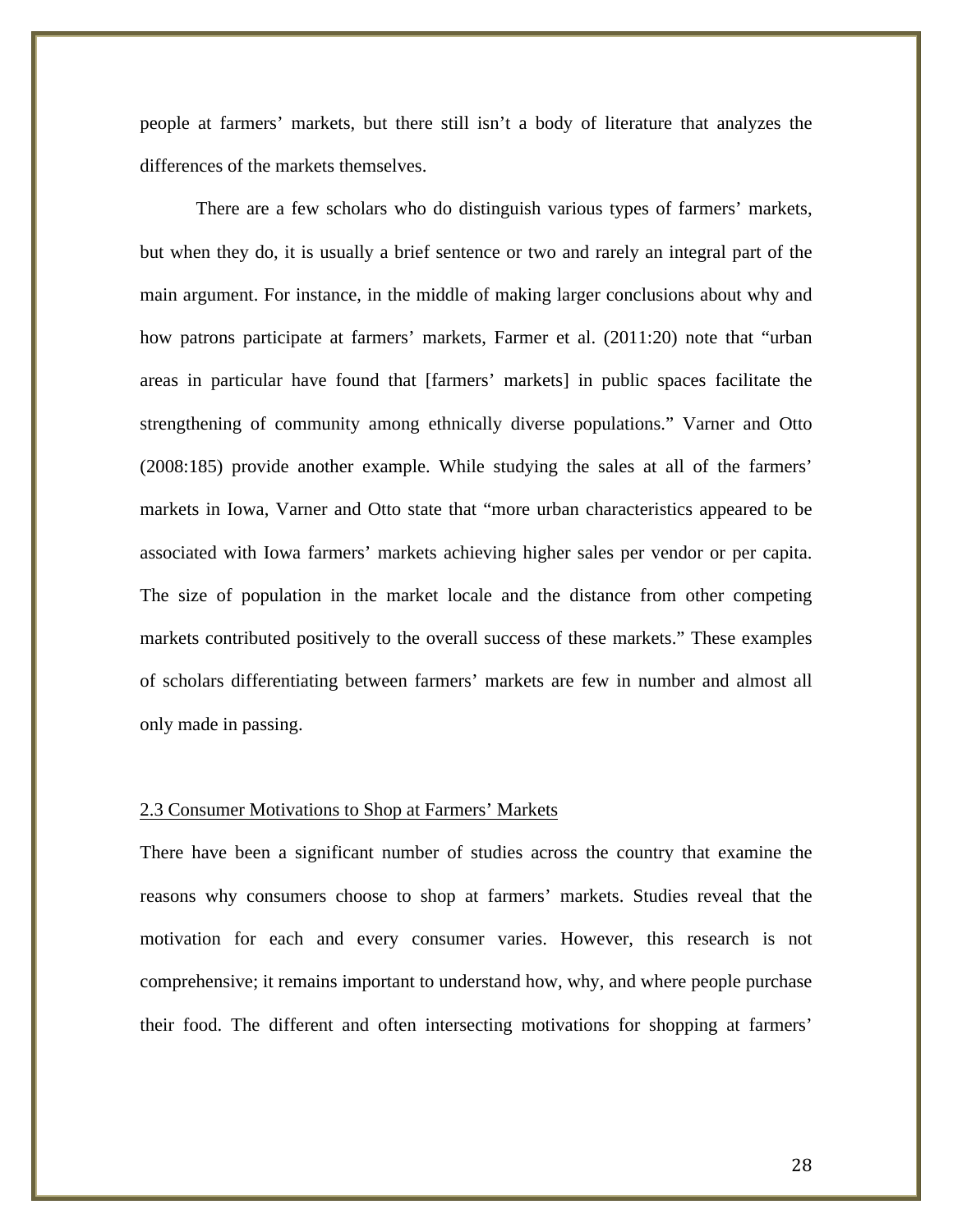markets, for our purposes, can be grouped into three categories: community support, ethical and political motivations, and preference for quality.

#### 2.3.1 Community Relations and Social Interactions

Many consumers agree that the communal aspects are a primary reason for shopping at farmers' markets (Svenfelt and Carlsson-Kanyama 2010, Tiemann 2008, Farmers et al 2011). For the most part, the modern food system today is no longer focused on face-toface relationships and trust is often times found lacking. Svenfelt and Carlsson-Kanyama (2010) argue the importance of trust is a priority across multiple segments of society, especially in food and agriculture, which has been targeted as an industry lacking in transparency. In contrast to the conventional supermarkets, farmers' markets have positioned themselves as a place where people can gather, build relationships, and earn trust between producers and consumers (Svenfelt and Carlsson-Kanyama 2010; Long 2011). The movement through the market and the different learning opportunities directed at a range of consumers provide a place of recreation and entertainment (Farmers et at 2011; Svenfelt and Carlsson-Kanyama 2010; Tiemann 2008). All of these combine to create unique community relationships and bonds which reconnect food and people in a new and diverse way.

The community aspect of farmers' markets is made stronger by the ability for producers to directly interact with their consumers. Producers are able to share their methods of production as well as information on certain crops and recipes. Many participants in Svenfelt and Carlsson-Kanyama's (2010) study stated that this relationship made vendors feel more responsible for their products because they are directly selling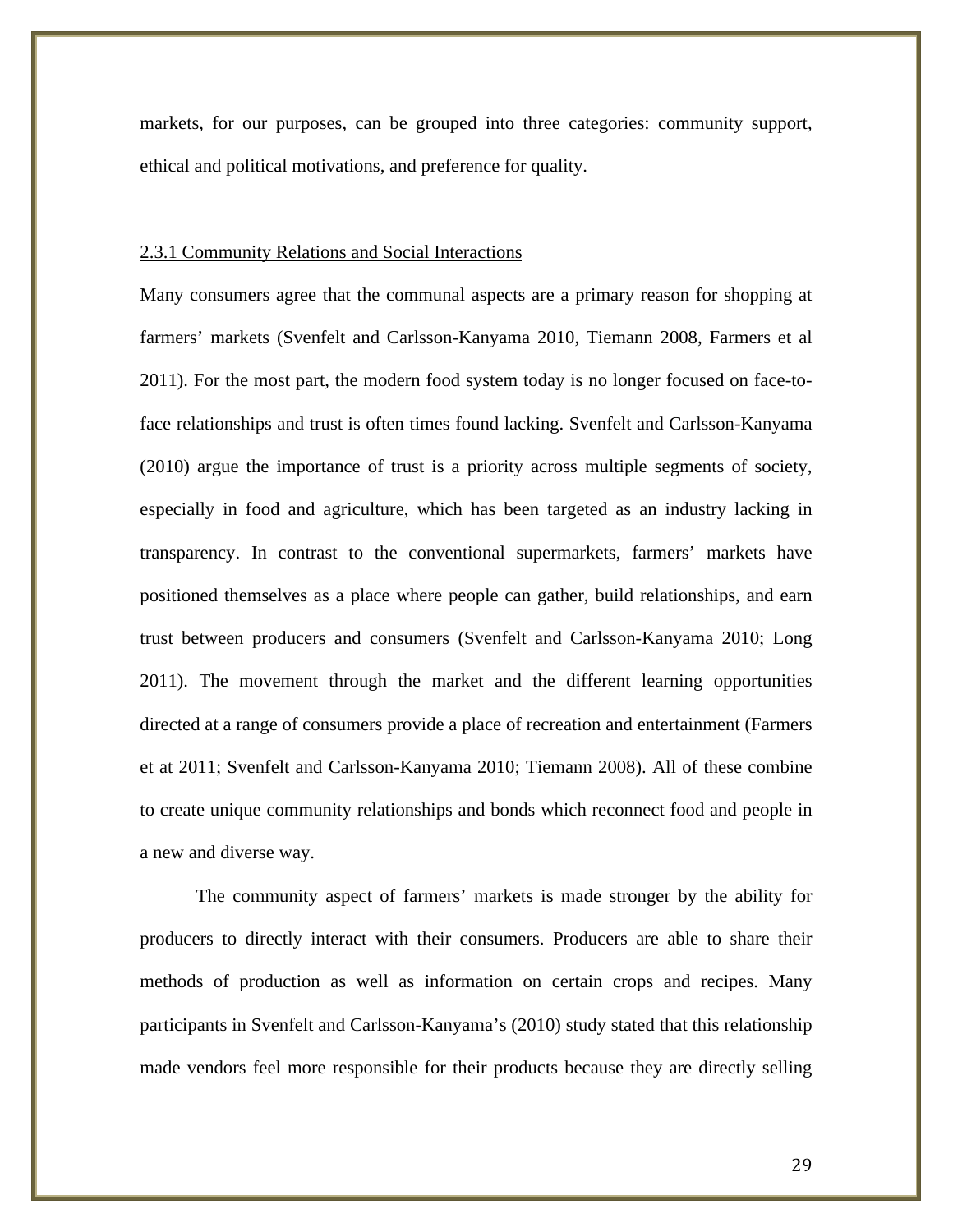them to the consumers, ensuring a level of accountability not achievable at a conventional supermarket.

Farmers' markets not only provide a diverse array of products, but they also bring together a diverse group of people. As Tiemann (2008) states, "old and young; well dressed and unshaven; chefs from top restaurants and old hippies; graduate students and professionals" can all be found enjoying the farmers' market experience (478). A sense of community appears to be an overriding motivation factor for many people today. Being able to have a face-to-face relationship with the farmer who is growing their food, learning about new foods, meeting new people, and being a part of a friendly atmosphere all make up this unique community feel that is attracting more and more people to the farmers' markets experience.

#### 2.3.2 Ethical and Political Motivations

In addition to community-related pull factors, ethical and political issues also motivate many consumers. As stated previously, the ecological consequences of industrial agriculture are increasingly devastating. Additionally, the corporate system of food production disconnects the consumer from the producer, and essentially the land. As more information about these negative consequences began surfacing, an alternative of shopping locally and buying directly from farmers soon grew from its traditional roots and developed into a mainstream feature of contemporary American popular culture. Popular books such as *The Omnivore's Dilemma* (Pollan 2006) and *Animal, Vegetable, Miracle* (Kingsolver 2007), and documentary films such as *Food, Inc* (2008) and *Fresh*  (2009)*,* along with countless other sources of information, provided the public with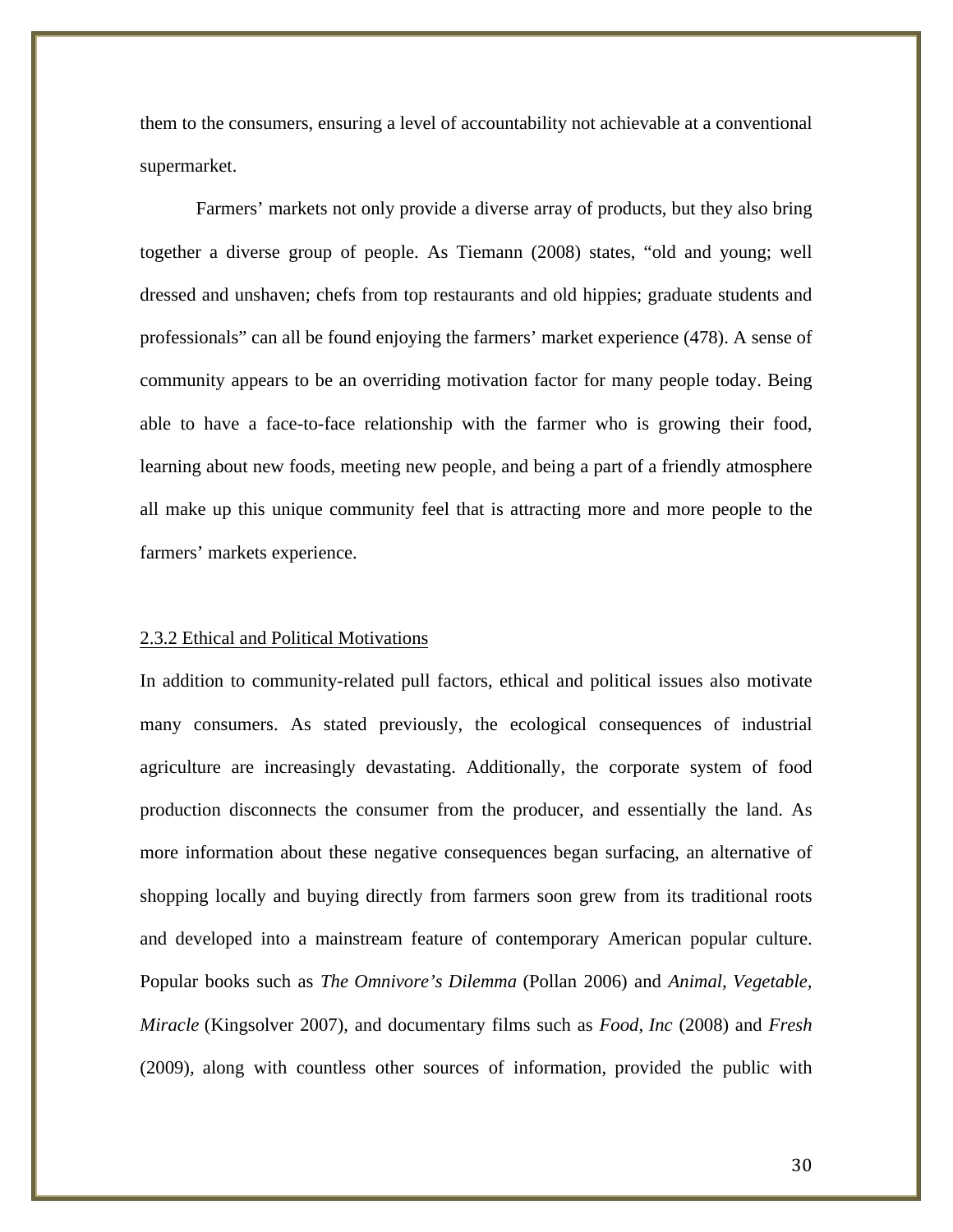knowledge about the damage of industrial agriculture. In addition, they have presented the local food movement as an alternative that serves as a form of political resistance.

The outpouring of information on sustainable food pushes people away from supermarkets and towards farmers' markets, not only to support the sustainable, local food, but also to talk to the farmers and fellow consumers who are resisting industrial agriculture. Michael Pollan writes in his 2008 book *In Defense of Food*, "Indeed the surest way to escape the Western diet is simply to depart the realms it rules: the supermarket, the convenience store, and the fast-food outlet" (158). Similarly, Lou Bendrick encourages people to find and benefit from local food in his book *Eat Where You Live* (2008); in it, he writes, "The money I spend on eggs goes directly to a farmer in my community and not to some giant corporation in a town I've never heard of. My farmer is now also my friend, and who couldn't use another friend in this crazy mixed-up world?" (14). By choosing to shop at farmers' markets, consumers can exercise their beliefs and show their support. Additionally, these popular authors and documentary filmmakers who advocate local food urge consumers to think of the way they spend their money as a political act.

Long (2011) found that due to the increasing amount and accessibility of information about local and sustainable food, farmers' markets serve as the perfect outlets for consumers to exercise this new information. In addition, "common threads have merged to form dominant narratives that encourage sustainable practices and authentic, local consumer experiences" (Long 2011, 55). Similarly, McEachern et al (2010) state that farmers' markets provide an outlet for "conscious consumers to enact their ecological citizenship values" (396). Thus an ideology is created by consumers who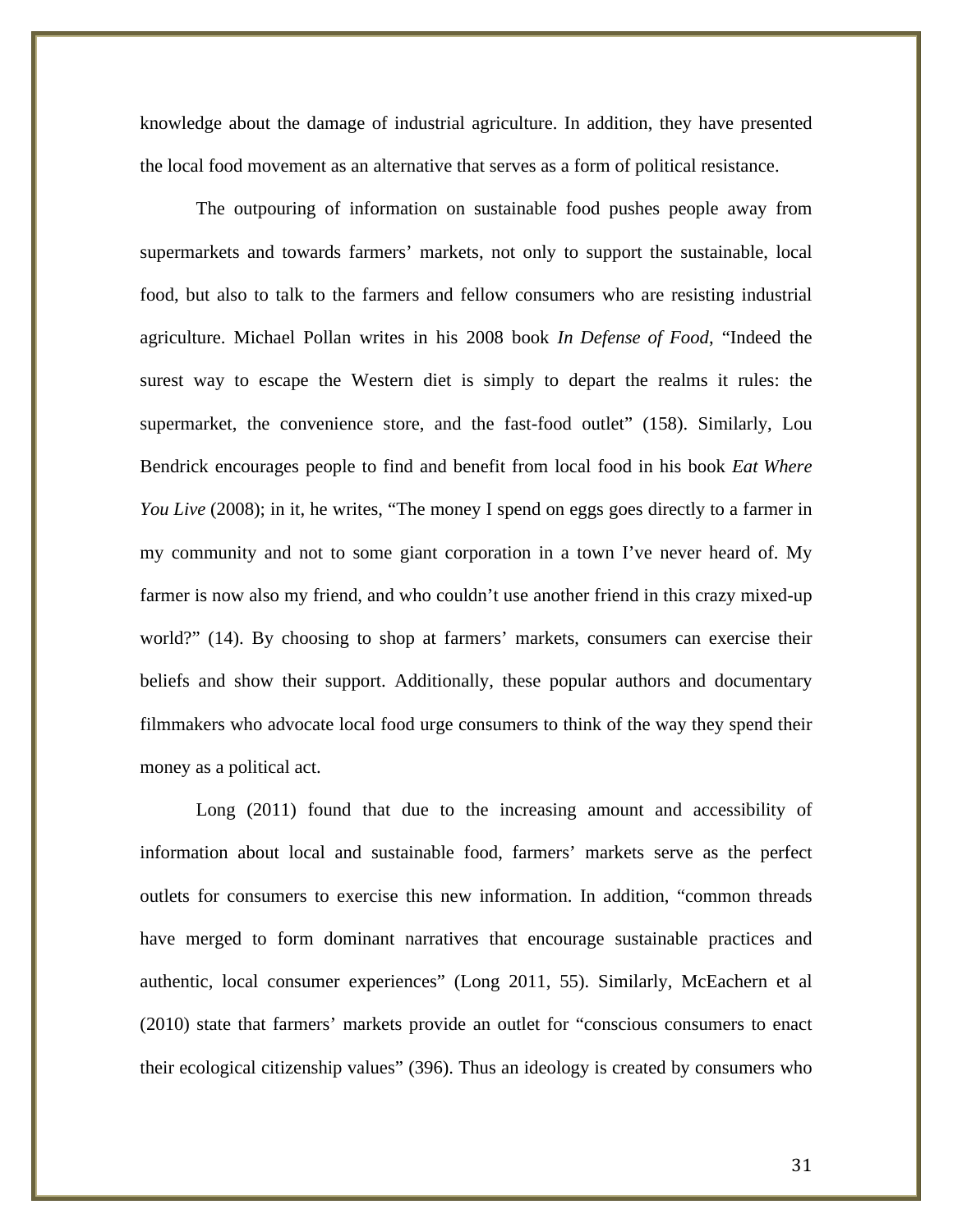are looking for an environmentally sustainable food system in opposition to the corporate mode of food production.

Many studies found that support for their local farmers was one of the most important reasons for shopping at a farmers' market (Feagan et al 2004, Long 2011, Rainey et al 2011, Toler et al 2009). Consumers are motivated to shop at farmers' markets to show their support for sustainable food by supporting local small farmers. In this way, food becomes the basis for a political movement that aims at corporate resistance.

### 2.3.3 Quality, Variety, and Price

Extensive research has shown that consumers across the United States have attributed characteristics related to higher quality and greater variety to farmers' markets. This sentiment of shopping at farmers' markets to increase freshness, variety, value, nutrition, personal health, or cooking opportunities has appeared in many studies as a key, driving factor in consumer motivation. Generally speaking, most of the studies we reference provide consistent results showing these characteristics to be motivating factors. For example, according to a study of farmers' markets in California, "consumers continue to indicate that quality and value are among the most important attributes when purchasing produce" (Wolf et al. 2005, 200). A few authors offer alternative perspectives that provide slightly different results, such as measuring whether or not motivations are strong enough to change consumer behavior. Additionally, while price has also been found to be a limiting factor in consumer motivation, we will argue that price can also be a motivating factor.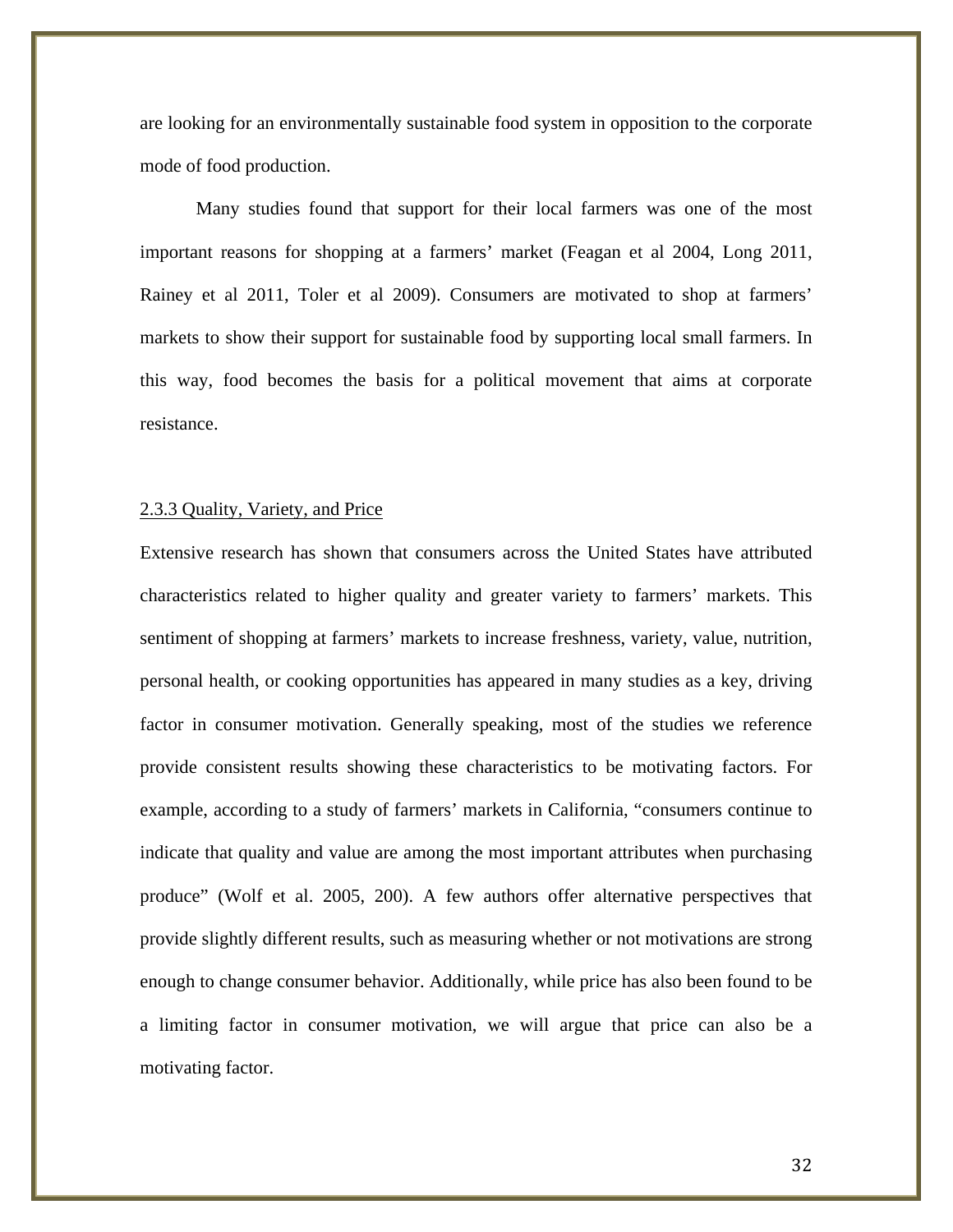For the authors who agree that overall higher quality is one of the primary motivating factors for consumers at farmers' markets, their research indicates these results through regarding the specific qualities of freshness, greater variety, better value, better taste, and better appearance (see Feagan and Morris 2009, McEntee 2010, Onianwa et al. 2011, Pirog and McCann 2009, Svenfelt and Carlsson-Kanyama 2010, Toler et al. 2009, Wolf et al. 2005, Zepeda 2009 and Zepeda and Li 2006). However, these studies exhibit similar research methods in surveying consumers at farmers' markets in various regions of the country. For example, the researchers of a study in Alabama randomly selected 222 farmers' market consumers and found the following: "Consumers generally prefer farmers' markets over supermarkets because of the freshness of the products, price, appearance of products, and variety and selection of produce" (Onianwa et al. 2006, 124).

While personal nutrition and health have appeared as driving factors in some research (see Feagan and Morris 2009; McEntee 2010; and Mcguirt et al. 2011), the article by Zepeda and Li (2006) produced data showing different results. According to these authors, "Attitudes about nutrition and health…have no significant effect on the probability of buying local" (Zepeda and Li 2006, 4). They go on to say that, though these motivations may be important to the consumers, they are not the factors that actually affect behavior (Zepeda and Li 2006). Similarly, the research by Zepeda and Li (2006) found that, when cooking is concerned, neither special diets nor the frequency of cooking changed the consumer's likelihood of buying local.

Despite findings from the previous study, however, several researchers produced consistent results showing that the more interest or enjoyment people experienced in cooking, the more likely they were to shop at farmers' markets. As Zepeda and Li state,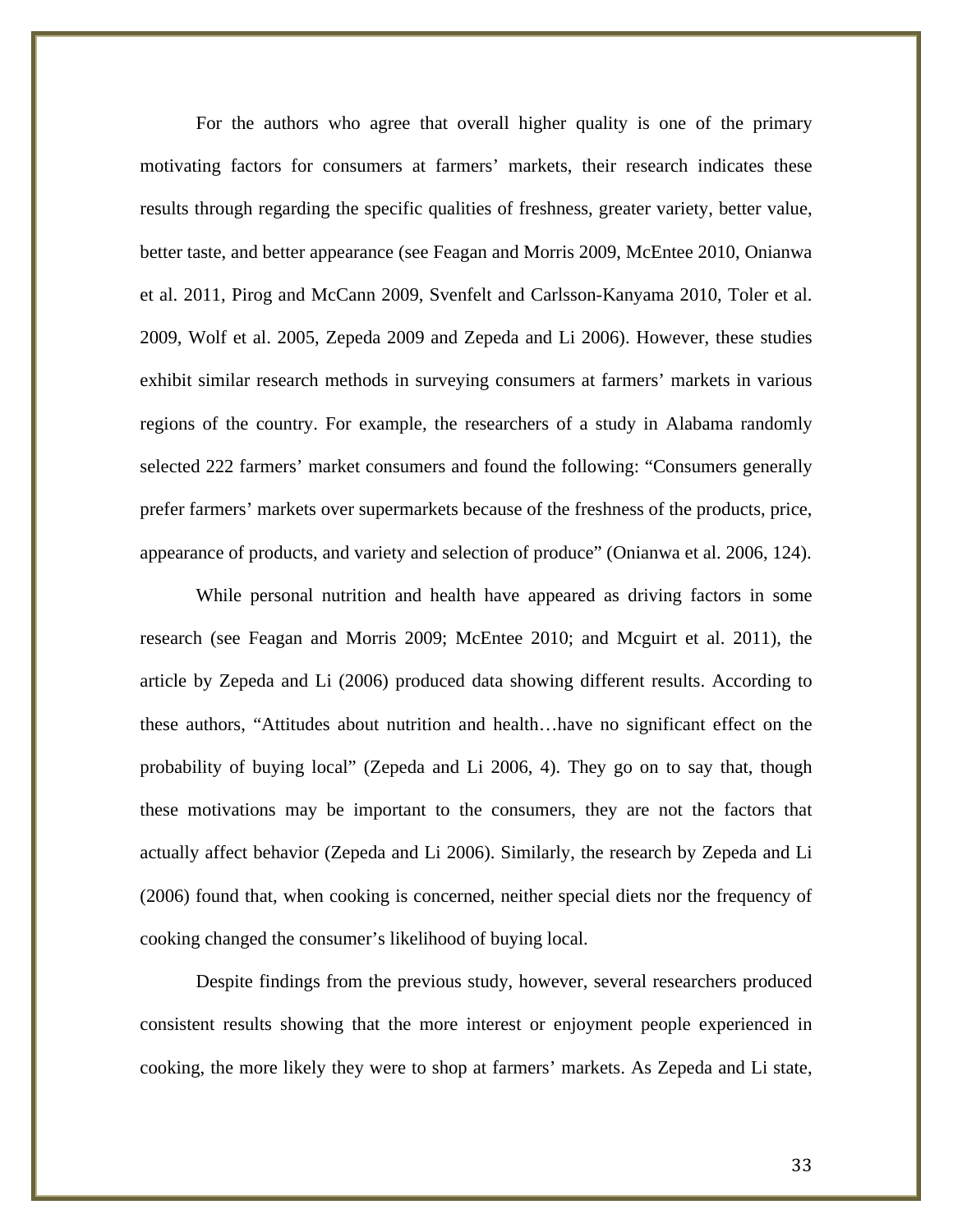"On the other hand, attitudes towards cooking…are significantly associated with local buying behavior; enjoyment of cooking significantly increases the probability of buying local food…" (Zepeda and Li 2006, 9). Similarly, Onianwa et al. (2006) found that 42% of farmers' market consumers prefer the availability of unique items in the interest of cooking. Other authors who share comparable findings include Wolf et al. (2005) and Zepeda (2009).

As McEntee (2010) pointed out, conclusions regarding price as a motivational factor were actually made without conducting price comparisons. Furthermore, McEntee (2010), Zepeda (2009), and Zepeda and Li (2006) all indicate that the price of food at farmers' markets is a limiting factor. According to Zepeda, "…the probability of shopping at a farmers' market was significantly reduced if respondents perceived that cost was the most important characteristic of food" (Zepeda 2009, 250). As for Pirog and McCann (2009), a price comparison was conducted between local and conventional food prices, but results varied depending on seasonality and how well a particular food item, such as hormone-free meat, could be compared to the corresponding conventional food item. Accordingly, Feagan and Morris (2009) discovered, through surveying farmers' market consumers in Ontario, that price was not a significant motivating factor in relation to social interactions and other factors.

For many studies, however, research or price comparisons indicated instances of price as a motivation for consumers (see McGuirt et al. 2011, Onianwa et al. 2006, Pirog and McCann 2009, Svenfelt and Carlsson-Kanyama 2010, Toler et al. 2009, and Wolf et al. 2005). While McGuirt et al. state explicitly that results indicated lower prices at farmers' markets than at surrounding supermarkets, authors like McEntee (2010),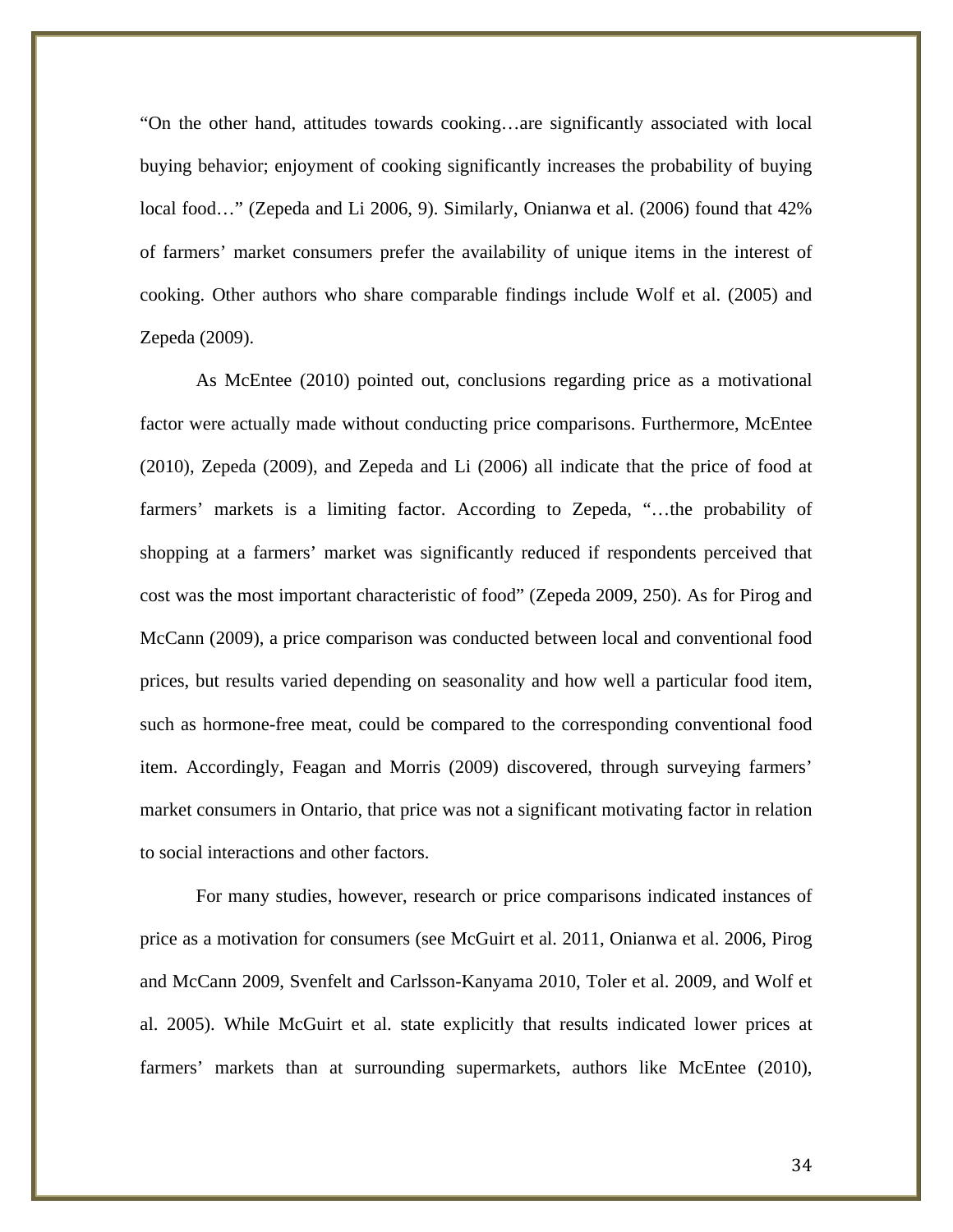Svenfelt and Carlsson-Kanyama (2010), and Wolf et al. (2005) asserted that price was a motivating factor, specifically in relation to the quality and value of the food. Consequently, consumers were motivated to pay for farmers' market food when they felt like it was reasonably priced. For example, Wolf et al. state, "…the mean ratings of produce characteristics indicates that consumers perceive that farmers' market produce is fresher looking, fresher tasting, a higher-quality product, a better value for the money, and more reasonably priced than supermarket produce" (Wolf et al. 2005, 198). In addition, McEntee highlights "a pattern of coupling of intent for engagement in local food with food shopping criteria; price or affordability was not a factor, but 'good, quality food' was" (McEntee 2010, 794).

Through various forms of research and analysis, diverse information has been found supporting the notion that higher quality products found at farmers' markets are a significant, motivating factor. Characteristics associated with "high quality" include freshness, better value, greater variety, healthier and more nutritious, greater enjoyment with cooking opportunities, and more reasonable prices. Combined with motivations through community involvement and ethical and political concerns, farmers' market consumers have a wide range of motivations supporting their decisions to shop unconventionally. Despite the numerous motivations for consumers, there remain significant obstacles that limit access to farmers' markets. The following section describes these in detail.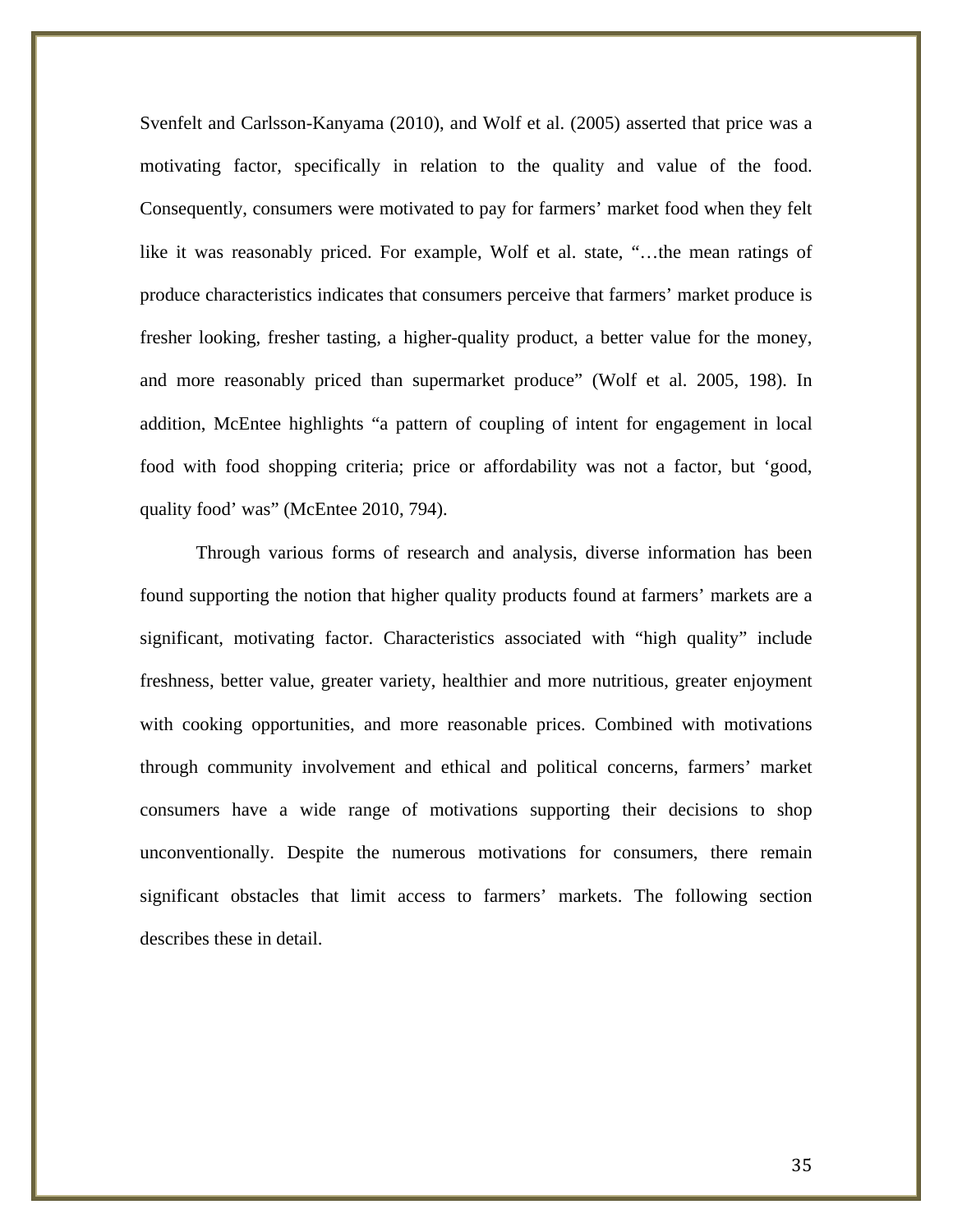# 2.4 Access and Inequality

The reasons why some people are not shopping for local foods are complex and varied, but the majority of these are tied to problems of access. As a term, "access" is interpreted somewhat differently in the literature, but Guy and David (2004) offer the most general definition, stating that suitable access to healthy food requires an examination of both economic and physical barriers. Due to the lack of food access in some communities, researchers in the past two decades have paid much attention to the idea of "food deserts" (Walker et al 2010). A working group originally discussed food deserts in the 1990s for the Low Income Project Team of the Department of Health in the United Kingdom. Initially, the focus of food desert research was based on the growth of large supermarkets in suburban areas, coupled with the decline of food retailers in inner cities (Guy and David 2004; Thomas 2010; Walker et al. 2010). As more studies have been conducted, researchers have developed varying ideas and definitions of what they consider to be a food desert.

### 2.4.1 Food Deserts

The general premise behind most definitions of food deserts is the presence of a large geographic area with few or no sources of mainstream food venues (Mari Gallagher Research & Consulting Group 2008). Many researchers associate the lack of healthy food markets with individuals of low-socioeconomic status (Gordon et al. 2011; Guy and David 2004; Thomas 2010; Walker et al. 2010). Furthermore, researchers have found that individuals of lower socioeconomic status have less access to mainstream food venues, often having to travel long distances to reach one (Gordon et al. 2011; Guy and David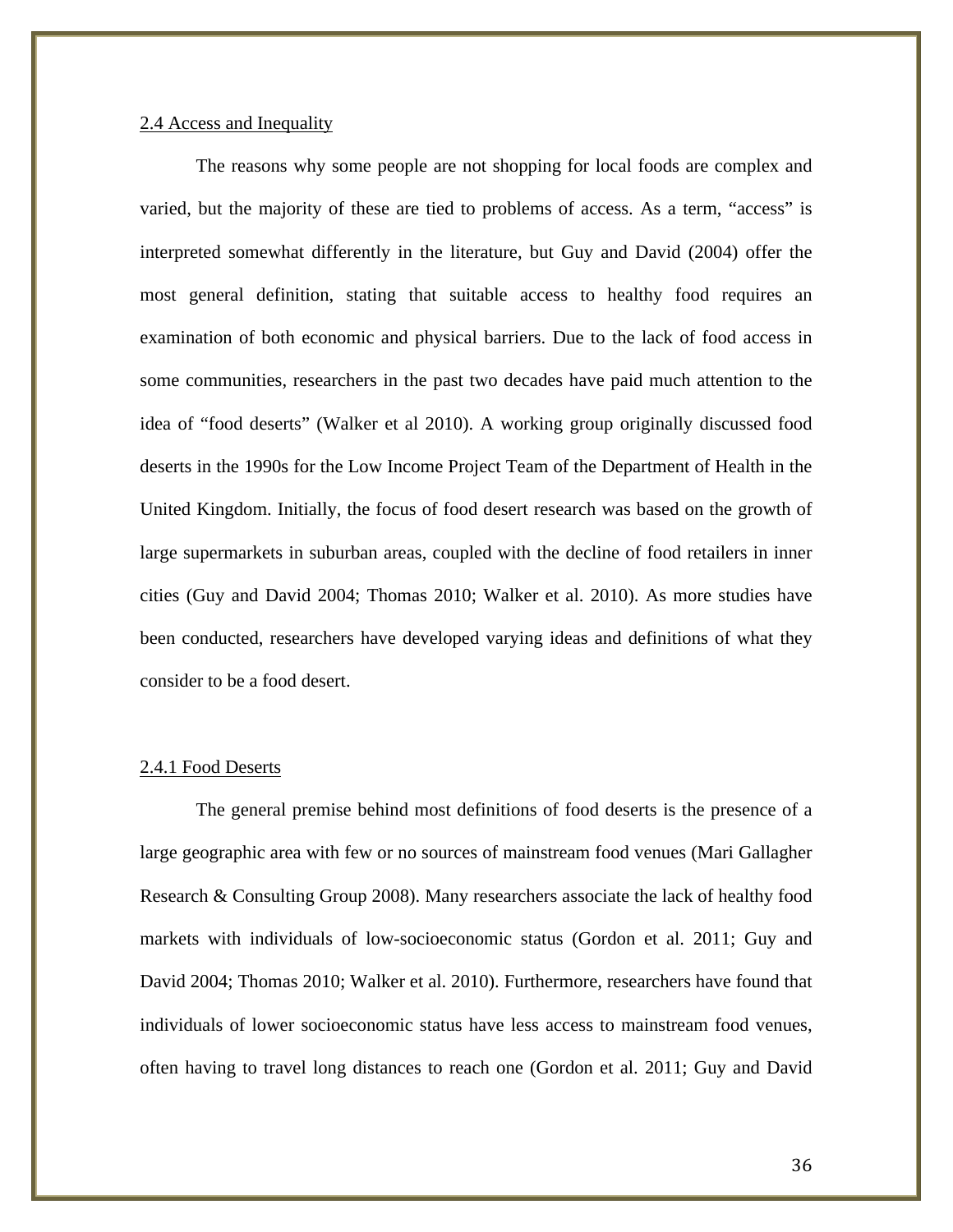2004; Ver Ploeg 2010; Walker et al. 2010). Finally, minorities in the United States are less likely to have access to mainstream food venues and more likely to have access to fringe food venues (Gordon et al. 2011; Guy and David 2004; Walker et al. 2010). Due to the lack of access to healthy food options, individuals living in food deserts have been shown to have greater health issues, such as higher body mass indexes (BMI) and higher rates of cardiovascular disease (Gordon et al. 2011; Ver Ploeg 2010; Walker et al. 2011) Overall, research surrounding food deserts note that these areas typically exhibit five standard characteristics: physical disadvantages in terms of mobility and accessibility; economic disadvantages; poor nutrition; geographic disadvantages due to a lack of nearby healthy food stores; and a number of stores that provide a very limited selection of poor quality food at higher prices (Guy and David 2004, Walker et al. 2010).

A mainstream food venue can be defined as a place in which one can support a healthy diet on a regular basis. A fringe food venue is understood to be the opposite, a place that would not promote a healthy diet if it were the primary source of acquiring food (Mari Gallagher Research & Consulting Group 2008). Throughout the literature, mainstream venues are often considered to be grocery stores, supermarkets, health food stores, etc. (Sparks et al. 2009). Fringe food venues are typically understood to be convenience stores, fast food restaurants, etc. (Gordon et al. 2011, Walker et al. 2010). Though fringe foods are not the ideal food retailers, their presence does not determine a food desert. However, there must be a food balance in which residents can access mainstream food venues just as easily as they can access fringe food venues (Mari Gallagher Research & Consulting Group 2008).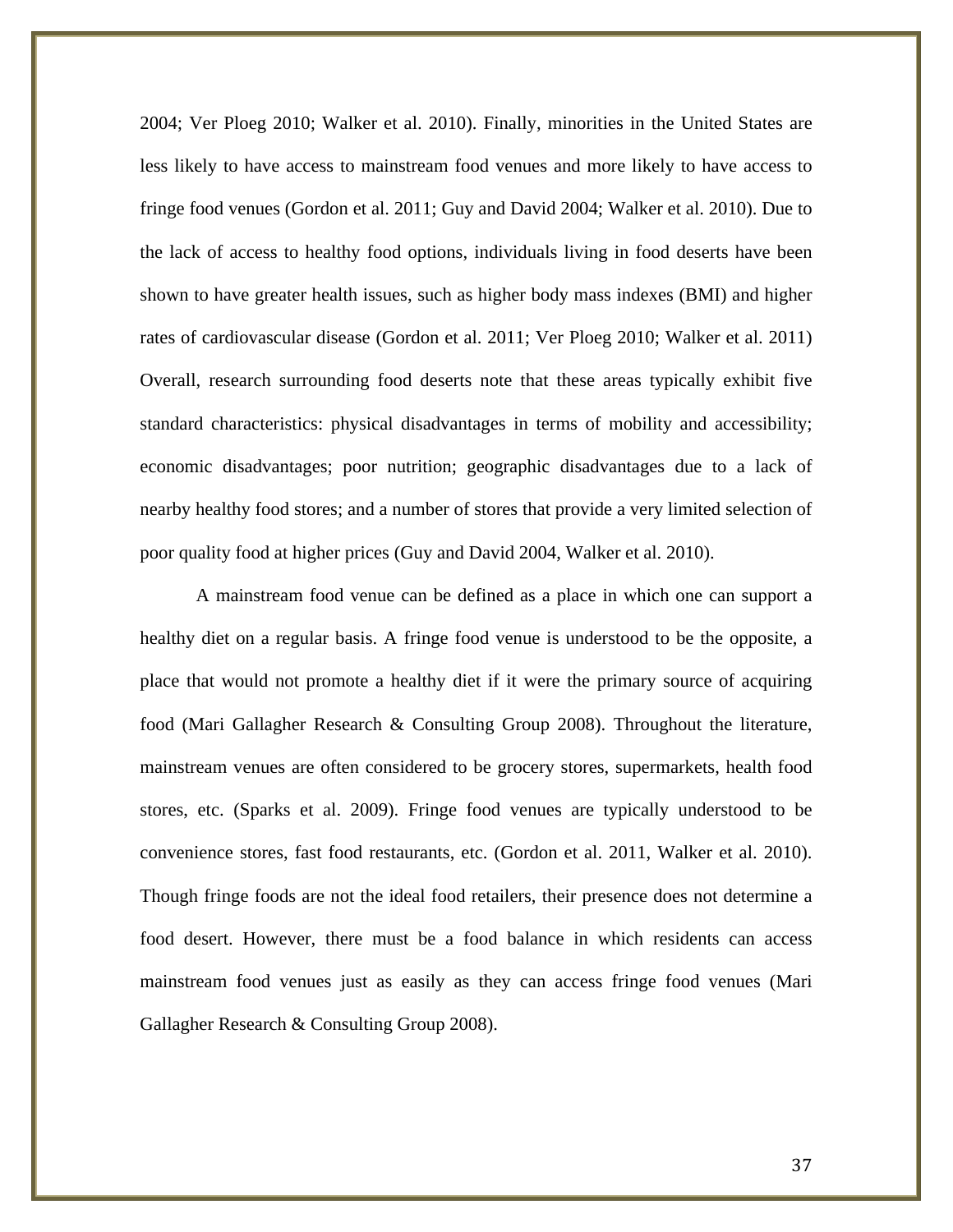The physical distribution of both mainstream and fringe food venues throughout communities has been greatly analyzed in food desert literature. Thomas (2010) conducted a study in which he discovered that 89% of the sample indicated that the distance of food retailers to their home was the most important factor in their decision of where to shop. Consequently, residents of minority groups and/or low socioeconomic status have been shown to have less access to mainstream food venues due to the physical distance they must travel to reach these venues, as well as having less mainstream food venues located in their neighborhoods (Walker et al. 2010; Sparks et al. 2009**)**. These previous studies present a discrepancy in food access between individuals of minority groups and/or lower socioeconomic status. In addition, Hendrickson (2006) found that prices of food in both rural and urban food deserts to be higher than non-food desert areas, as well as being more limited in type and quantity.

Considering both local food from farmers' markets or food available in nearby stores, literature concerning food access documents a few major barriers that have hindered the ability of people to access healthy food, such as fresh produce and other unprocessed foods. The most problematic barriers have been the cost of food and the location of stores and farmers' markets. However, there are distinctive differences in how these and other barriers play out concerning mainstream or alternative food venues, urban or rural communities, and high-income or low-income populations. For this reason, Karen Banks' analysis of food access in the Austin area is particularly relevant to this study (Banks 2011). She focuses on East Austin, which has a higher concentration of minority and low-income populations. In this peri-urban area, the difficulty of accessing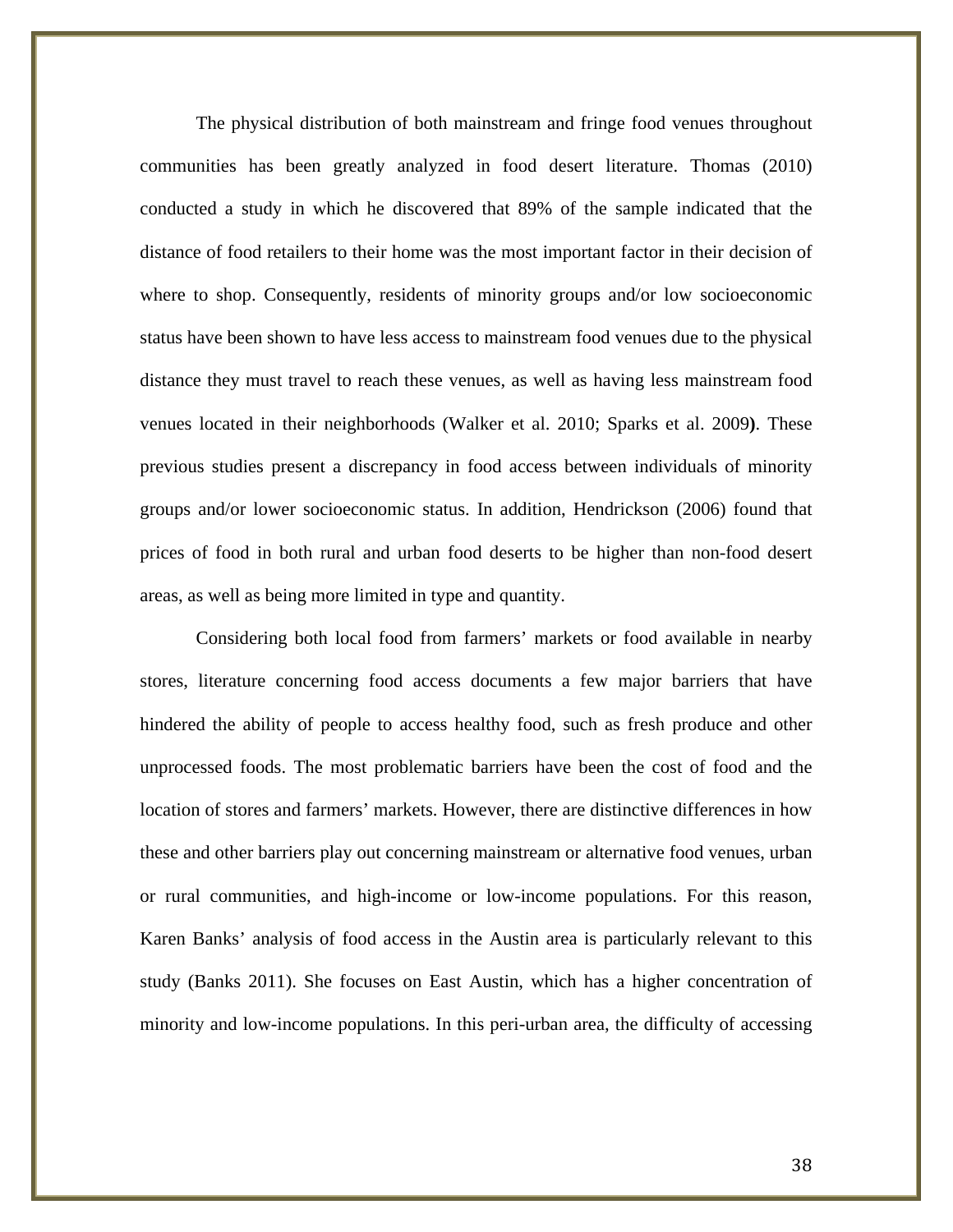healthy food lies in the makeup of nearby food venues: most are convenience stores and ethnic stores with limited selection rather than full-service grocery stores (Banks 2011).



**Image 2.2: The Travis County Food Landscape6**

## 2.4.2 Cost, Distance, and Convenience

The cost of healthy food is often considered the strongest barrier in the literature (Banks 2011; Colasanti 2010; Macias 2008). However, it seems that price relative to other factors such as place or income is more significant than absolute price (Morton and Smith 2008). Especially for people with low income, prices can limit people's choice in the variety and production method of food that they eat; despite a desire to eat fresh or organic produce, some consumers must choose denser, industrial-made foods that are cheaper and more appealing (Banks 2011). The higher price of food associated with farmers' markets also becomes a barrier, especially to consumers with lower incomes;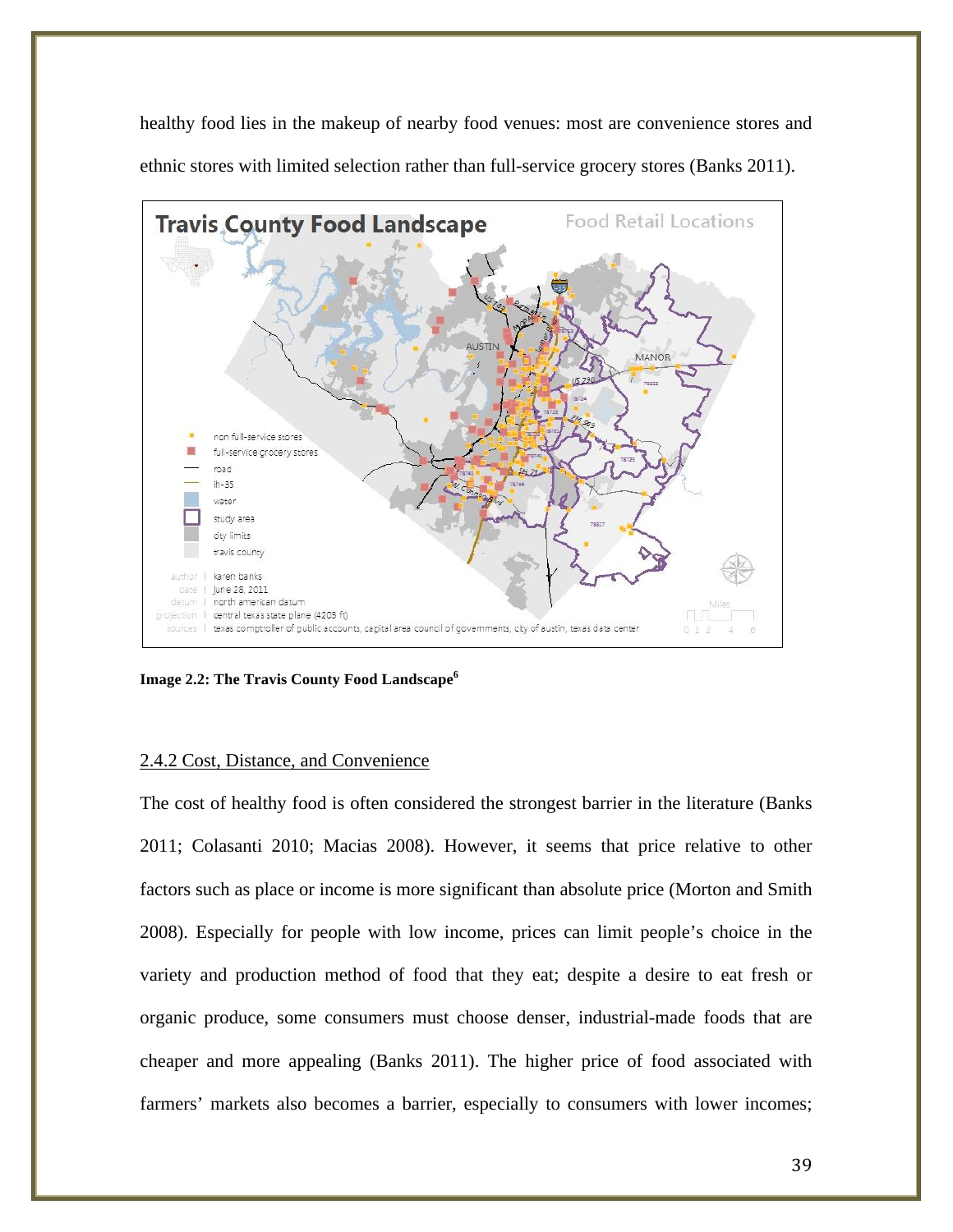this barrier is strengthened by the difficulty (or perceived difficulty) in using coupons at farmers' markets (Banks 2011; Colasanti 2010).

The distance between potential consumers and a grocery store or farmers' market is also a decisive barrier to accessing healthy food. The convenience or even feasibility of making the trip depends heavily on the availability of a car or bus, the travel time it takes to get there, and the possibility of traffic (Banks 2011; Colasanti 2010; Hendrickson et al. 2006; Morton and Smith 2008). Consumers with low income must consider the cost of travel compared with the cost of food, which depends on distance and whether the venue is located along a daily commute or near other sites they frequent (Banks 2011 Colasanti 2010). While consumers who have the time to make a special trip to the farmers' market often consider the location of many farmers' markets in downtown areas an appealing amenity, it is often considered an inconvenience by those who do not (Colasanti 2010).

A common complaint by consumers in Colasanti's focus groups that do not frequent farmers' markets was that the markets hours were inconvenient; most were open only one day a week during business hours, so the only option for those who work is to make a quick trip during their lunch break (Colasanti 2010). Other markets that are open on a weekend discourage young people from visiting who would rather not spend part of the weekend food shopping (Colasanti 2010). Operating hours aside, another obstacle to healthy food for working consumers is the extra time it takes to prepare produce and other unprocessed foods (Macias 2008).

Other barriers surrounding farmers' markets include information and promotion, atmosphere, and ideology. In the studies by Colasanti and Banks, people who do not regularly shop at farmers' markets are generally unaware of the location and time that the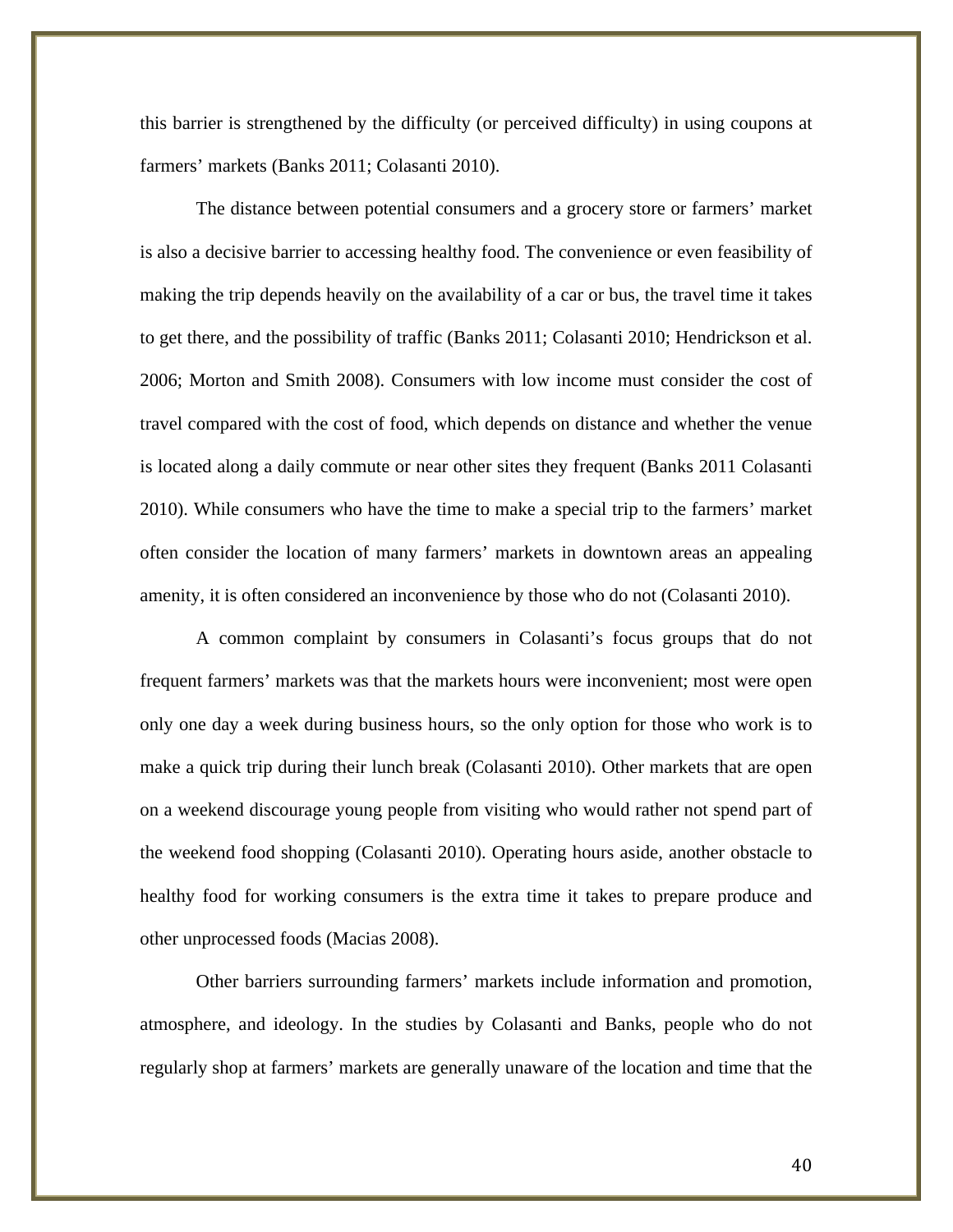markets are held, indicating a need for better promotion and advertisement such as billboards (Banks 2011; Colasanti 2010). This element of Banks' study is especially important, as it may be a contributing factor to the results of this study. The atmosphere of shopping in a farmers' market is also important to certain consumers; the failure of farmers to exhibit friendliness, especially to minorities, and the difficulty of bringing children discourage groups such as minorities and young parents from attending farmers' markets (Colasanti 2010). Finally, a study by Qazi and Selfa reveals that political ideologies can be a barrier to certain kinds of communities. Modern farmers' markets seem to be associated with liberal and progressive ideologies of modern environmental and sustainable movements (Qazi and Selfa 2005). Thus, where an urban social elite may be receptive to these associations, the more conservative, rural community in the study was resistant to shop at farmers' markets with such associations (Qazi and Selfa 2005).

#### 2.4.3 Income, Location, and Rural-Urban Discrepancies

As it has already been discussed, low-income consumers are frequently affected more severely by obstacles to healthy food than the general population. This discrepancy is shown even more clearly by examinations of areas of poverty; furthermore, some authors have revealed different aspects of food access by focusing on rural and urban distinctions within the frame of poverty (Hendrickson et al. 2006; Morton and Smith 2008). The problem of location is the base from which other barriers arise. In low income and urban areas, the most common food venues are small convenience stores and small ethnic grocery stores rather than large grocery stores; however, in rural areas, there is typically one or a few large chain grocery stores to serve the entire area, but little of anything else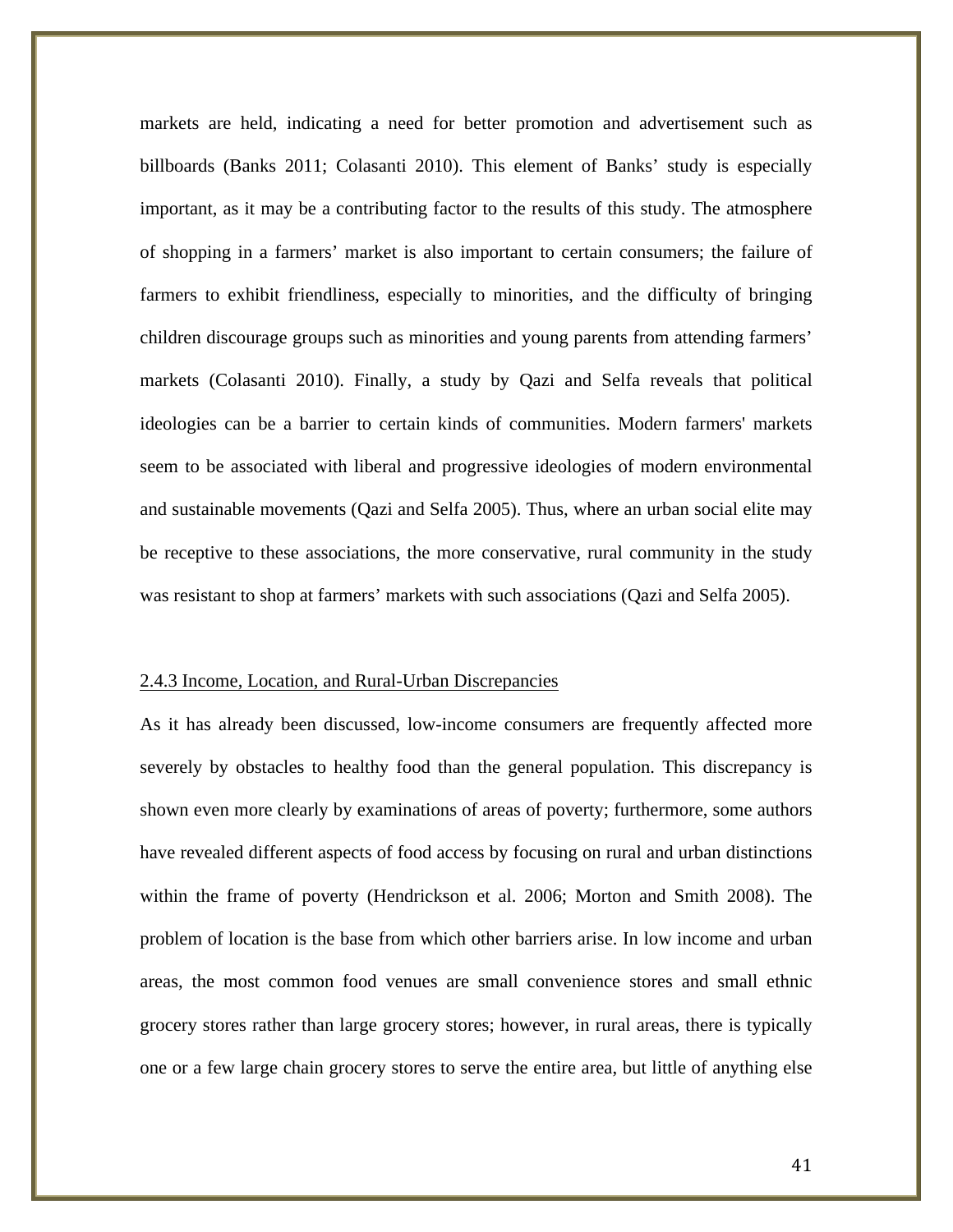(Hendrickson et al. 2006). Therefore, distance to stores becomes a barrier in different ways: urban dwellers, who do not drive to the stores, are limited by walking distance and bus routes, while those in the rural community must drive long distances to reach the store (Andreyeva et al. 2008; Freedman 2009; Hendrickson et al 2006; Morton and Smith 2008). Furthermore, the tendency of convenience stores in urban areas to have higher prices and the cost of gas for rural residents cause money to be a stronger barrier (Andreyeva et al. 2008; Banks 2011; Freedman 2009; Hendrickson et al. 2006). Finally, the availability and quality of healthy food such as fresh produce are obstacles for these groups. Especially in areas of poverty or low income, smaller convenience stores, and even larger grocery stores in such areas, have been shown to have lower quality produce or none at all (Andreyeva et al. 2008; Banks 2011; Freedman 2009; Hendrickson et al. 2006).

#### 2.4.4 Gender, Class, and Social Constructions

Some of the issues prevalent in the linguistic construction of the alternative food movement are the barriers to access that are established through the use of problematic and racialized language (Guthman 2008). This barrier is multi-fold both in terms of access to the physical site of organic food as well as the perception that organic food is an extension of the "progressive" movement (Qazi and Selfa 2005) and is tied to "radical" movements (Guthman 2003). This cuts across political and class barriers and also hinders efforts to create an effective alternative food movement that adequately addresses the issue of food justice within an environmental justice framework. This language describes the body as it is affected by the food, and also characterizes those who are most fit to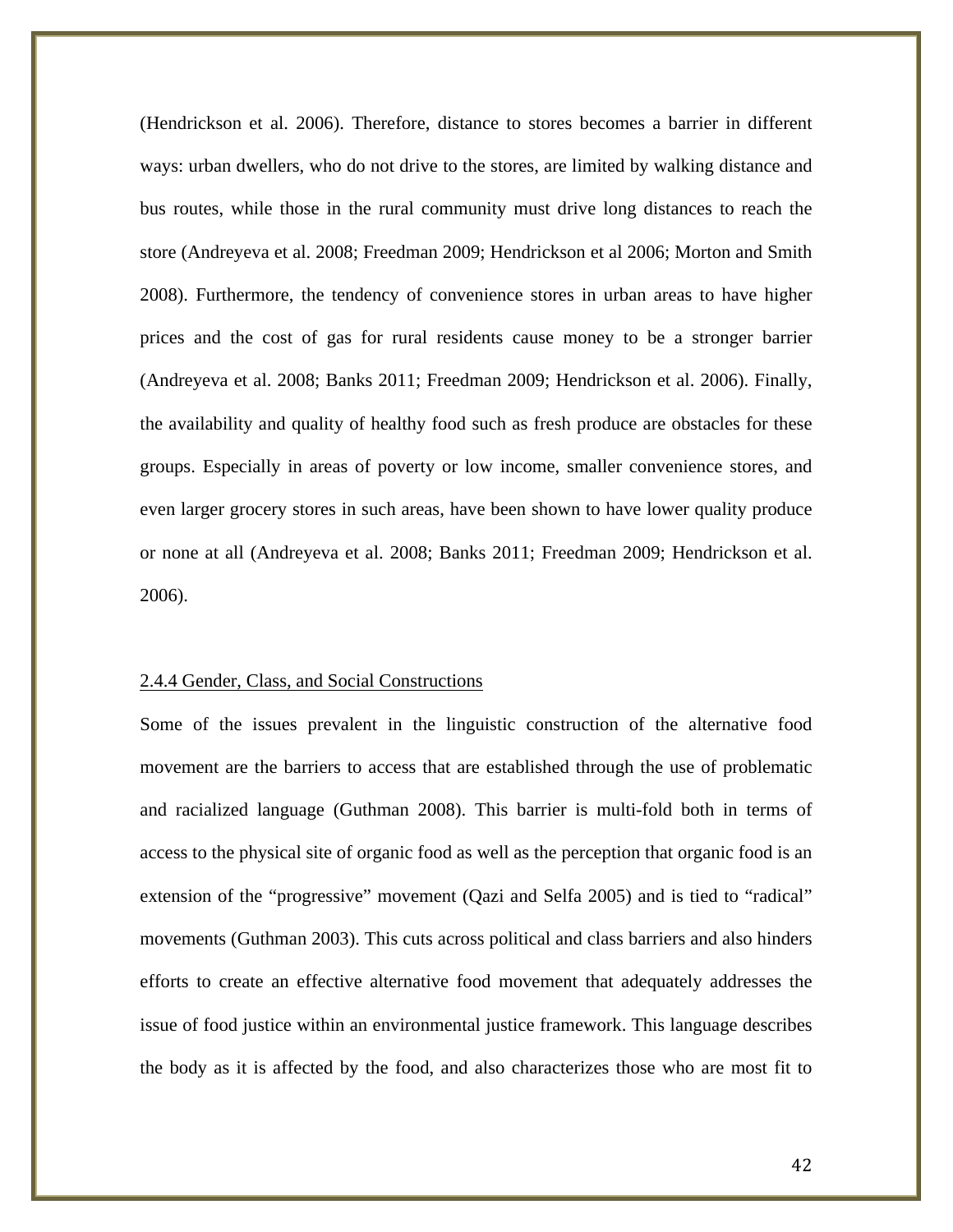consume organic food. This is both because of the historical implications of agrarian culture within America (Guthman 2003) as well as the class understandings of the term "organic." Claro (2011) posited that it is likely that consumers are basing their understandings of the cost of organic after the prices found in conventional grocery stores.

The drive to create community projects and spaces that serve food deserts is one of the primary goals of the food justice movement, as seen by work done by Guthman, Qazi and Selfman, Alkon and Norgaard, as well as Andreyeva et al., and many others. There has been a trend, however, in the limited participation of people of color due to the way in which whiteness "crowds out" the potential for political projects that effectively address the complex nature of food security (Qazi and Selfa 2005). If the stated goal of the alternative food movement is to foster better access to higher quality food, then it must address the issue of whiteness and racial markers within the current construction of "organic." It must also address the political construction of community gardening and community supported agriculture. Guthman noted that within the movement there exists a problematic situation of identity, namely that while simultaneously reaching out to communities of color, nostalgic images of agrarianism unknowingly invoke racist imagery of a checkered U.S. agricultural history. The irony of teaching black and Latino individuals how to grow and eat foods from the farm (Guthman 2008) is a critical boundary in establishing methods in how to reach to communities that are suffering from food insecurity. This effort to reach communities must be multi-fold in addressing the complex barriers to entry, both racial and otherwise. As Hendrickson noted, it is not just the racialized language that provides disincentives to participate but also a problematic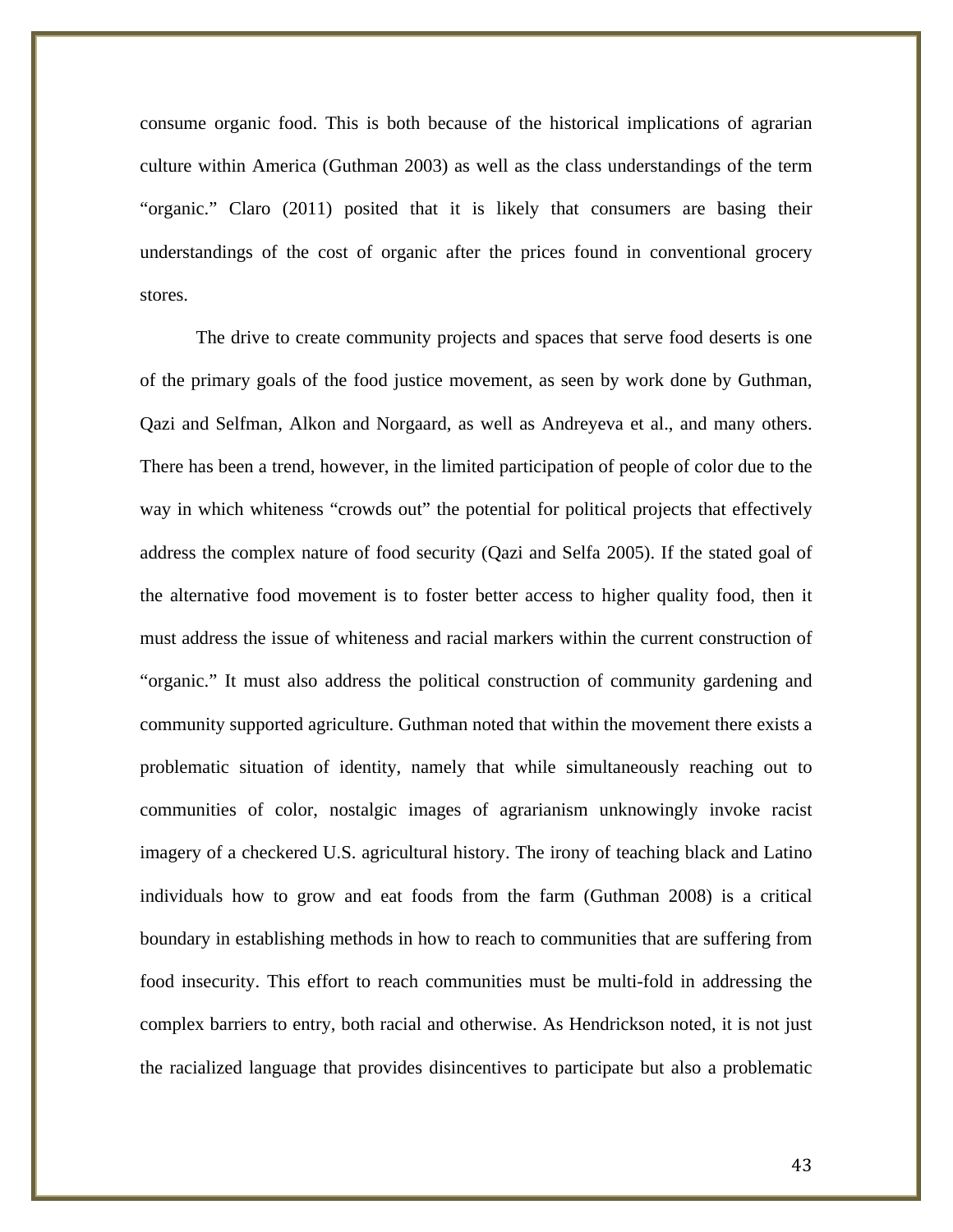political understanding of food. This is tied to roots in the hippie and counter-culture movements (Hendrickson 2006) and has dissuaded entrenched communities that may have participated in similar market situations 40 years ago, but are now skeptical due to the political ties that are presently harbored by the terminology of "alternative." This same issue is found in urban areas wherein white bodies are found to be the most active participants within alternative food, community food, and other projects, providing a dominant whitening of spaces.

In its current construction, "local" and "organic" are also tied to a number of problematic idioms concerning health and distribution. In labeling the food "healthier," there is an inherent hierarchy established in food – one that is contrived and ultimately exclusionary. "In this view, consumption practices are driven by a conscious reflexivity, such that people monitor, reflect upon and adapt their personal conduct in light of its perceived consequences," (Guthman 2003). This reflexive eating is not the stated goal of every consumer and many balk at the attempts made by the marketing of organic and sustainable food to foist this upon the consumer. It is necessary in the construction of this alternative food regime that we promote food security over the implied or understood definitions of health. The possibility for conflation with previous ideals of progressive tendencies to define proper health and existence is high, and the creation of false hierarchies is troubling to the movement as a whole. This health aspect also has the unfortunate effect of presenting organic as a niche product rather than an alternative to the industrial food system (Guthman 2003).

Ultimately, the size of the literature on farmers' markets, sustainable food, and the local movement begs recognition of the complexity of this phenomenon. While this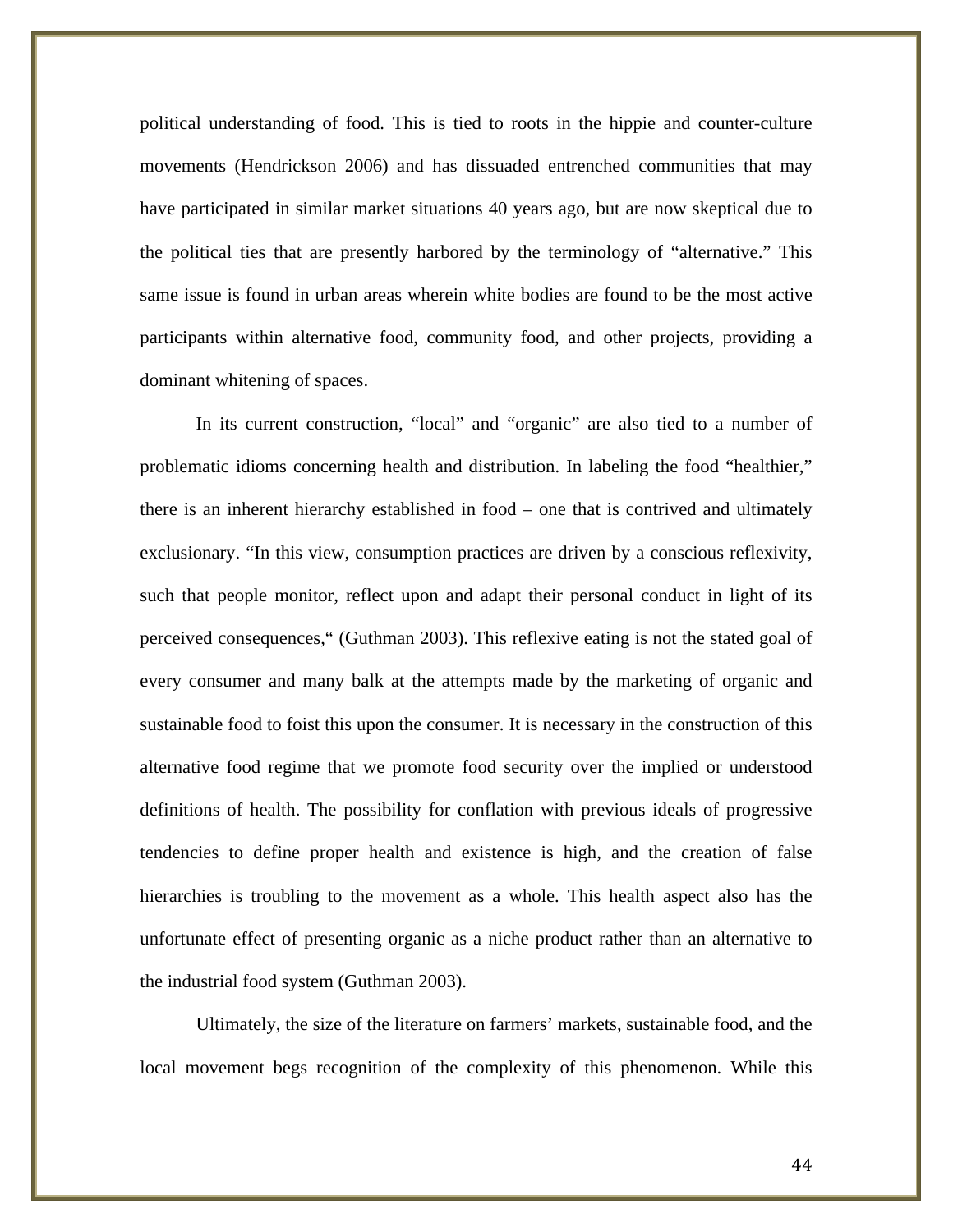proposal does not seek to address all of the topics covered in this literature review, the body of work on the contemporary food landscape necessitates such a summary in order to move forward with empirical research. The following section continues this practice, providing a detailed examination of the places and populations that will be the target of primary research in this study.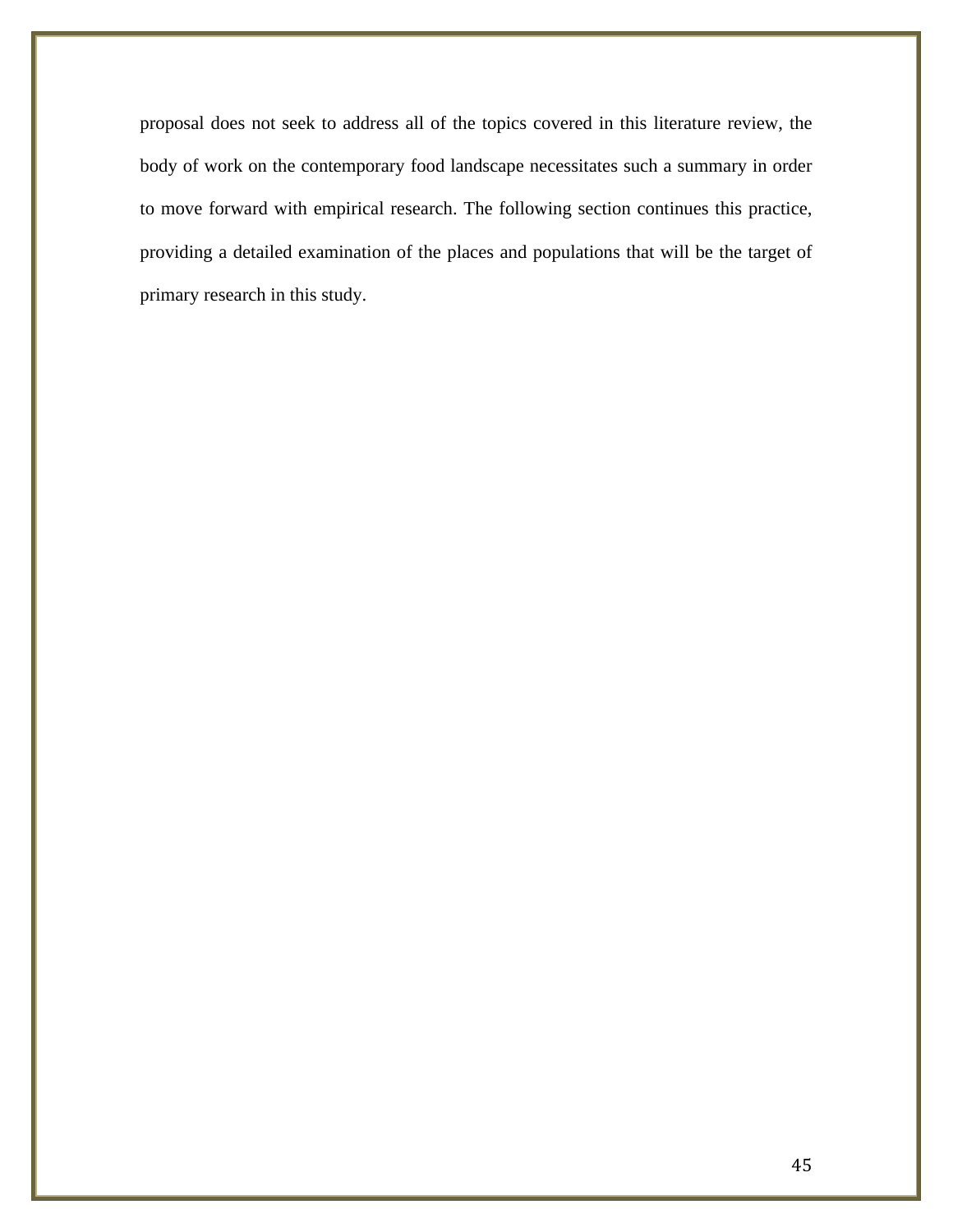## **3. Case Study Background**

Our research focused on three farmers' markets located within the greater Austin area, including downtown Austin, Cedar Park, and Georgetown. According to the US Census Bureau, the metropolitan statistical area (MSA) is Austin - Round Rock - San Marcos. This area encompasses six counties: Bastrop, Caldwell, Hays, Travis and Williamson



**Figure 3.1: Location of the Study Sites**

(U.S. Census Bureau 2012). The focus of our study, however, takes place in Travis and Williamson counties, including the city of Georgetown. Georgetown is often considered to be part of the Austin MSA because it is located just north of Round Rock and has had considerable growth in the past few decades (Executive Office 2009). According to the US Census Bureau, the Austin MSA is rapidly growing,

having increased its population to over 1.7 million in 2010 and averaging 3.2% growth annually since the 2000 Census (U.S. Census Bureau 2010).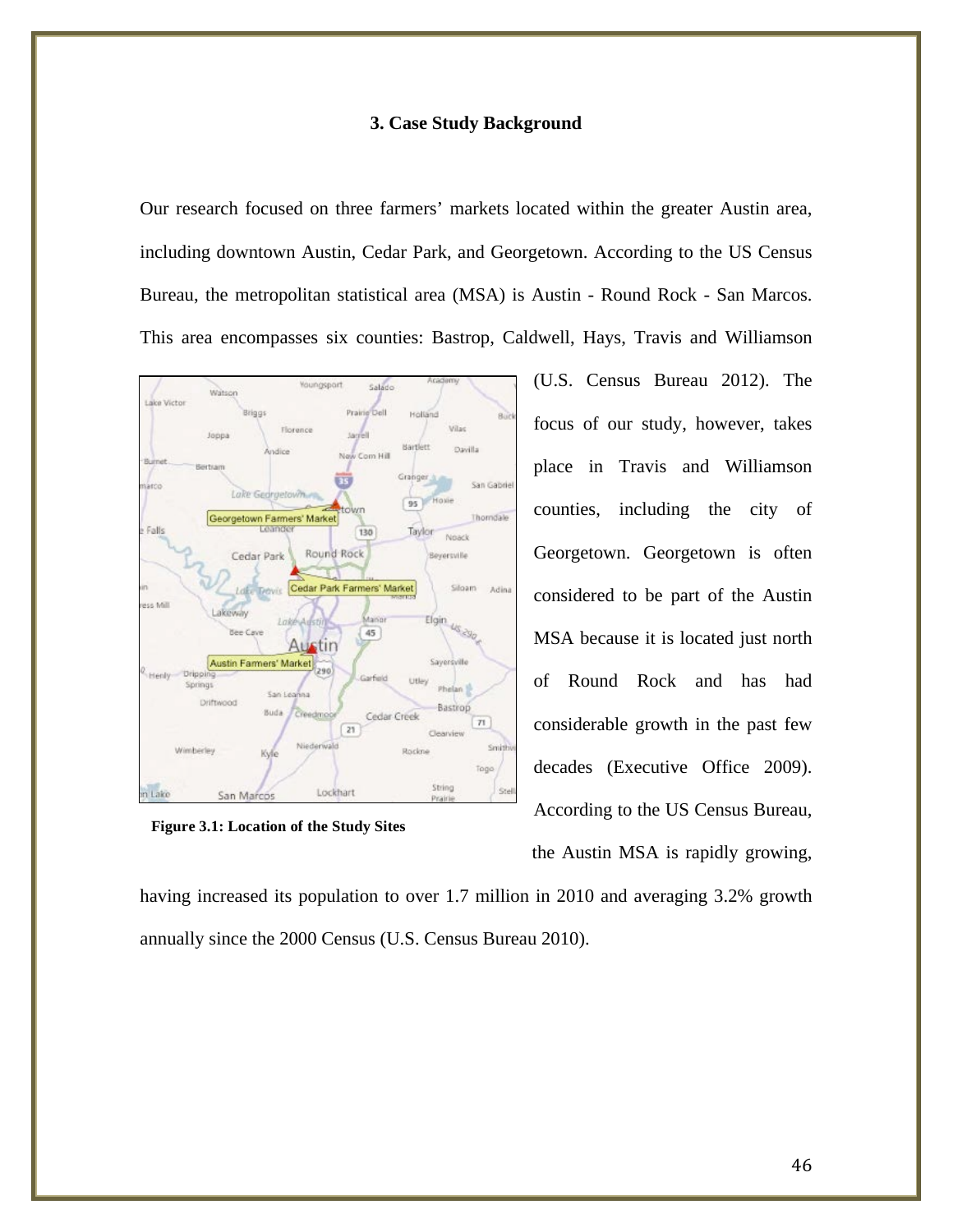## 3.1 Demographic Information for Study Sites: Austin, Cedar Park, and Georgetown

Austin is located in Central Texas along Interstate 35, where the Colorado River crosses the Balcones Escarpment. Through its natural and man-made resources, Austin is geographically diverse. For example, located off of the Colorado River are three manmade lakes: Lady Bird Lake, Lake Austin, and Lake Walter E. Long (Austin: Geography and Climate 2009). Also within the city limits lie the Barton Springs segment of the Edwards Aquifer, part of Lake Travis, and towards the west the rolling hills of the Texas Hill Country (Barton Springs/Edwards Aquifer Conservation District 2010). Austin encompasses 297.9 square miles of land and is a part of Hays, Travis, and Williamson counties. As well as having a self-proclaimed reputation for "weirdness," Austin is renowned as the "Live Music Capital of the World" (Long 2010). Austin hosts a variety of historical and social attractions as home to the Texas state capital, the University of Texas, Austin City Limits Music Festival, South By Southwest Conference and Festival, Zilker Park, and Barton Springs. Often recognized for its commitment to a healthy and environmentally-friendly lifestyle, Austin offers a variety of alternative recreation and shopping options, such as biking lanes, canoe rentals, and an extensive farmers' market network (Swearingen 2011; Long 2010; Austin Farmers Market 2010).

According to the Census Bureau 2010 data, the total population of Austin is 790,390 residents. The racial makeup of Austin residents is 68.3% white, 8.1% African American, 6.3% Asian, and 35.1% Hispanic. The median household income of Austin residents is \$50,520 with 18.4% of individuals below the poverty line (see figure 3.2). The unemployment rate is 6.5%, and of individuals 16 years of age and older, 68.5% are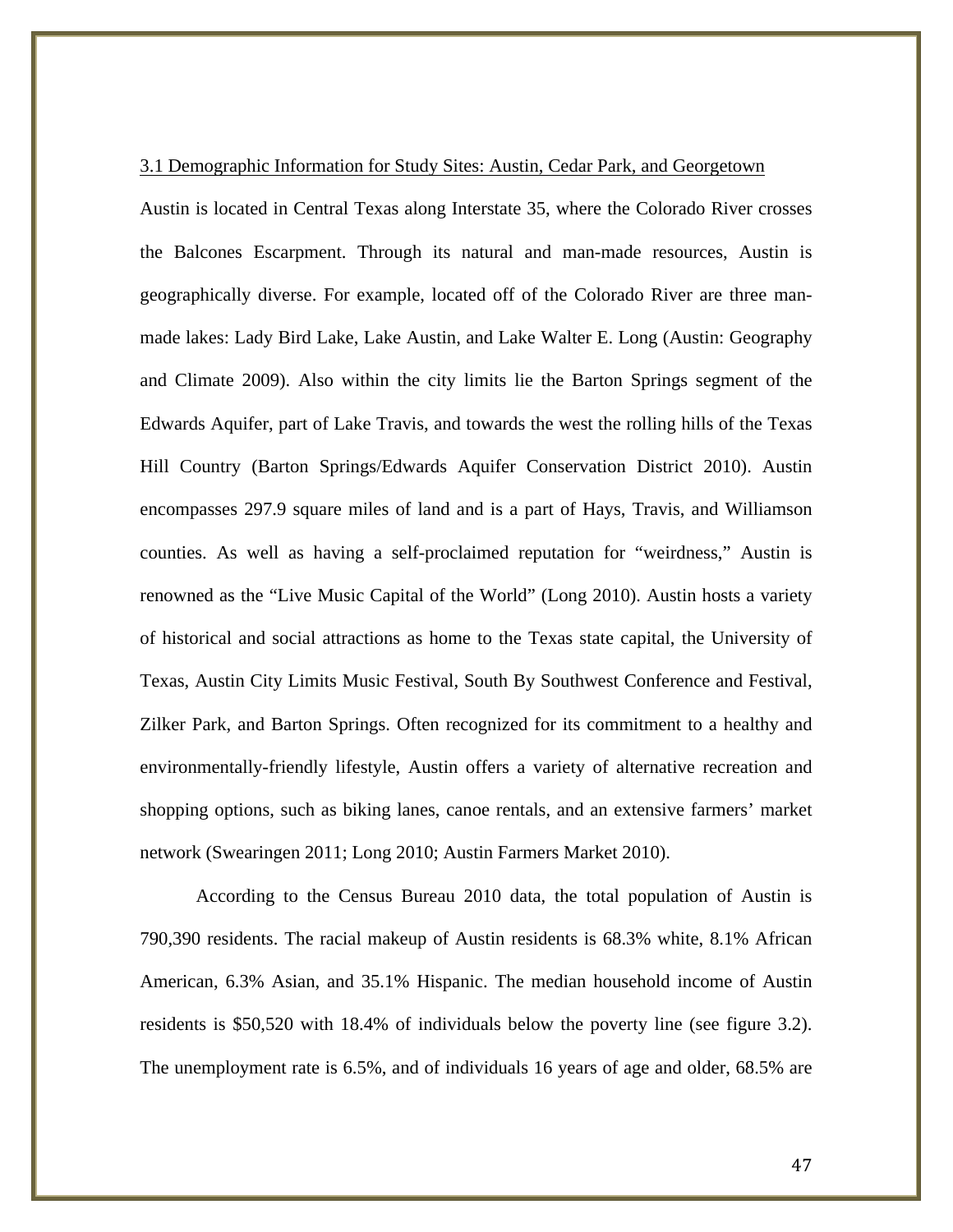employed. Out of the individuals 25 years of age and older, 85.1% are high school graduates and 44.1% hold a bachelor's degree (U.S. Census Bureau 2010).

Cedar Park is located about 15 miles northwest of Austin. Cedar Park covers 22.85 square miles--less than a tenth of the size of Austin. Most of Cedar Park is located in Williamson County, though the southern part of the city extends to Travis County, where it directly borders Austin. Cedar Park is a blooming community, having grown 400% in the last ten years (City of Cedar Park 2012). Cedar Park attracts families due to its suburban environment, exemplary school district, and proximity to Austin.

According to the 2010 Census, the total population of Cedar Park is also much smaller than Austin, with 48,937 residents as of 2010. The racial makeup of the city is 81.4% white, 4.3% African American, 5.1% Asian, and 19% Hispanic. The median household income in Cedar Park from 2006-2010 was \$70,914, with 6.9% of individuals below the poverty line (see figure 3.2). In addition, 69.9% of individuals 16 years of age and older are employed, and the unemployment rate is 6.6%. Out of the residents 25 years of age and older, 94.2% are high school graduates and 40.9% hold a bachelor's degree (U.S. Census Bureau 2010).

Georgetown is located in Williamson County, approximately 15 miles northeast of Cedar Park and is about twice the size of Cedar Park, covering 46.86 square miles. The Balcones Escarpment runs along I-35 in Georgetown, separating Georgetown into the Eastern Blackland Prairie, famous for rich and fertile soil, and the Western Hill Country. The San Gabriel River also runs through Georgetown and sustains the Lake Georgetown Reservoir. In addition, within the city of Georgetown are Southwestern University and Sun City, Texas. Southwestern University is a private, liberal arts university that is home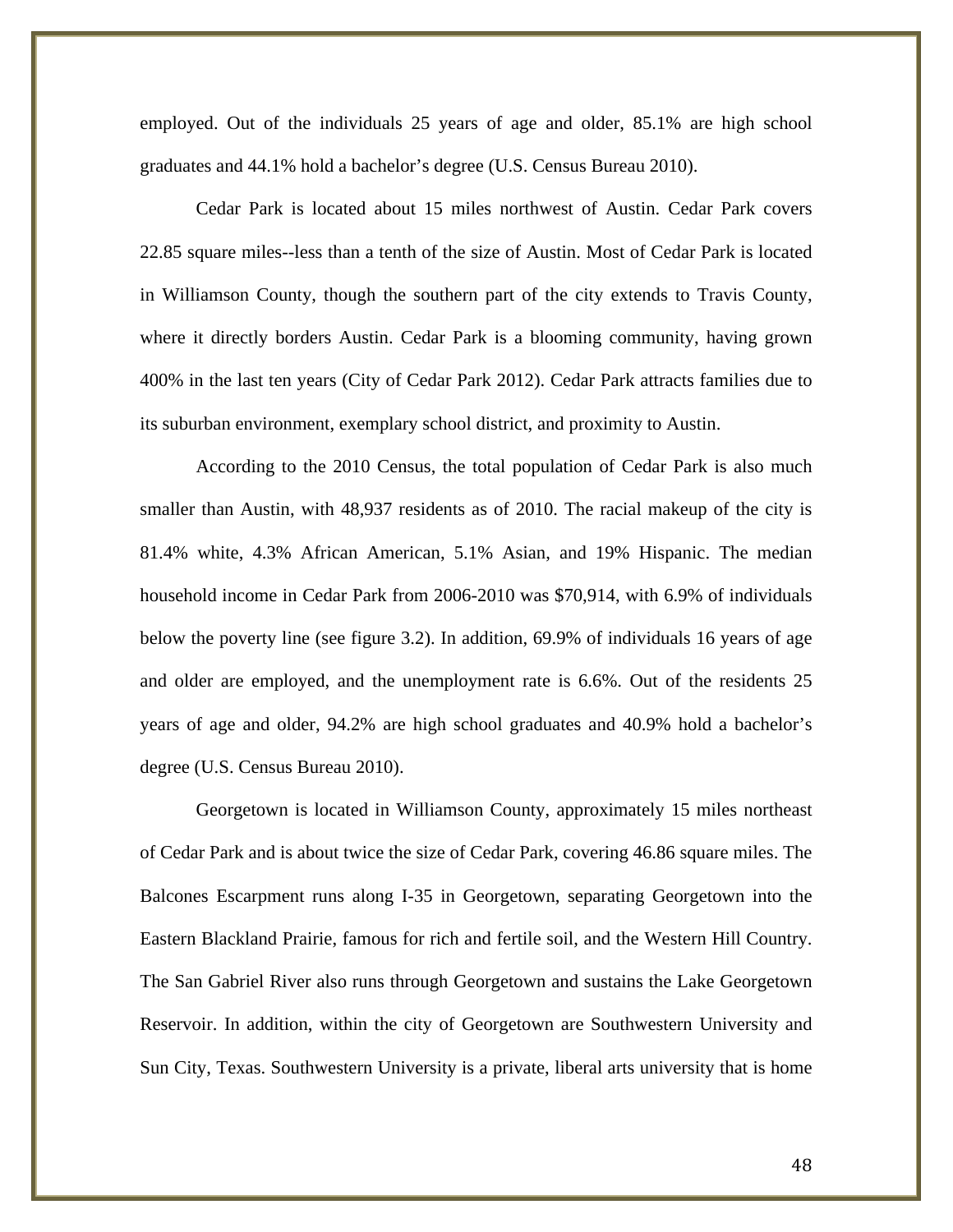to about 1,300 students, and Sun City is an age-restricted community that makes up a large portion of Georgetown's residents (City of Georgetown Texas 2012).

The total population of Georgetown is similar to Cedar Park with 47,400 residents. The racial makeup of the city is 86.2% white, 3.7% African American, 1% Asian, and 21.8% Hispanic. The median household income is \$60,888 and 9.5% of residents are below the poverty line (see figure 3.2). Of the residents 16 years of age and older, 50.8% are employed, and the unemployment rate, at 6.1%, which is the lowest of the three cities we are studying. Out of the residents 25 years of age and older, 89.3% are high school graduates and 37% hold a bachelor's degree (U.S. Census Bureau 2010).

## 3.2 Farmers' Market Information for Downtown Austin, Cedar Park, and Georgetown

The Austin farmers' market, run by the Austin Sustainable Food Center, is located in downtown Austin at Republic Square Park. In 2002, various community members joined together to form this market. Because of this support, and along with a grant provided by the City of Austin, the SFC Farmers' Market was able to open in May 2003 (Austin Farmers Market 2010). It is a project of the Sustainable Food Center, which is a nonprofit organization located in Austin and founded in 1993. The SFC was created to encourage and provide opportunities for individuals to have access to healthy and sustainable food (Austin Farmers Market 2010). Introducing farmers' markets to certain central areas has improved the access to healthy food for people who would otherwise not be able to purchase it.

The SFC Austin Farmers' Market is currently the largest certified-growers market in the state of Texas. The Downtown market is open from 9:00am-1:00pm every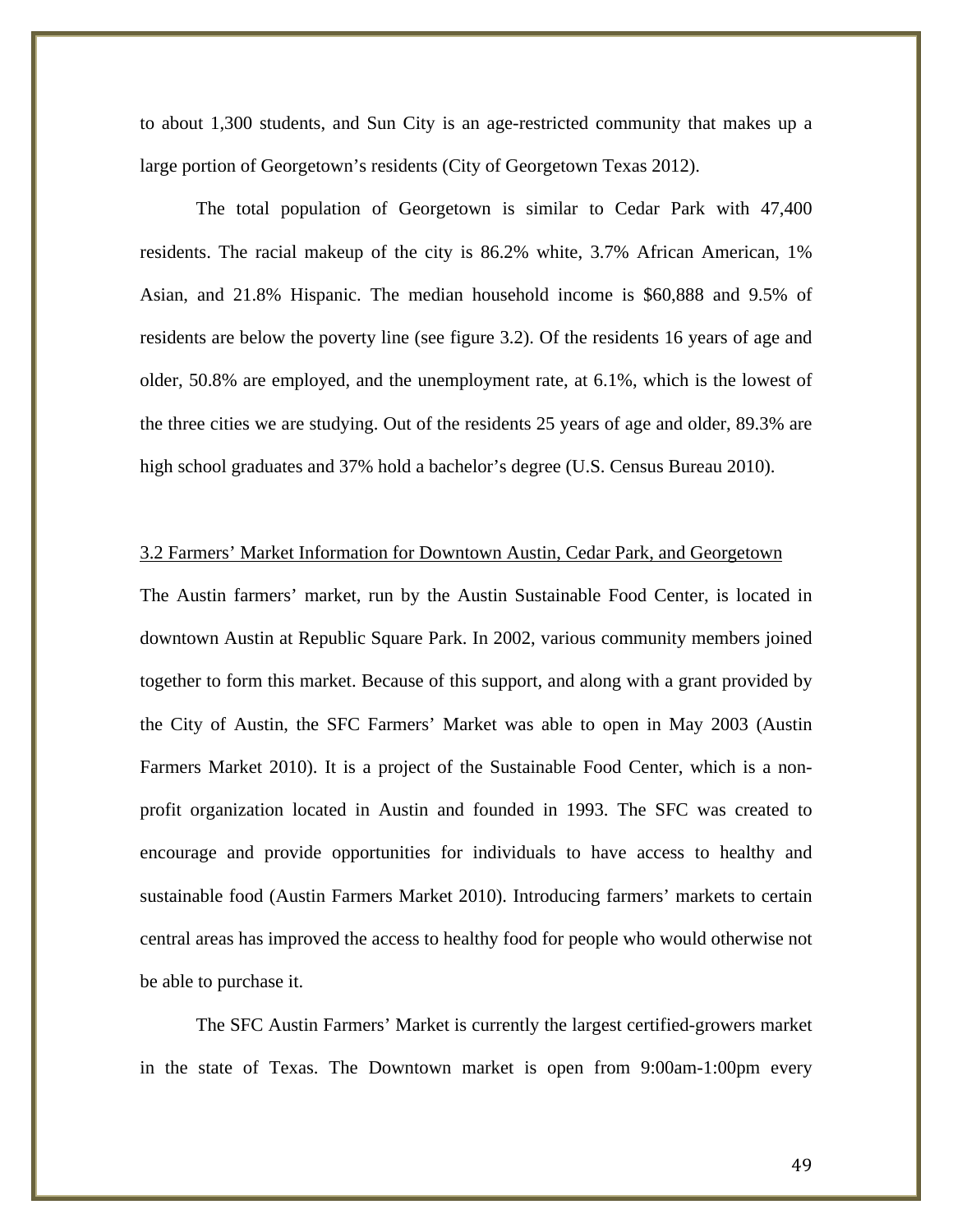Saturday, year-round. A wide variety of items are sold at this marketplace, including locally grown produce as well as other food items such as meats, cheeses, and baked goods. In accordance with the SFC's mission statement to provide access to healthy and sustainable food, the SFC Farmers' Market in downtown Austin is part of the WIC-FMNP and also accepts Lone Star (SNAP) food stamps. In an effort to become more accessible to the average consumer, the SFC Austin farmers' market now also accepts debit cards. In the spirit of consumer appeal, these markets also sell non-food items that are often homemade and organic. For example, there are vendors who sell items such as organic soaps and original T-Shirt designs. Additionally, educational outreach programs are provided at the markets as a way to spread knowledge on farming, food, and eating local. There are many things to see and do at this farmers' market that bring the producers and consumers together. For example, a variety of chefs provide the audience members with recipes and cooking demonstrations using the fresh produce at the markets. In merchandise, payment, and outreach, the downtown Austin farmers' market has a lot to offer to its wide variety of consumers (Austin Farmers Market 2010).

The Cedar Park Farmers' Market, also known as Farms to Market (F2M), is located in the Lakeline Mall Parking Lot in Cedar Park, Texas. The market is a member of the Farmers Market Coalition, a non-profit corporation and is managed by F2M Texas, another non-profit corporation that provides local farmers with direct producer-toconsumer market opportunities (Central Texas Media 2010). The Cedar Park Farmers' Market opened in 2010 and is open year-round every Saturday from 9:00am to 1:00pm. The primary goal of the Cedar Park Farmers' Market it to provide Texans with locally grown produce and other healthy food items (Cedar Park Farmers Market 2011). There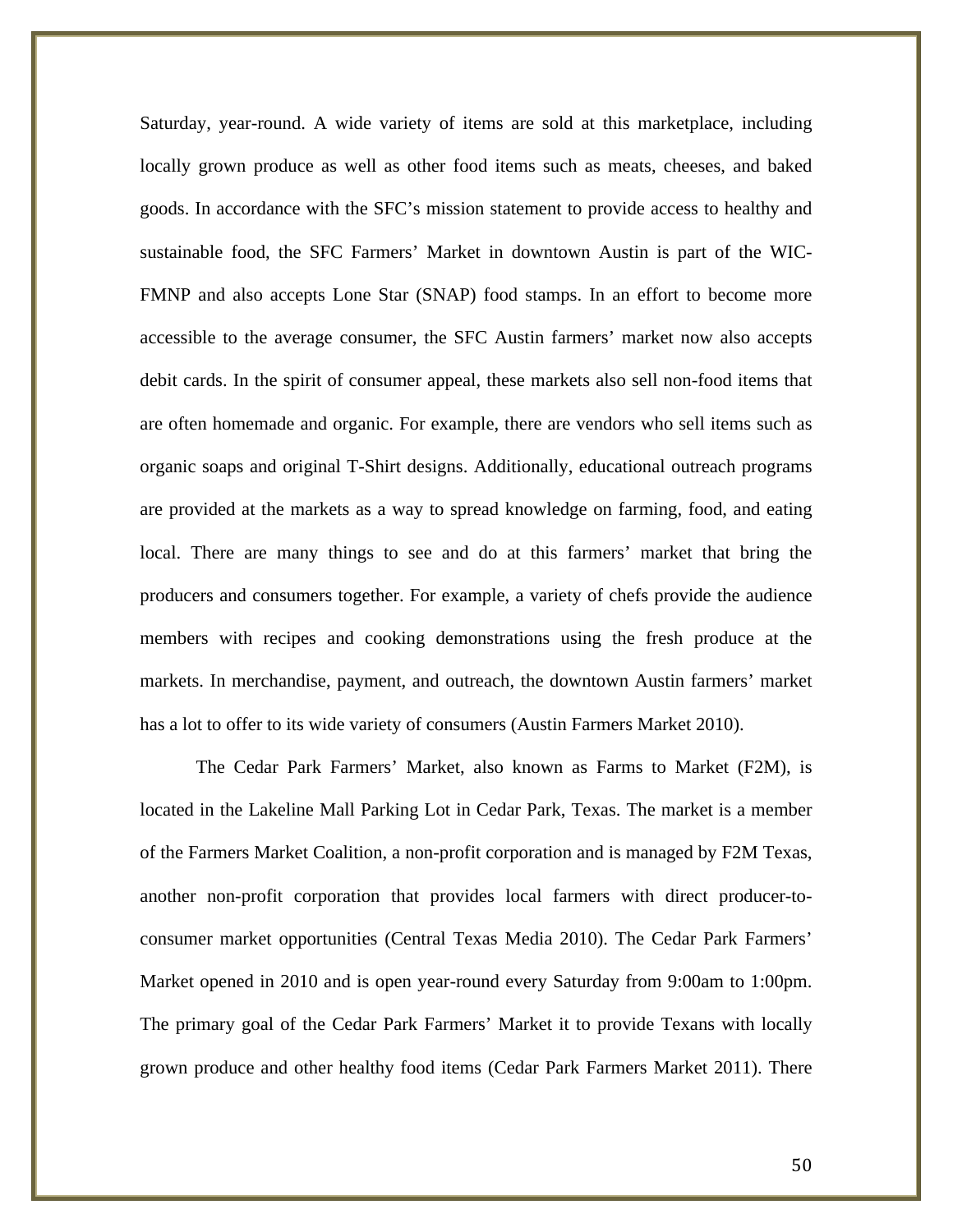are around fifty vendors who participate at the Cedar Park Farmers Market. Some of the items that are sold include fresh produce, baked goods, and tea. Cooked foods such as empanadas are also offered, as well as services such as chiropractic massages. There are also educational demonstrations and other entertainment programs offered, such as soap making and live music. (Cedar Park Farms to Market 2012).

The Georgetown Farmers Market is located in San Gabriel Park in Georgetown, Texas. This market was founded in 1984 and is open on Thursday afternoons from 3:30pm-6:30pm. It is opened seasonally from the first Thursday in April until the week before Thanksgiving (Welcome to GFMA 2012). It was founded as a part of the *Go Texan* program under the Texas Department of Agriculture. This program helps promote Texan farmers and agricultural products by providing customers with information about local agriculture and businesses (About GO TEXAN 2011).

## 3.3 Differences Among the Farmers' Markets

The three farmers' markets we will be studying are each distinct in accessibility to residents. The most prominent difference is size, with the downtown Austin farmers' market as unquestionably the biggest, taking up the entire acre that is Republic Park (Austin Parks Foundation 2012). Throughout the year, as many as 75 different vendors participate at this market—everything from organic vegetables to bison meat to clay art pieces is sold. While we have not yet attained the average number of attendees at this market, their website claims that it first opened to 3500 patrons (Austin Farmers Market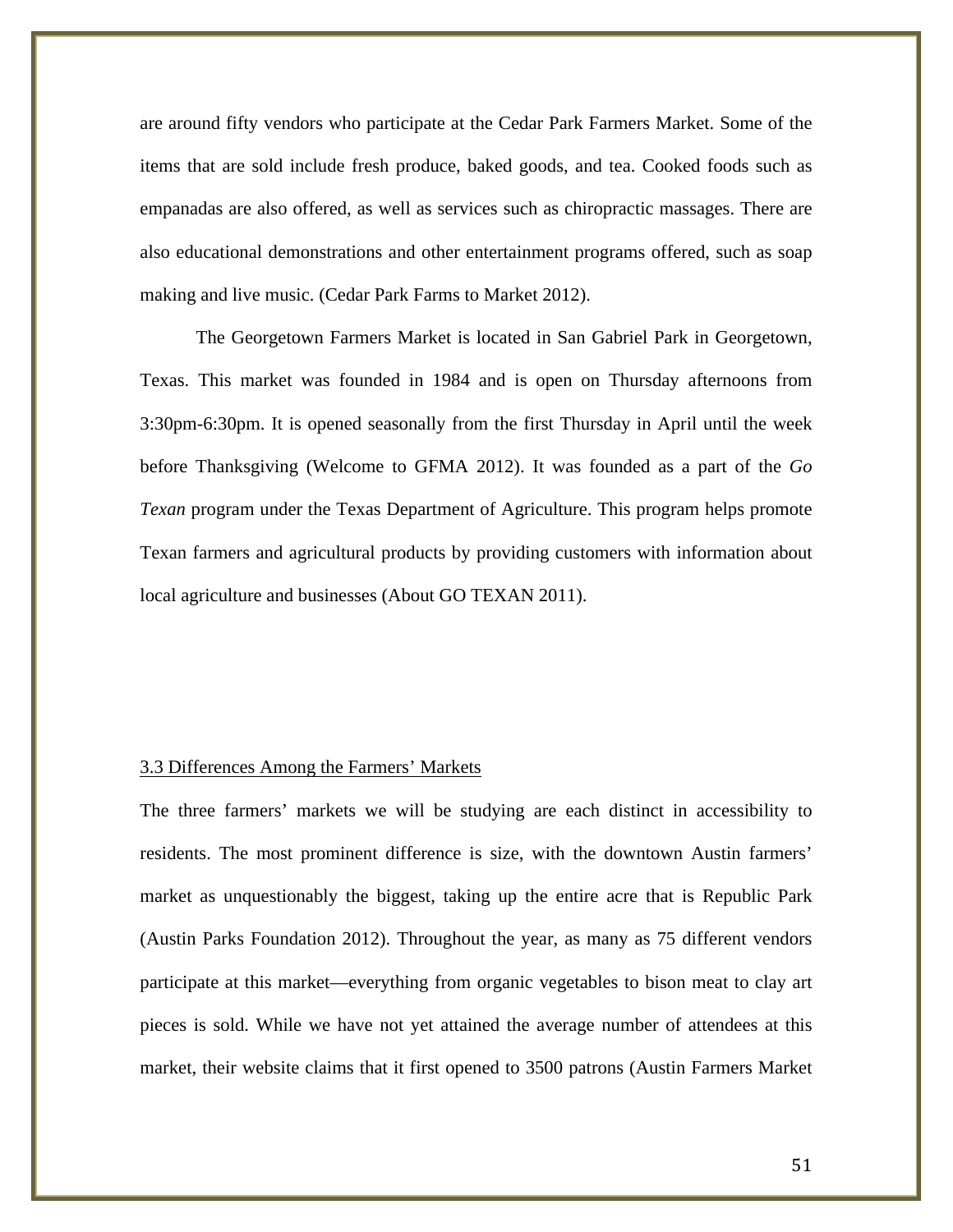2010). On the other hand, though the Cedar Park farmers' market is large, it is much smaller in comparison to the downtown Austin farmers' market. Instead of taking place in a city park, the Cedar Park market operates in the parking lot of the popular Lakeline Mall. It has over 50 participating vendors and opened to a crowd of almost 3000 people (KXAN 2010). The Georgetown farmers' market is the smallest of the three. It is located on a small area of land within the San Gabriel Park and hosts an average of 8-15 vendors. While we have not yet found information on how many people typically visit this farmers' market, it is seemingly much less than either that of the downtown Austin or Cedar Park farmers' markets.

In terms of accessibility, the downtown Austin market has the most convenient location for pedestrians and those using public transportation. The public transportation system, Capital Metro, makes it easy to be dropped off within 5 blocks of the market via multiple bus routes. The downtown Austin market is also near one of the stops on the new MetroRail, a high-speed rail system that travels between downtown Austin and the city of Leander (Capital Metro Transit 2012). Additionally, the market is easy to navigate on foot because of its location in the center of downtown Austin, where there are street lights and crosswalks at every intersection and sidewalks designed for pedestrians. It is, however, more difficult to park a car near the downtown Austin market since street parking there is limited and parking garages nearby are expensive.

Unlike the Austin market, the Cedar Park market is not in the middle of a downtown area, and thus is not as accessible for some people. Nonetheless, the MetroRail makes a stop very close to the Cedar Park market, and there are also buses at this station that take the rider directly to the location of the market. The Cedar Park market is also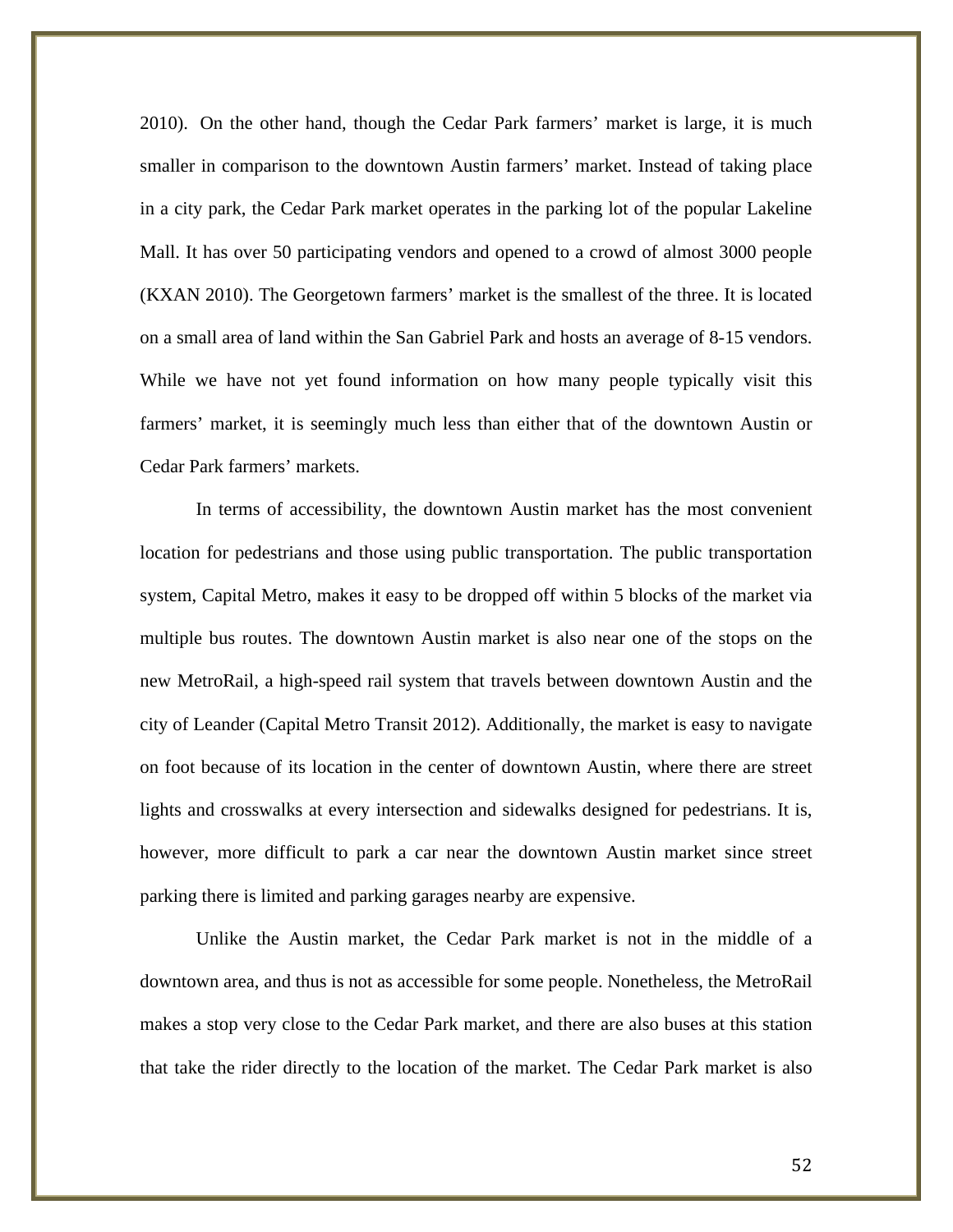very accessible by car since it is next to Highway 183 and located within a parking lot where patrons can easily park their cars. Georgetown, however, is much less accessible. The city of Georgetown has no real efficient or reliable public transportation system and, because the city is so spread out, the market is walking distance only for a few nearby neighborhoods and the Southwestern University campus. Furthermore, the market is not located near any highways or other landmark of convenience, and the driving routes to get to this market are often indirect.

In terms of economic accessibility, while all three markets accept SNAP payments, only the downtown Austin market accepts WIC payments. The downtown Austin market is also the only of the three that accepts credit cards. Further research into a price comparison study will show whether these farmers' markets are reasonably affordable as opposed to grocery stores. Additionally, our research hopes to show the characteristic differences in farmers' markets in these different localities. This will hopefully aid the academic community in determining whether farmers' markets are either a monolith or a heterogeneous entity.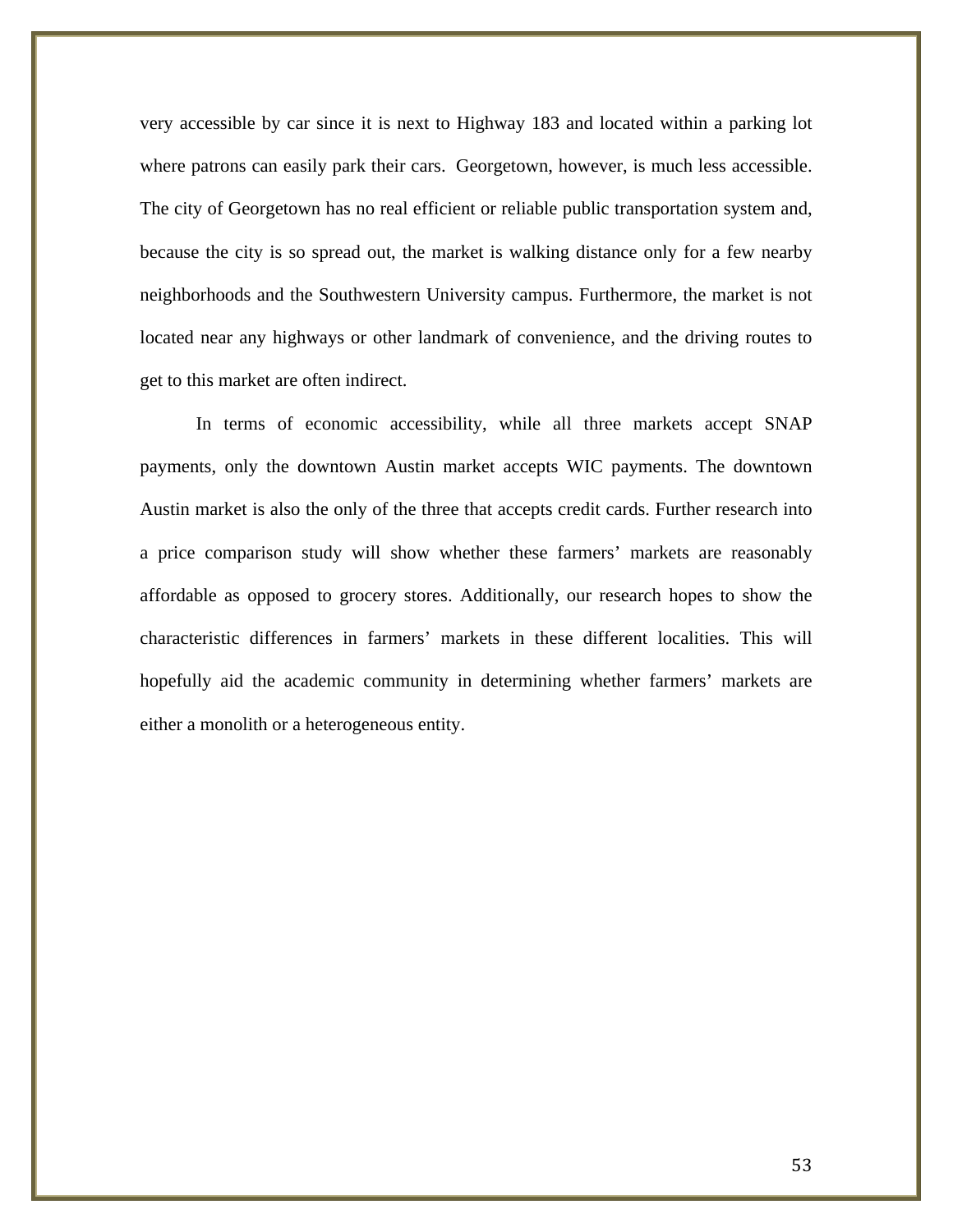#### **4. Methods, Scope, and Limitations**

Our study will take a two-pronged approach to analyzing farmers' markets in the greater Austin area. We will conduct a price comparison study of local grocery stores' prices (including natural grocers) and compare those to prices at the Austin, Georgetown, and Cedar Park farmers' markets. Additionally, we will administer a survey to individuals attending the farmers' markets to better understand their perceived advantages of attending and shopping there.

#### 4.1 Price Comparison Study

During our study, each of the three farmers' markets will be visited on separate dates. For each of those farmers' markets, we have identified two grocery stores in the nearby area with which we can compare prices. We will collect prices from both a conventional grocery store and natural grocer. H-E-B was chosen as the representative for the conventional grocery store because of its prominence across the state. With locations in more than 150 communities around Texas, H-E-B is a supermarket chain that is located near all three farmers' markets we are studying (About Us 2012). As for the natural grocer, we chose to inventory products from Whole Foods and Sprouts. Whole Foods is widely considered to be a health food retailer, marketing their store to sell the highest quality of natural and organic products (Whole Foods Market: Natural and Organic Grocery 2012). Because Whole Foods does not have as many locations as H-E-B and is not located in all the areas of our study, we have decided to also include Sprouts in our study. Sprouts currently has 21 locations around the state of Texas. While they advertise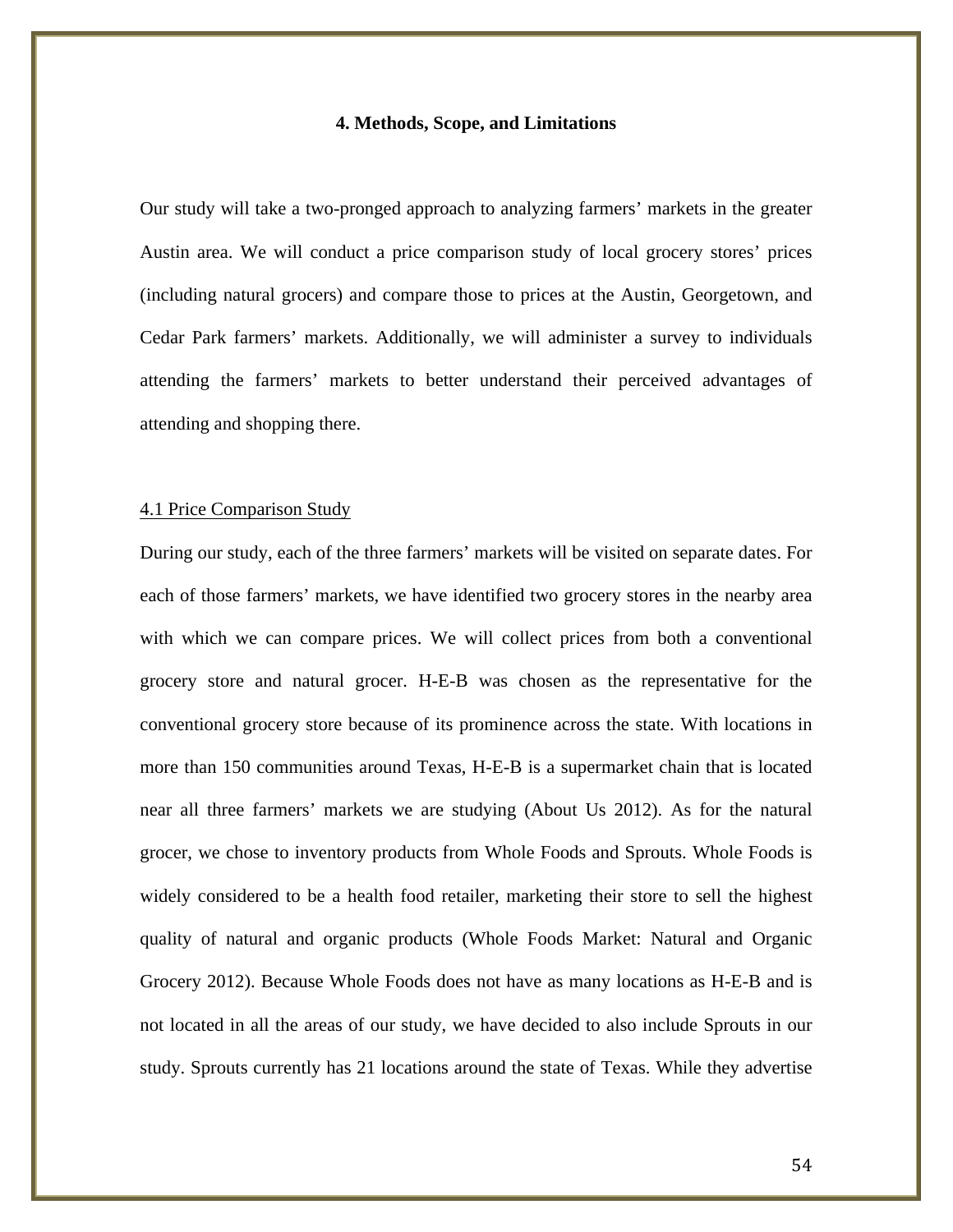their stores as farmers' markets, they are actually supermarkets inspired by farmers' markets, dedicated to selling natural and organic foods at low prices (About Sprouts 2011).

At each of the farmers' markets, we will record the prices of 10-15 items that will likely also be found at the local grocery store and natural grocer and that seem to be most popular among the consumers of that particular market. We will compare these prices with the prices of similar products at H-E-B and Sprouts or Whole Foods. We will standardize the prices by recording the price in relation to the weight of the product. This process will be repeated at a later date to account for potential price differences due to temporary sales or price reductions. Additionally, as a means of standardizing quality as well as price, methods of production will be taken into consideration when selecting the items to compare. For example, items with labels such as local, free-range, USDA certified organic, antibiotic-free, or hormone-free will be compared with other items having the same label. Once qualitative measurements are taken into account, average costs will be calculated for each item. Statistical analyses will then be performed to evaluate any significant price differences between each item and retailer. For the actual field guide used while conducting the price comparison study, see Appendix C.

#### 4.2 Survey of Farmers' Market Attendees

In order to distribute surveys, a table will be set up at each farmers' market with a sign indicating that a survey is being conducted. Customers that pass by will be asked if they would like to participate in a survey. If they consent, they will have the choice of either taking the survey themselves or being read the questions, while their responses are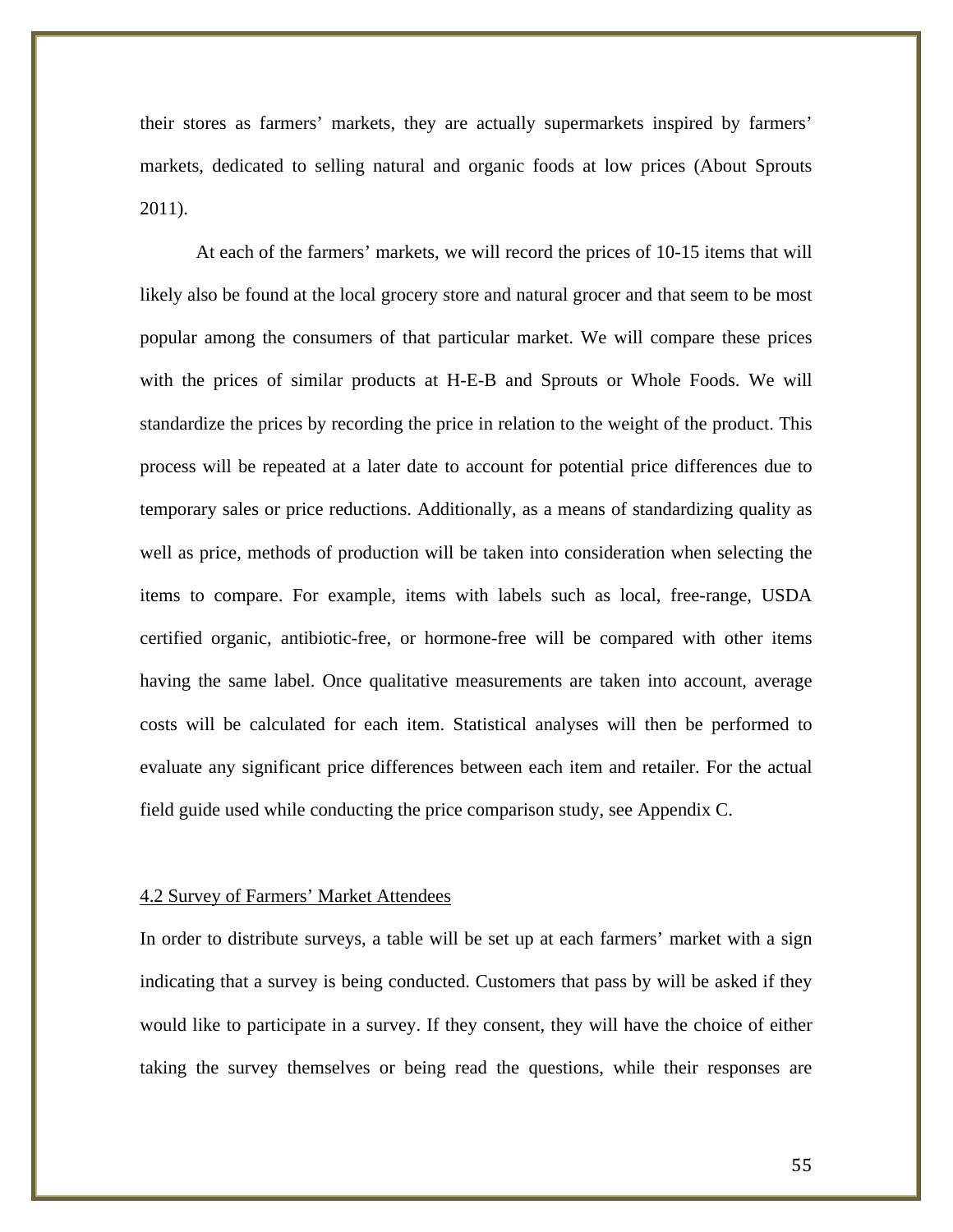recorded. Surveys will be printed in both English and Spanish in order to be more accessible to a wider variety of patrons. The survey will be one page double-sided and will consist of ten questions. The questions that will be included on the survey will be chosen and written in a manner to best determine the motivations that urge consumers to shop at farmers' markets. In addition, some questions will aim to identify the extent to which people are committed to buying local food and their willingness to pay more for certain factors of local food. Finally, we will include some questions that were suggested by the farmers' market vendors themselves as a means of helping the vendors improve marketing and the progression of their farmers' market. For example, one such question will ask whether people shop with friends, family, pets, or by themselves; this question was proposed by farmers' market vendors in order to determine how to better market to their particular audience (see Appendix A for the farmers' market survey form in English. For the Spanish version of this form, see Appendix B). Another question concerns the mode of transportation the patrons took to the farmers' market. The Downtown Austin Farmers' Market survey will be conducted on Saturday, March 3; the Cedar Park Farmers' Market on Saturday, March 24; and the Georgetown Farmers' Market on Thursday, April 5.

#### 4.3 Scope and Limitations

As with all studies that seek to explore new ground and pose unanswered questions, it is important that we establish the scope of our subject matter and the limitations of our research. One of the limitations of this study will be the time frame. Whereas other price comparison studies have been conducted in the summertime during peak growing season,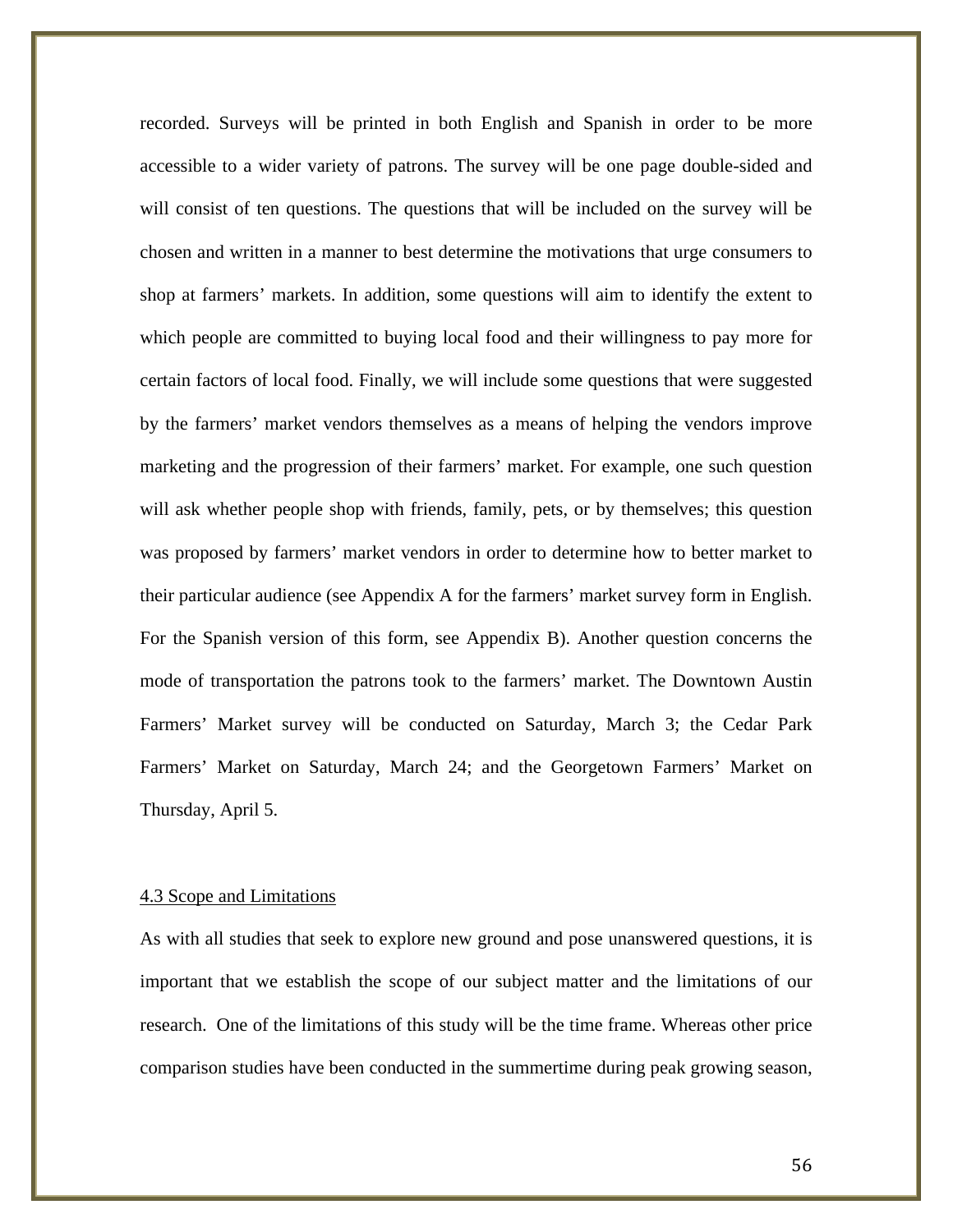our study will take place in the spring, at the beginning of the growing season (Claro 2011; Pirog and McCann 2009). However, because of its southern location, the Texas growing season is long, allowing farmers to begin harvesting earlier than in other areas in the country. Although seasonality can be a factor in produce prices, the extended growing season in Texas allows flexibility in the timing of this study.

Though our price comparison analysis will be conducted on two different days for each market, we will only be conducting the survey at each market once. Nonetheless, we recognize that certain dates and their respective days of the week might affect not only the kinds of produce presented, but also the kinds of customers that come to such farmers' markets.

Other limitations of the study concern the researchers' ability to ensure the similarity of products between food providers in each city. If scales are not available to measure a pound of product that is not sold by weight, we may not be able to include the item in our study because of the difficulty in standardizing the measurement. For our price comparison, we will attempt to examine an even distribution of items at farmers' markets by selecting produce from more than one vendor for each item when possible. We expect this will be most difficult at the Georgetown Farmers' Market because it has the fewest number of vendors.

Finally, assigning certain qualities such as "local," "organic," "cage-free," or "grass-fed" to items will require some discernment. There are discrepancies and overlaps in labeling and certification as well as in the perception of these qualities by producers and consumers, which makes comparison difficult. Because the concept of "local" food is central to our study, we will question producers about what their conception of "local"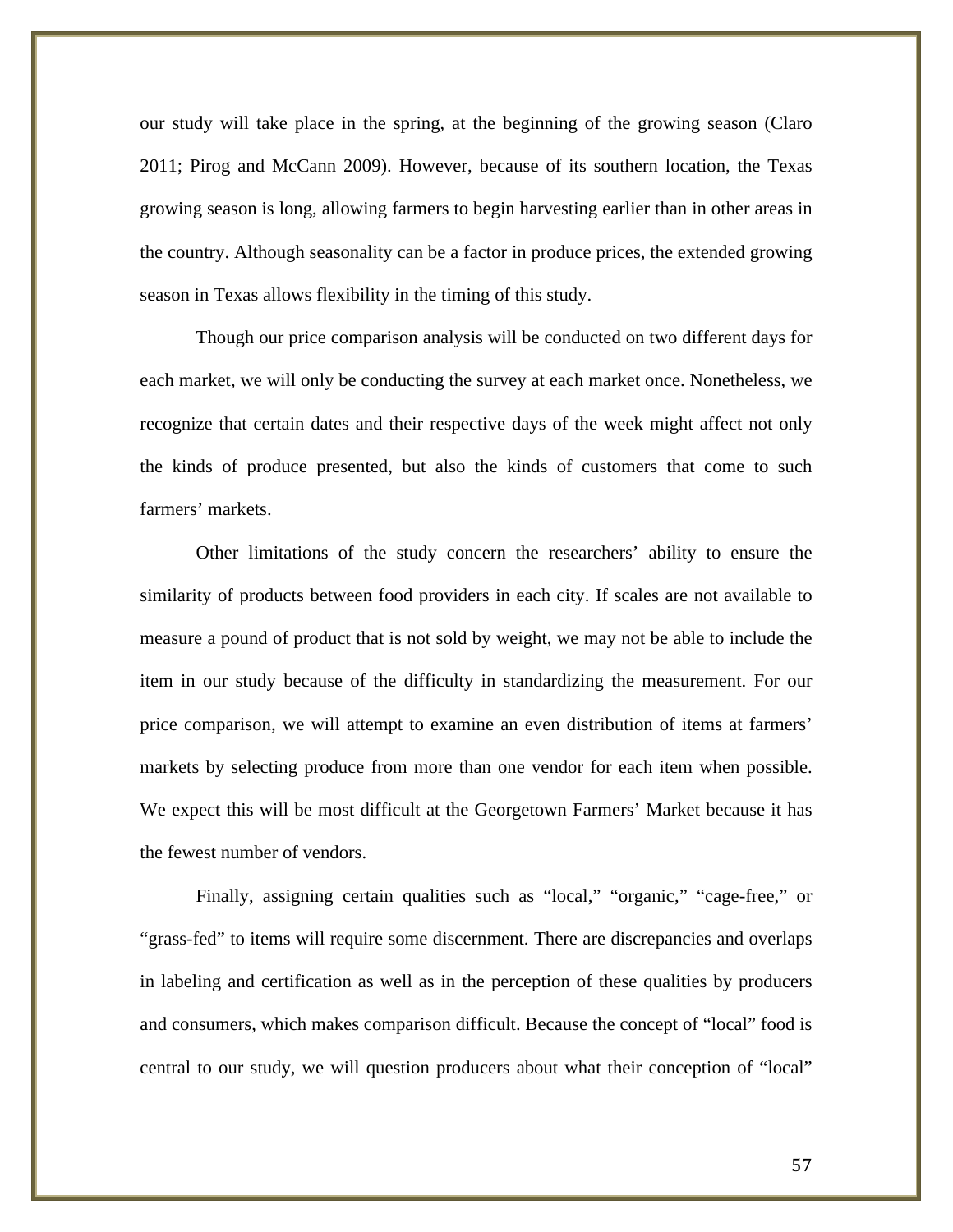means. Consumer perspectives on this subject may also be gathered from the survey. However, there are difficulties in obtaining such information; for instance, we do not have access to definitions of "local" or guidelines for labels at grocery stores. Additionally, farmers' markets are less likely to advertise their products with labels such as "local," so we will interview the vendors to gather information on how and where their items were produced (Claro 2011).

The actual locations of the farmers' markets are also limitations of this study. While the farmers' markets we will study are diverse, we must acknowledge that they are all still within Central Texas. In an ideal study, farmers' markets from different regions of the country would be analyzed in order to gain a fuller picture of how farmers' markets vary from one another. However, due to lack of time and resources, we will stay within the larger Austin metropolitan area.

The fact that the three farmers' markets are in different areas will be both a benefit and a challenge for our research. While it is helpful that the farmers markets are in diverse areas, it also makes it more difficult to homogenize and control the other variables. Chief among these is the choice of natural grocers. It is important to note that the city of Georgetown has no retailer that fits into our definition of a natural grocer. The Sprouts market we will be studying instead is located in the neighboring city of Round Rock, about fifteen minutes driving distance from central Georgetown.

Defining a store to be a natural grocer is, in itself, problematic. Many would argue that H-E-B is partially a natural grocer since it can offer local and organic selections. We chose Whole Foods and Sprouts for this category because the idea of natural, healthy choices is much more prominently displayed in these stores than in H-E-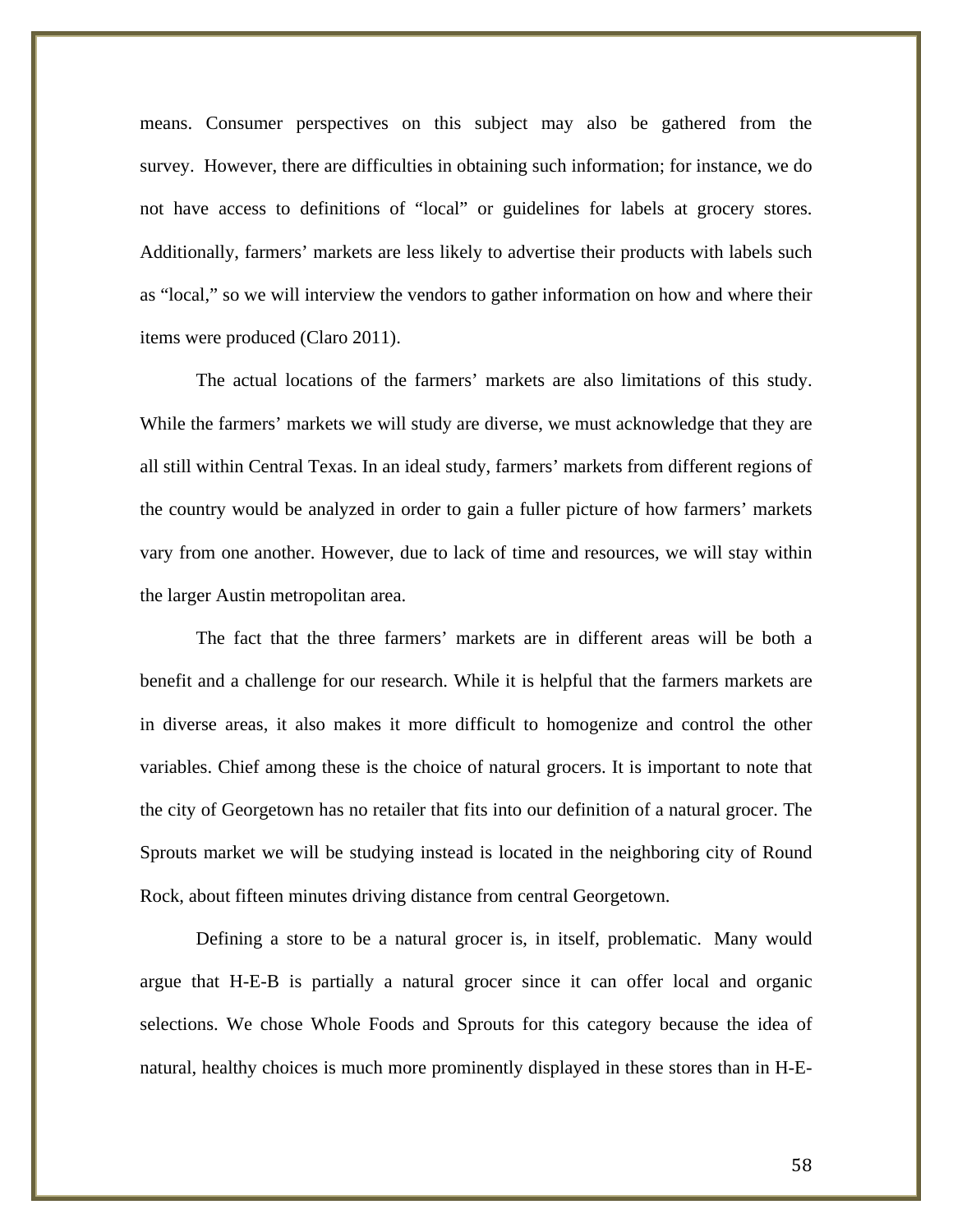B or other grocery stores. Additionally, while we are treating Whole Foods and Sprouts equally, the stores are, in fact, very different. The Sprouts market is chiefly made up of produce and products in bulk, with small amounts of dairy, meat, vitamins and preprocessed foods. Whole Foods, on the other hand, is significantly more expansive and offers many more options. While produce is certainly present at Whole Foods, it is by no means the most prominent area of the store as it is in Sprouts. Whole Foods, specifically the market in downtown Austin, features a wide array of different products, including shoes, a large selection of chocolates, sushi, pre-made salads, and various restaurants and smoothie bars. We will attempt to take these differences into account when researching their prices, but this will inevitably be a limitation of our study.

## 4.4 Proposed Timeline of Research:

- March 2 Submit proposal for Student Work Symposium.
- March 3 Fieldwork at Downtown Austin FM in Coordination with SFC.
- March 5 Data Analysis and Interpretation
- March 23 Presentation and Formatting of Data
- March 2 Fieldwork at Cedar Park FM in coordination with CPF2M.
- March 30 Survey Results and Price Comparison Data Analysis
- April 4 Student Work Symposium (5:00 PM)
- April 5 Fieldwork at Georgetown FM in Coordination with GFMA.
- April 12 Price Comparison Study of Georgetown (Round 2)
- April 13 Survey Data Analysis Finalized
- April 14 Price Comparison Study of Cedar Park and Austin (Round 2)
- April 20 Results Section Drafted; Final Writing Duties Assigned
- April 27 Draft of Manuscript Due
- May 4 Final Draft Manuscript Due and Submitted to Scholarly Journal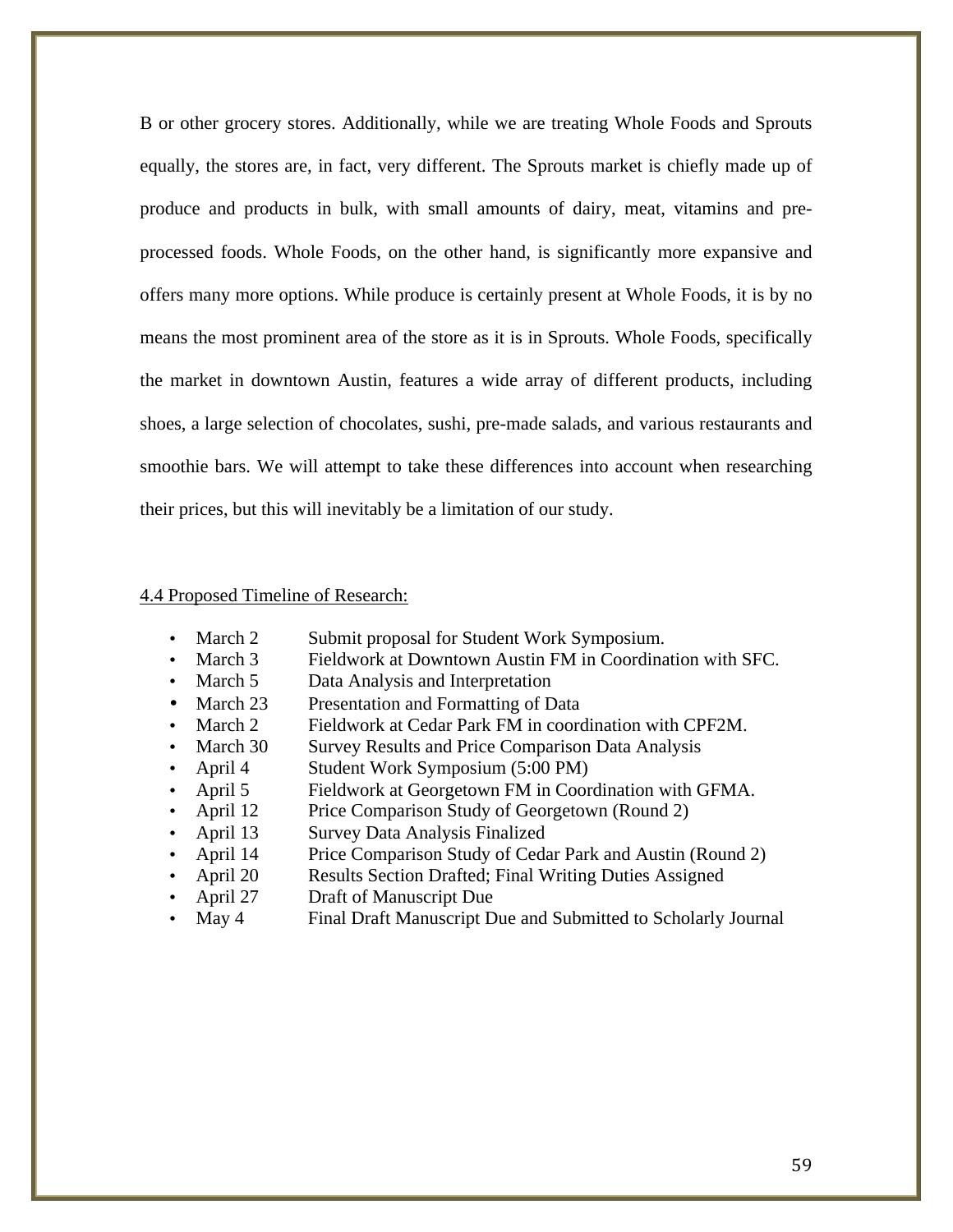## **5. Conclusion**

As stated previously, the goal of this research is to examine specific issues related to local food networks and sustainable agriculture in Central Texas. This proposal is the first step in that process. This document was written to provide the historical information, review of scholarly literature, and methodologies necessary to justify and carry out a study of local, sustainable food networks in Central Texas. It is our intent to provide empirical information to our immediate community and our region in a way that promotes increased understanding and awareness of local, sustainable food. Additionally, we hope that this research contributes thoughtfully and critically to the current literature, and that our investigation encourages further analysis of these issues.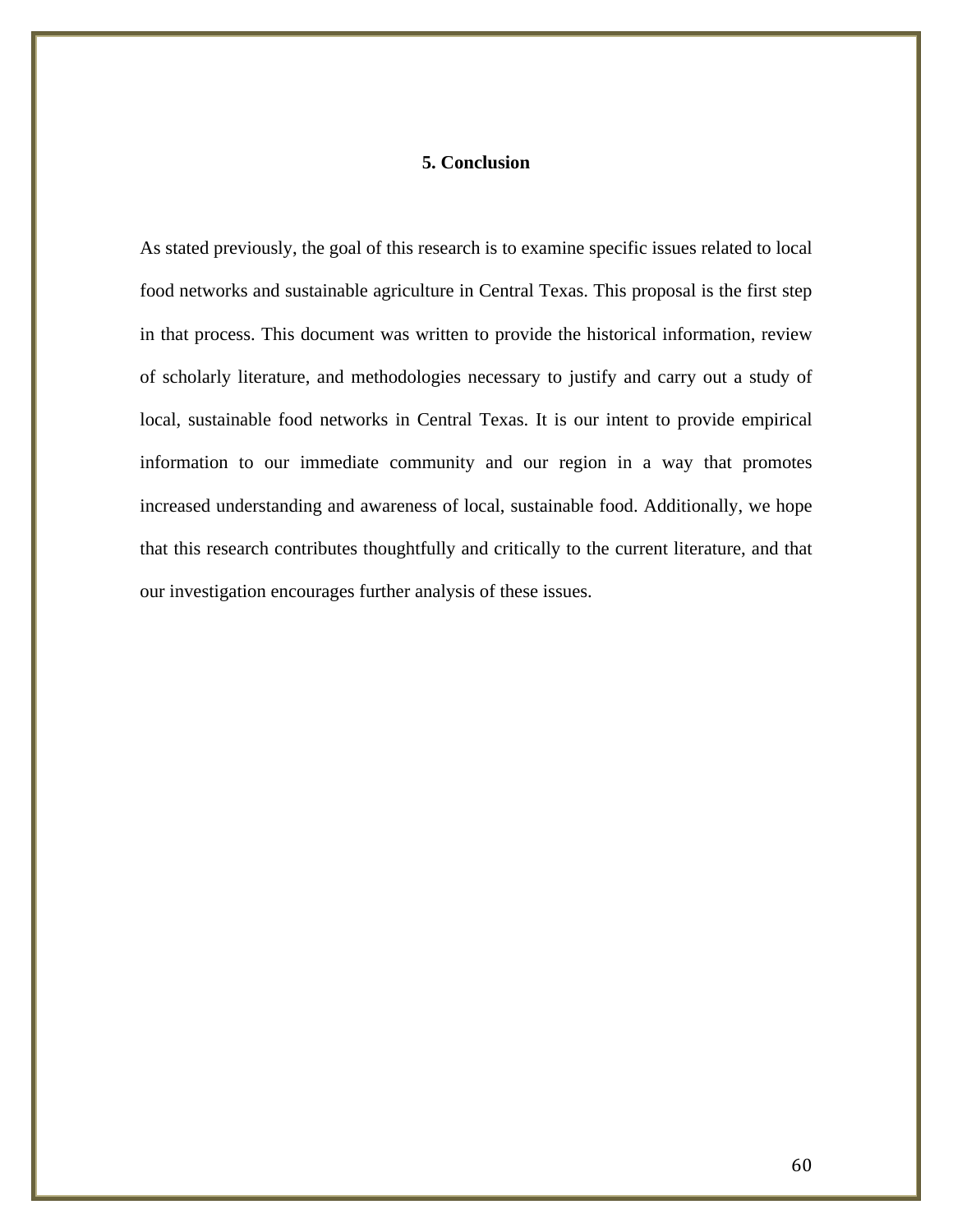# **Works Cited**

"About GO TEXAN." 2011. *GOTEXAN.org*. [cited 10 Feb 2012]. Available from: http://gotexan.org/AboutUs/AboutGOTEXAN.aspx

About the Aquifers [Internet]. [Updated 2010]. Barton Springs/Edwards Aquifer Conservation District; [cited 2012 Feb 10]. Available from: http://www.bseacd.org/.

About Sprouts [Internet]. c2011. Sprouts Farmers Markets, LLC: [cited 2012 Feb 17]. Available from: http://www.sprouts.com/about

About Us [Internet]. [Updated 2011]. Sustainable Food Center; [cited 2012 Feb 10]. Available from: http://www.sustainablefoodcenter.org/about.

About Us [Internet]. c2001-2012. H-E-B: [cited 2012 Feb 17]. Available from: http://www.heb.com/page/about-us

Alkon AH, Norgaard KM. 2009. Breaking the Food Chains: An Investigation of Food. *Sociological Inquiry*. 79(3):289-305.

American Fact Finder [Internet]. [Updated 2012 Feb 8]. US Census Bureau; [cited 2012 Feb 10]. Available from: http://factfinder2.census.gov/faces/nav/jsf/pages/searchresults.xhtml?refresh=t.

Andreyeva T, Blumenthal D, Schwartz M, Long M, Brownell K. 2008. Availability and Prices of Foods Across Stores and Neighborhoods: The Case of New Haven, Connecticut. Health Affairs. 27(5):1381-2008.

Austin Farmers Market [Internet]. [Updated 2010]. Sustainable Food Center; [cited 2012 Feb 10]. Available from: http://www.sfcfarmersmarket.org/.

Austin: Geography and Climate [Internet]. [Updated 2009]. City-Data; [cited 2012 Feb 10]. Available from: http://www.city-data.com/us-cities/The-South/Austin-Geographyand-Climate.html.

Banks K. 2011. Framing the Food Landscape of Travis County. [Master's thesis]. Austin, TX: The University of Texas.

Bendrick, L. 2008. *Eat Where You Live.* Seattle: Skipstone Books.

Berheide, C. W. 2001. Using the capstone course for assessment of learning in the sociology major. In *Assessing Student Learning in Sociology*, 2d ed., ed. C. F. Hohm and W. S. Johnson, 164-76. Washington, DC: American Sociological Association.

Boucher, D. ed. 1999. *The Paradox of Plenty*. Oakland: Food First Publications.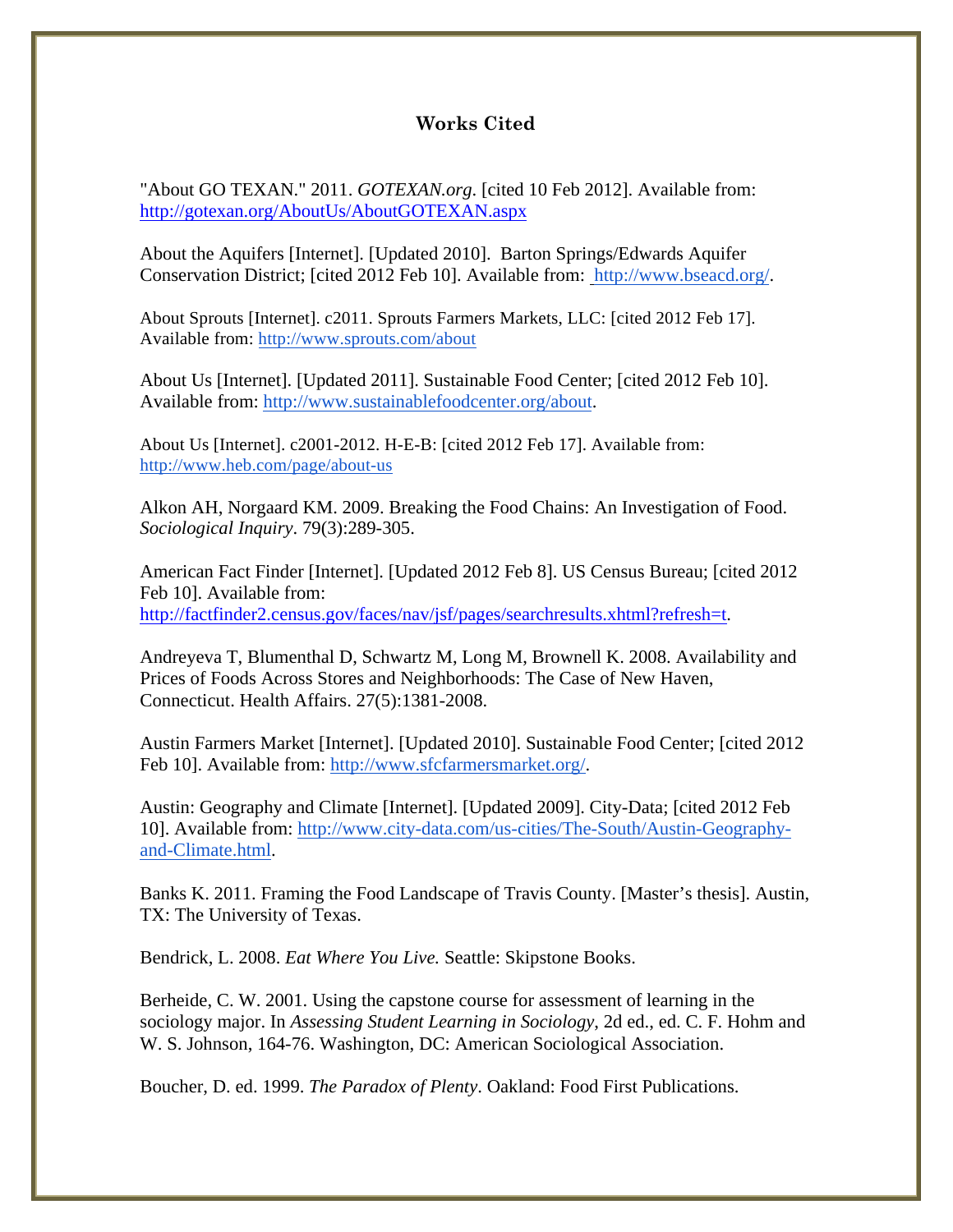Bourne Jr., J.K. The End of Plenty. 2009 Jun. *National Geographic*. 215(6). Available from: http://ngm.nationalgeographic.com/print/2009/06/cheap-food/bourne-text

Brown, C. and Miller, C. 2008. The Impacts of Local Markets: A Review of Research on Farmers Markets and Community Supported Agriculture (CSA). *American Journal of Agricultural Economics*. 90(5):1296-1302.

Bumgardner, John. 10 Dec. 2010. "Cedar Park Farmers Market Braves Temps." *KXAN.com*. Available from: http://www.kxan.com/dpp/news/cedar-park-farmersmarketbraves-temps.

Capital Metro Transit - Austin, Texas [Internet]. [Updated 2012]. Capital Metropolitan Transportation Authority; [cited 10 Feb 2012]. Available from: http://capmetro.org/index.asp.

Cedar Park Farmers Market Braves Temps [Internet]. [Updated 2010 10 Dec]. KXAN; [cited 2012 Feb 10]. Available from: http://www.kxan.com/dpp/news/cedar-parkfarmers-market-braves-temps.

Cedar Park Farms to Market [Internet]. [Updated 2012 16 Feb]. Cedar Park Farmers Market; [cited 20 Feb 2012]. Available from: http://cedarparkfarmersmarket.com/.

Cedar Park to Get Farmers Market [Internet]. [Updated 2010 Feb 22]. Central Texas Media; [cited 2012 Feb 20]. Available from: http://cedarparktex.com/2010/cedar-park-toget-farmers-market/.

City of Georgetown Texas [Internet]. [Updated 2012]. City Council; [cited 10 Feb 2012]. Available from: http://georgetown.org/.

Clapp, J. 2004. WTO agricultural trade battles and food aid. *Third World Quarterly*. 25(8):1439-1452.

Claro J. 2011. Vermont Farmer's Market and Grocery Stores: A Price Comparison. White Paper. Northeast Organic Farming Association of Vermont.

Colasanti K. 2010. Understanding Barriers to Farmers' Market Patronage in Michigan; Perspectives from Marginalized Populations. *Journal of Hunger & Environmental Nutrition*. 5(3):316-338.

Community Profile [Internet]. [Updated 2009]. Cedar Park Economic Development Department; [cited 10 Feb 2012]. Available from: http://www.cedarparktx.us/cp/resources/1/Community%20Profile%204%20Revised.pdf.

Conway, G. 2005. The Doubly Green Revolution. In Pretty, J., ed. 2005. *The Earthscan Reader in Sustainable Agriculture*. London: Earthscan Press.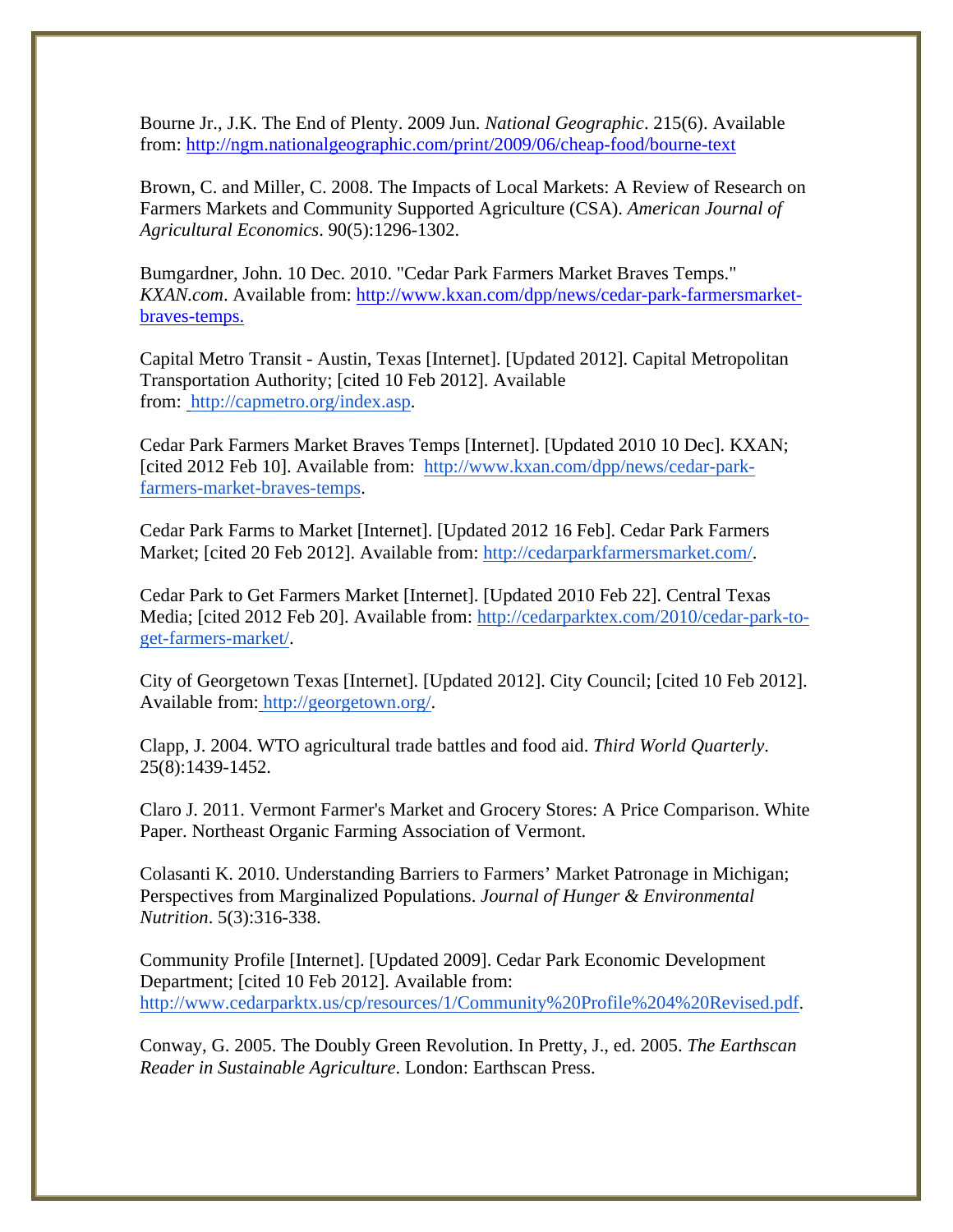Evenson, R.E., Gollin, D. 2003. Assessing the Impact of the Green Revolution, 1960 to 2000. *Science*. 300(5260): 758-762.

Farmer, J, C. Chancellor, A. Gooding, D. Shubowitz, A. Bryant. 2011. A tale of four farmers markets: Recreation and leisure as a catalyst for sustainability. *Journal of Park and Recreation Administration.* 29(3):11-23.

Farmers Markets and Local Food Marketing [Internet]. [Updated 2012 Jan 11]. United States Department of Agriculture; [cited 2012 Feb 2]. Available from: http://www.ams.usda.gov/AMSv1.0/farmersmarkets

Farmers Market Nutrition Programs [Internet]. [Updated 2012 Feb 16]. USDA; [cited 2012 Feb 20]. Available from: http://www.fns.usda.gov/wic/fmnp/fmnpfaqs.htm.

Feagan R, Morris D. 2009. Consumer quest for embeddedness: a cause study of the Brantford Farmers' Market. *International Journal of Consumer Studies*. 33: 235- 243.

Food Desert and Food Balance Community Fact Sheet [home page on the Internet]. Chicago (IL): Mari Gallagher Research & Consulting Group; 2010 Apr.. [cited n.d.]. [about 14]. Available from: http://www.marigallagher.com/site\_media/dynamic/ project\_files/FoodDesertFactSheet-revised.pdf.

Freedman D. 2009. Local Food Environments: They're All Stocked Differently. *American Journal of Community Psychology*. 44(3-4):382-393.

Gochfeld M, Burger J. 2011. Disproportionate Exposures in Environmental Justice and Other Populations: The importance of outliers. *American Journal of Public Health*. 101(1): 53-63.

Gomiero T, Pimentel D, Paoletti M. 2011. Is There A Need For More Sustainable Agriculture? *Critical Reviews in Plant Sciences*. 30: 6-23.

Guthman, J. 2003. Fast Food/Organic Food: Reflexive tastes and the making of yuppie chow. *Social & Cultural Geography*. 4(1):45-58.

\_\_\_\_\_\_\_\_. 2004. *Agrarian Dreams: The paradox of organic farming in California.* Berkeley: University of California Press.

\_\_\_\_\_\_\_\_. 2008. Bringing Good Food to Others: Investigating the subjects of alternative food practice. *Cultural Geographies*. 15(4):431-447.

Gordon C, Purciel-Hill M, Ghai N R, Kaufman L, Graham R, Van Wye G. 2011. Measuring food deserts in New York City's low-income neighborhoods. *Health & Place*. 17: 696-700.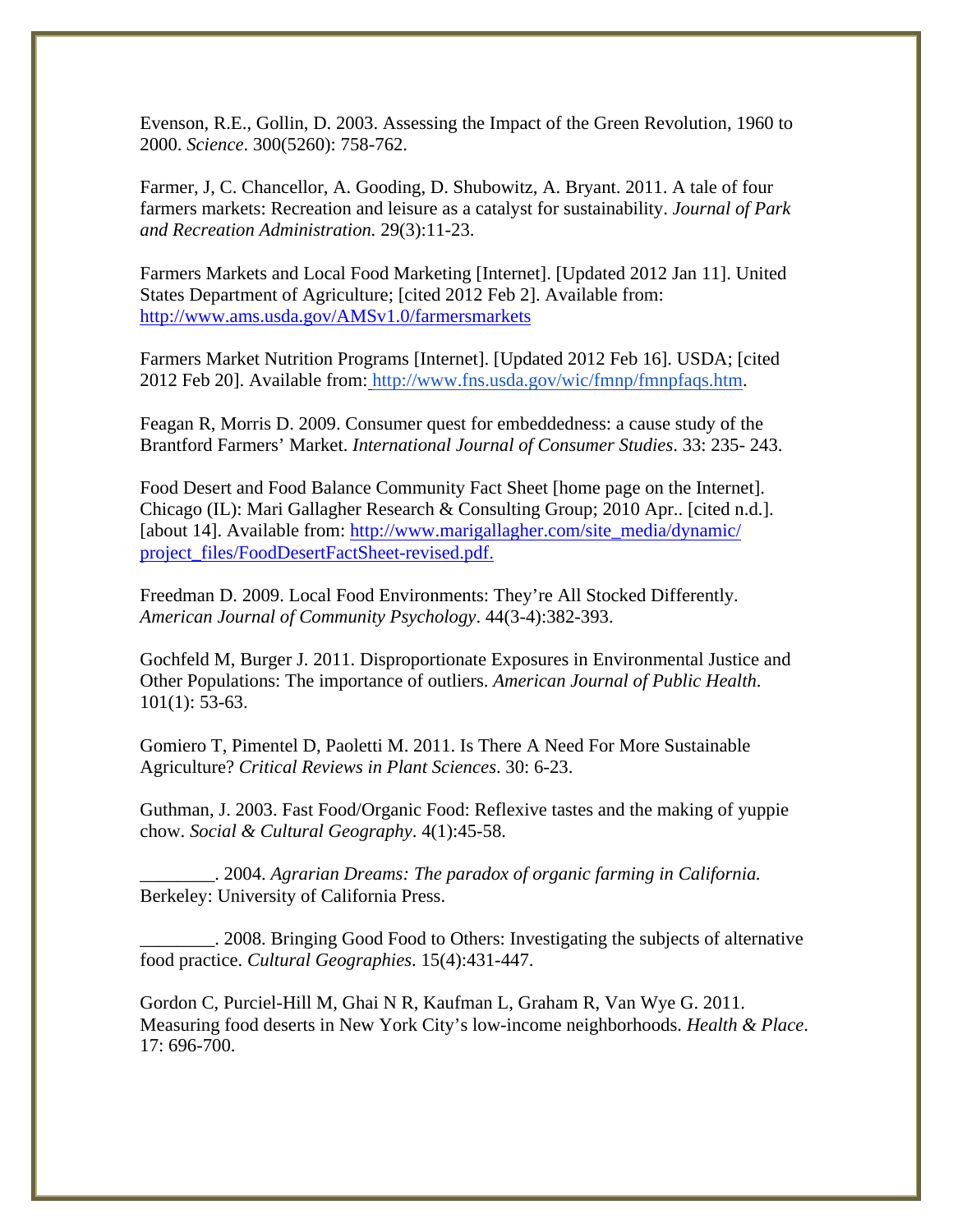Guy C M, David G. 2008. Measuring Physical Access to 'Healthy Foods' in Areas of Social Deprivation: A case study in Cardiff. *International Journal of Consumer Studies*. 28 (3): 222-234.

Hendrickson D, Smith C, Eikenberry N. 2006. Fruit and Vegetable Access in Four Lowincome Food Deserts Communities in Minnesota. *Agriculture and Human Values*. 23: 371-383.

Hesterman, O. B. 2011. *Fair Food*. New York: Public Affairs.

Hodges J. 2005. Cheap Food and Feeding the World Sustainably. *Livestock Production Science*. 92: 1-16.

Imhoff, D., J. Baumgartner. 2006. *Farming and the Fate of Wild Nature: Essays in conservation-based agriculture.* Healdsburg: Watershed Media.

Horrigan L, Lawrence R, Walker P. 2002. How Sustainable Agriculture Can Address the Environmental and Human Health Harms of Industrial Agriculture. *Environmental Health Perspectives*. 110(5): 445-56.

Jones, A. S.. *Fresh.* The Video Project. 2009. Film.

Jones P, Bhatia R. 2011. Supporting equitable food system through food assistance at farmers' markets. *American Journal of Public Health*. 101(5):781-783.

Kaiser, Michelle L. 2011. Food Security: An ecological social analysis to promote social development. *Journal of Community Practice*. 19(1): 62-79.

Kennen, R.. *Food, Inc.* Magnolia Pictures. 2008. Film.

Kesavachandran C, Pathak M K, Fareed M, Bihari V, Mathur N, Srivastava A. K. 2009. Health Risks of Employees Working in Pesticide Retail Shops: An exploratory study. *Indian Journal of Occupational and Environmental Medicine*. 13(3):121-126.

Kingsolver, B., S. L. Hopp, C. Kingsolver. 2007. *Animal, Vegetable, Miracle: A year of food life*. New York: Harper Collins Publishers.

Kirschenmann F. 2003. The Current State of Agriculture: Does it have a future? In Wirzba, N. ed. *The Essential Agrarian Reader*. 2nd Ed. Lexington: University Press of Kentucky.

Know Your Farmer Know Your Food [Internet]. [Updated 2012 Feb 2]. United States Department of Agriculture [cited 2012 Feb 2]. Available from: http://www.usda.gov/wps/portal/usda/usdahome?navid=KNOWYOURFARMER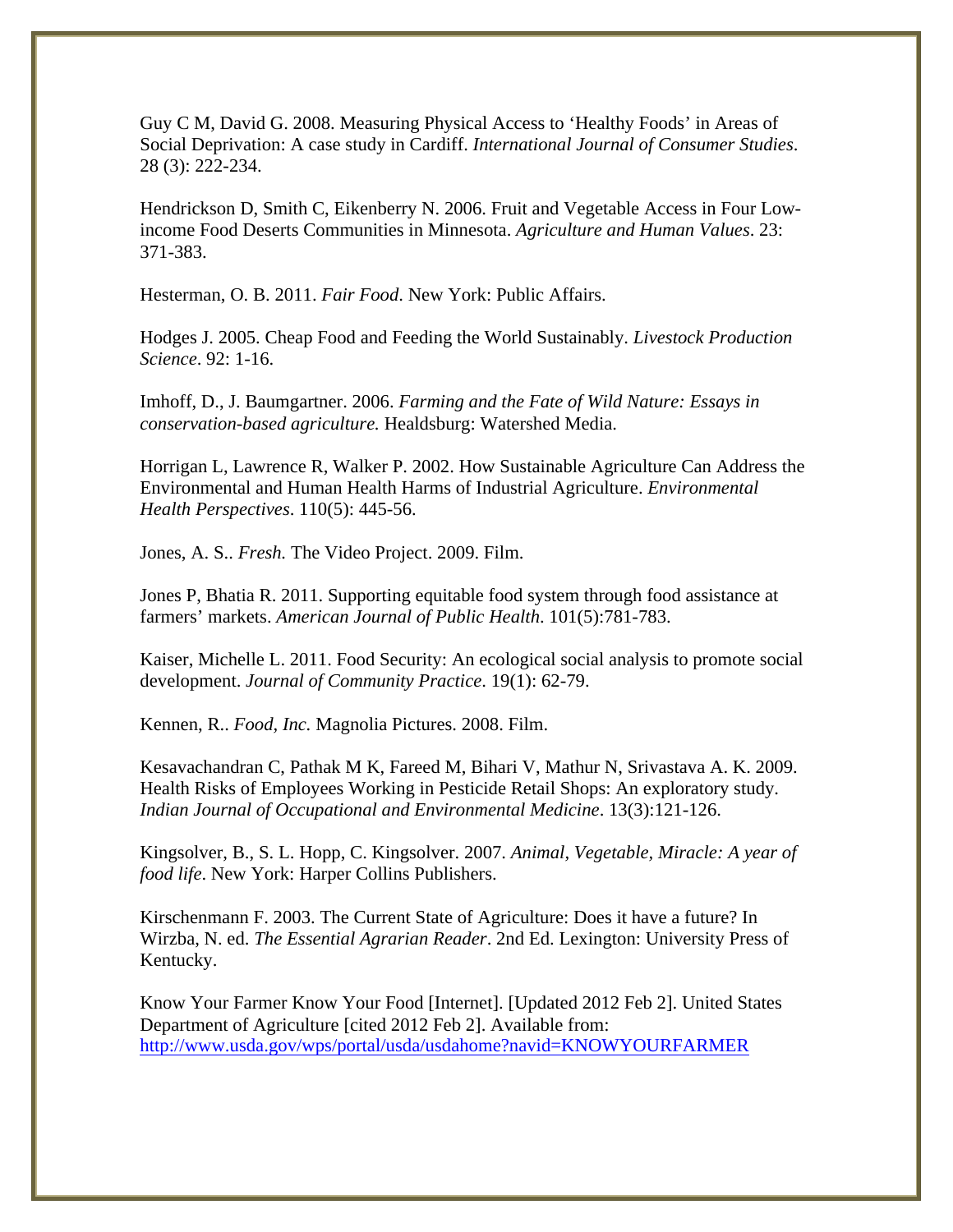Lappe F. 3 Oct. 2011. The Food Movement: It's Power & Possibilities. *The Nation*. 12- 18.

Larsen, K. and J. Gilliland. 2008. Mapping the Evolution of 'Food Deserts' in a Canadian City: Supermarket accessibility in London, Ontario, 1961-2005. [Internet] *International Journal of Health Geographies.* [Cited 2012 Feb 8] http://www.ijhealthgeographics.com/content/7/1/16.

Learn About SNAP Benefits at Farmers' Markets [Internet]. [Updated 2011 Nov 30]. USDA; [cited 2012 Feb 20]. Available from: http://www.fns.usda.gov/snap/ebt/fm.htm.

Leyda A. 2011. From Farm to School Through the Statehouse: The Importance of State Legislation for Iowa's Farm to School Program. *Drake Journal of Agricultural Law*. 16:169-182.

Lockie, S. 2006. Capturing the Sustainability Agenda: Organic foods and media discourses on food scares, environment, genetic engineering, and health. *Agriculture and Human Values*. 23: 313-23.

Long J. 2010. *Weird City: Sense of Place and Creative Resistance in Austin, Texas.* Austin: University of Texas Press.

\_\_\_\_\_. 2011. Entering the New Conversational Marketplace: Narratives of sustainability and the success of farm direct markets. *Food, Culture, and Society.* 14(1):49-69.

Macias T. 2008. Working Toward a Just, Equitable, and Local Food System: The Social Impact of Community-Based Agriculture. *Social Science Quarterly*. 89(5):1086-1101.

Mann, C. 2008. Sep. Our Good Earth: The future rests on the soil beneath our feet. [Internet] *National Geographic Magazine*. Available from: http://ngm.nationalgeographic.com/2008/09/soil/mann-text

Markowitz L. 2010. Expanding Access and Alternatives: Building farmers' markets in low-income communities. *Food and Foodways*. 18:66-80.

McEachern, M. G., G. Warnaby, M. Carrigan, I. Szmigin. 2010. Thinking locally, acting locally? Conscious consumers and farmers' markets. *Journal of Marketing Management*. 26(5-6):395-412.

McEntee J. 2010. Contemporary and traditional localism: a conceptualisation of rural local food. *Local Environment*. 15(9-10): 785-803.

Mcguirt J, Jilcott S, Liu H, Ammerman A. 2011. Produce Price Savings for Consumers at Farmers' Markets Compared to Supermarkets in North Carolina. *Journal of Hunger and Environmental Nutrition*. 6: 86-98.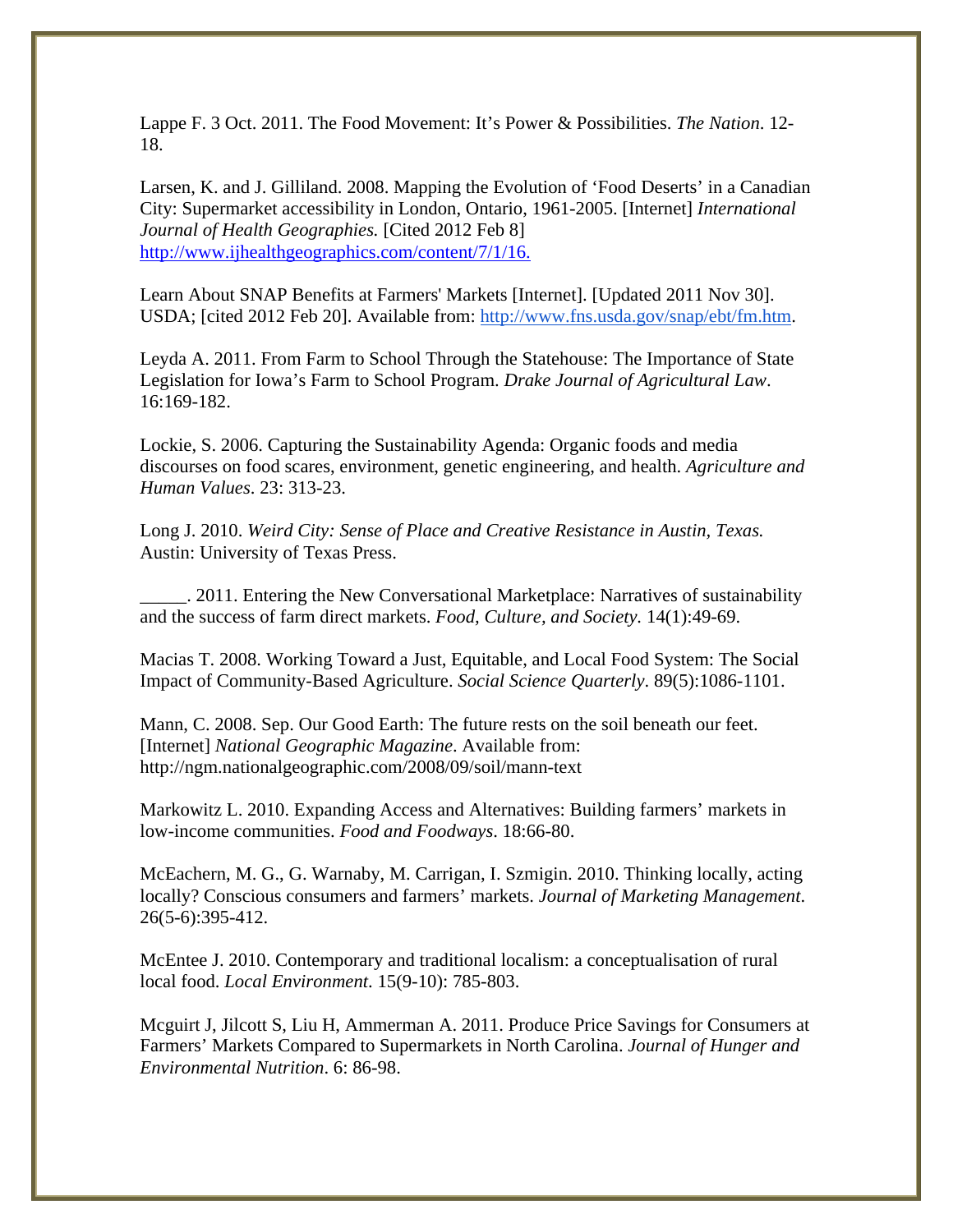Mitchell P, Pessanha L, Souza I. 2011. Food Security and Basic Human Needs in Brazil 2004. *Journal of US-China Public Administration*. 8(8): 944-952.

Morton L, Smith C. 2008. Accessing Food in Rural Food Deserts in Iowa and Minnesota. *Great Plains Sociologist*. 19:57-82.

Nestle, M. 2002. *Food Politics: How the food industry influences nutrition and health*. Berkeley, CA: University of California Press.

Onianwa O, Mojica M, Wheelock G. 2011. Consumer Characteristics and Views Regarding Farmers Markets: An Examination of On-Site Survey Data of Alabama Consumers. *Journal of Food Distribution Research*. 37(1): 125-131.

Orza, Peter R. 1 Dec. 2009. "Update of Statistical Area Definitions and Guidance on Their Uses." *Whitehouse.gov*. Executive Office of the President.

Pimentel, D., C. A. Edwards. 1982. Pesticides and Ecosystems. *Bioscience* 32 (7): 595- 600.

Pimentel, D., C. Harvey, P. Resosudarmo, K. Sinclair, D. Kurz, M. McNair, S. Crist, L. Sphritz, L. Fitton, R. Saffouri and R. Blair. 1995. Environmental and Economic Costs of Soil Erosion and Conservation Benefits. *Science* 267: 1117-1123.

Pinstrup-Andersen, P. 2009. Food Security: definition and measurement. *Food Security*.  $1(1):$ 5-7.

Pirog R and McCann N. 2009. Is Local Food More Expensive? A Consumer Price Perspective on Local and Non-Local Foods Purchased in Iowa. *Leopold Center*. 1-20.

Pollan, M. 2006. *The Omnivore's Dilemma: A natural history of four meals*. New York: Penguin Press.

\_\_\_\_\_\_\_ . *In Defense of Food*. 2008. New York: The Penguin Press.

Pretty, J., ed. 2005. *The Earthscan Reader in Sustainable Agriculture*. London: Earthscan Press.

Pritchard, B. 2009. The Long Hangover from the Second Food Regime: A worldhistorical interpretation of the collapse of the WTO Doha Round. *Agriculture and Human Values*. 26(1): 297-307.

Qazi J, Selfa T. 2005. The Politics of Building Alternative Agro-food Networks in the Belly of Agro-industry. *Food, Culture, and Society*. 8(1):45-72.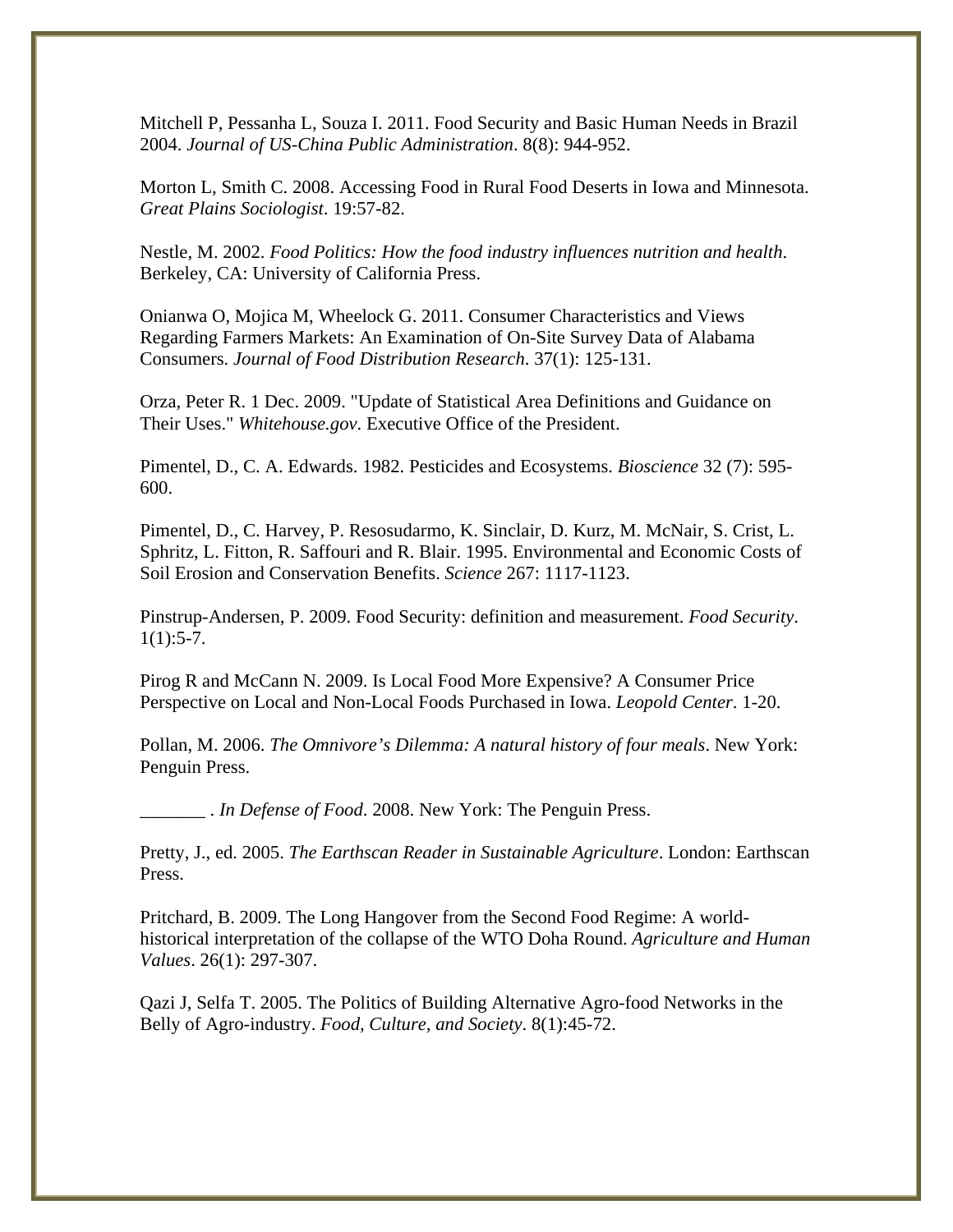Rainey, R. P. G. Crandall, C. A. O'Bryan, S. C. Ricke, S. Pendleton, S. Seideman. 2011. Marketing Locally Produced Organic Foods in Three Metropolitan Arkansas Farmers' Markets: Consumer Opinions and Food Safety Concerns. *Journal of Agricultural and Food Information*. 12(2): 141-153.

SFMNP Overview [Internet]. [Updated 2011 Nov 30]. USDA; [cited 2012 Feb 20]. Available from: http://www.fns.usda.gov/wic/SeniorFMNP/SeniorFMNPoverview.htm.

Shiva V. 2000. *Stolen Harvest: The hijacking of the global food supply*. Cambridge, MA: South End Press.

Smedshaug, C. A. 2010. *Feeding the World in the 21st Century*. New York: Anthem Press.

Smith, A. and Mackinnon, J. B. 2007. *The 100-Mile Diet: A Year of Local Eating*. Toronto: Random House Canada.

Spiertz J. 2009. Nitrogen, Sustainable Agriculture, and Food Security, a review. *Agronomy for Sustainable Development*. 30 (2010) 43-55.

Svenfelt A and Carlsson-Kanyama A. 2010. Farmers' markets—linking food consumption and the ecology of food production? *Local Environment*. 15(5): 453-465.

Swearingen W. 2011. *Environmental City: People, Place, Politics, and the Meaning of Modern Austin*. Austin: University of Texas Press.

Tauger, M. 2011. *Agriculture in World History*. New York: Routledge. 192 p.

Tiemann, T. 2008. Grower-Only Farmers' Markets: Public spaces and third places. *The Journal of Popular Culture*. 41(3): 467-487.

Toler S, Briggeman B, Lusk J, Adams D. 2009. Fairness, Farmers Markets, and Local Production. *Amer. J. Agr. Econ*. 91(5): 1272-1278.

Update of Statistical Area Definitions and Guidance on Their Uses [Internet]. [Updated 2009 Dec 1]. Executive Office of the President- Office of Management and Budget; [cited 2012 Feb 10]. Available from: http://www.whitehouse.gov/sites/default/files/omb/assets/bulletins/b10-02.pdf.

Van der Ploeg, J.D. 2010. The Food Crisis, Industrialized Farming and the Imperial Regime. *Journal of Agrarian Change*. 10(1): 98-116.

Ver Ploeg M. 2010. Food Environment, Food Store Access, Consumer Behavior, and Diet. *Choices*. 25 (3).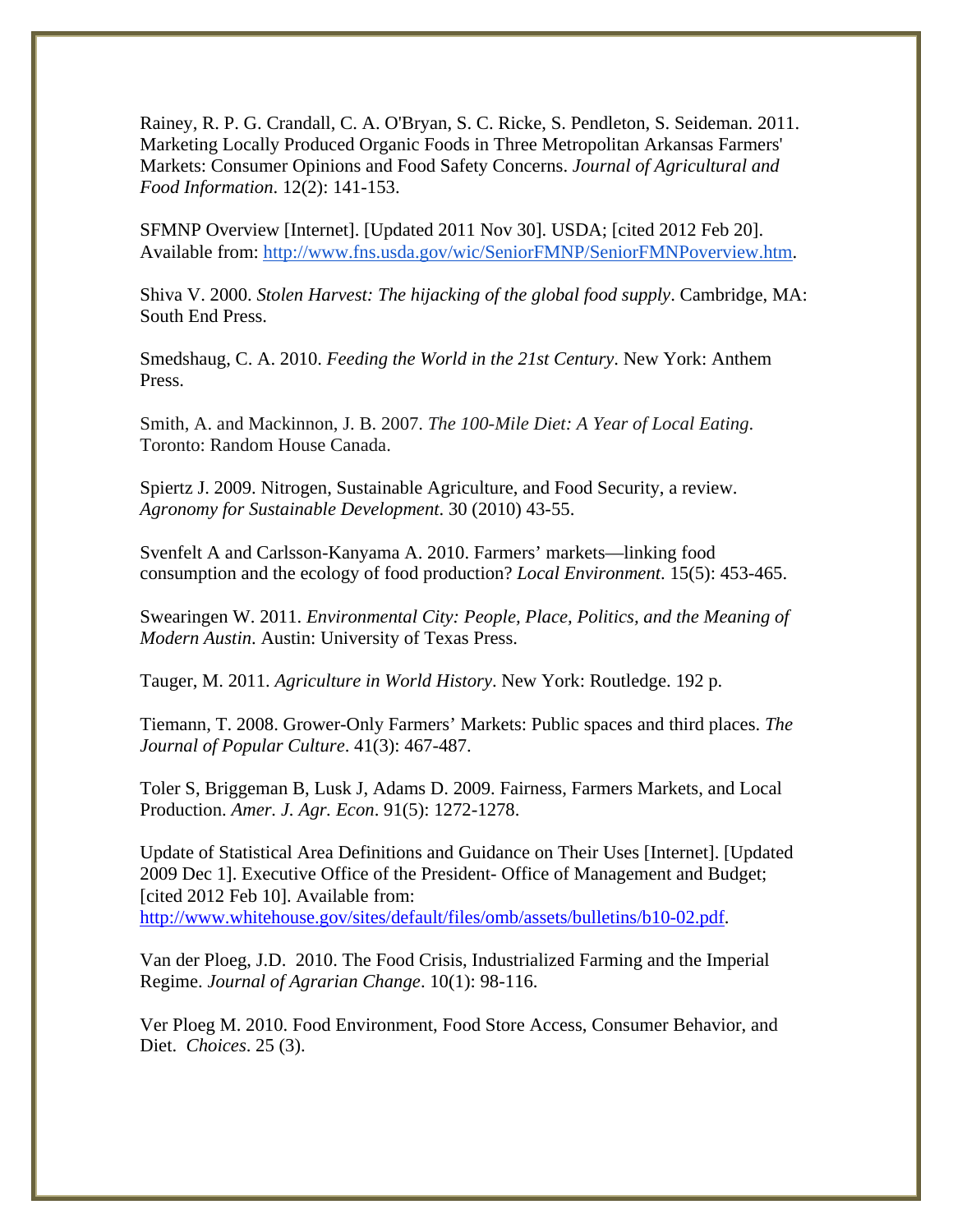Walker R, Keane C R, Burke J G. 2010. Disparities and access to healthy food in the United States: A review of food deserts literature. *Health & Place.* 16: 876-884.

Welcome to GFMA [Internet]. Georgetown Farmers' Market; [cited 2012 Feb 10]. Available from: http://www.gtfma.com/Welcome.html.

What is "Real" Food? [Internet]. [Updated 2011]. Real Food Challenge. [cited 2012 Feb 2]. Available from: http://realfoodchallenge.org/about/realfood

Whole Foods Market: Natural and Organic Grocery [Internet]. c2012. Whole Foods Market IP, L.P.: [cited 2012 Feb 17]. Available from: http://www.wholefoodsmarket.com/

WIC at a Glance [Internet]. [Updated 2011 Nov 30]. USDA; [cited 2012 Feb 20]. Available from: http://www.fns.usda.gov/wic/aboutwic/wicataglance.htm.

Willis, K. 2005. *Theories and Practices of Development*. 1st Ed. New York, NY: Routledge.

Wirzba, N., ed. 2003. *The Essential Agrarian Reader*. 2nd Ed. Lexington: University Press of Kentucky.

Wolf M, Spittler A, Ahern J. 2005. A Profile of Farmers' Market Consumers and the Perceived Advantages of Produce Sold at Farmers' Markets. *Journal of Food Distribution Research*. 36(1): 192-201.

Your Voice for Parks! [Internet]. [Updated 2012]. Austin Parks Foundation; [cited 2012 Feb 10]. Available from: http://austinparks.org.

Zepeda L. 2009. Which little piggy goes to market? Characteristics of US farmers' market shoppers. *International Journal of Consumer Studies*. 33: 250-257.

Zepeda L and Li J. 2006. Who buys local food? *Journal of Food Distribution Research*. 37(3): 1-10.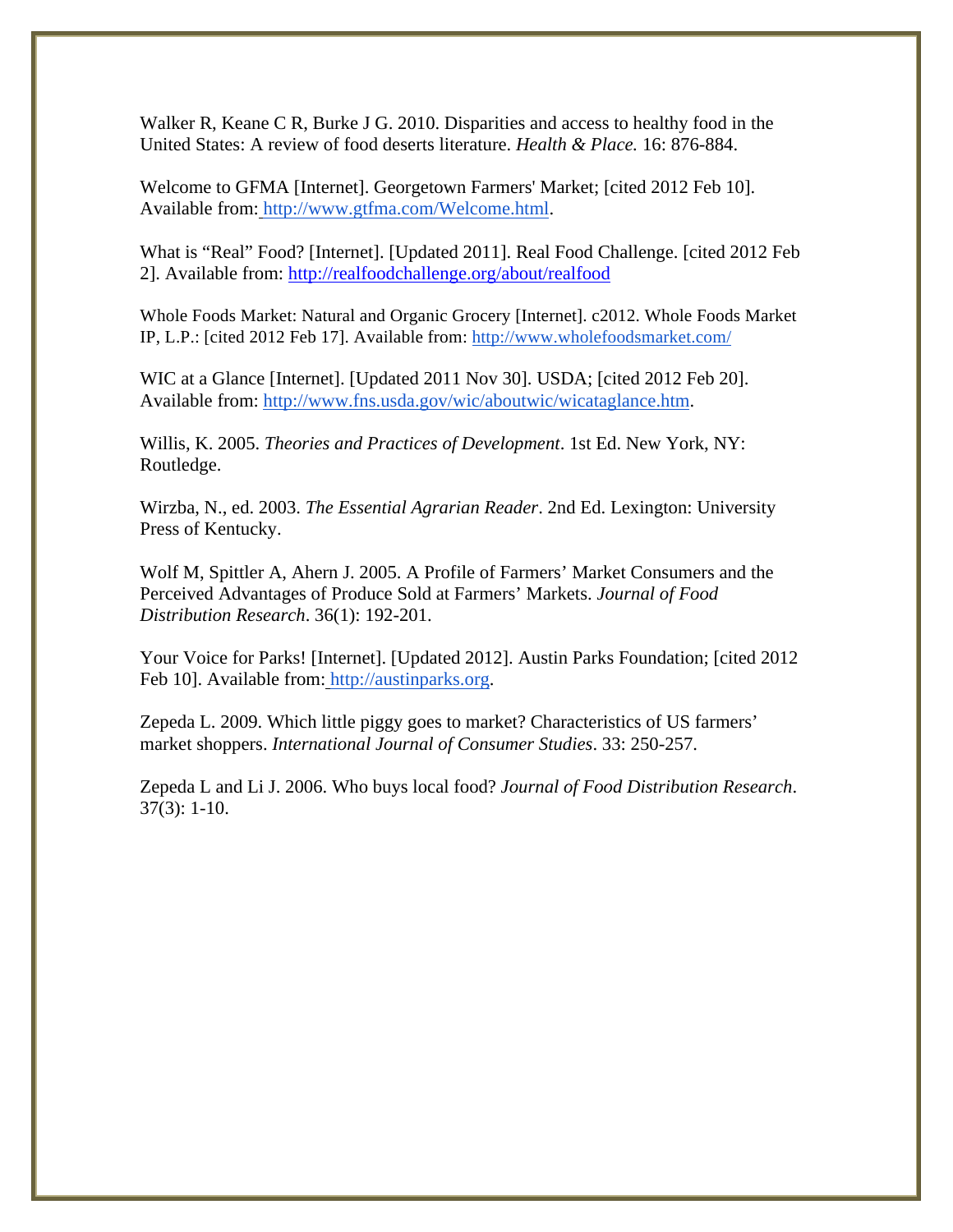#### **Reference Information for Images**

1 Why I literally cannot stomach buying CAFO anymore [Internet]. [Updated 2011 Jul 7]. Butter Believer; [cited 2012 Feb 22]. Available from: http://butterbeliever.com/wpcontent/uploads/2011/07/Dairy\_Cows\_2004.jpg

2 Ocean dead zones in Pacific Northwest are likely irreversible [Internet]. [Updated 2009 Oct 9]. Worldpress.; [cited 2012 Feb 22]. Available from: http://surfchecker.wordpress.com/category/dead-zones/

3 Another Year at the Federal Trough: Farm Subsidies for the Rich, Famous, and Elected Jumped Again in 2002 [Internet]. [Updated 2004 May 24]. The Heritage Foundation.; [cited 2012 Feb 22]. Available from: http://www.heritage.org/research/reports/2004/05/ another-year-at-the-federal-trough-farm-subsidies-for-the-rich-famous-and-electedjumped-again-in-2002

4 Horrigan L, Lawrence R, Walker P. 2002. How Sustainable Agriculture Can Address the Environmental and Human Health Harms of Industrial Agriculture. *Environmental Health Perspectives*. 110(5): 445-56.

5 "Farmers Markets and Local Food Marketing." 2011. United States Depa+rtment of Agriculture: Agricultural Marketing Service. USDA. <http://www.ams.usda.gov >.

6 Banks K. 2011. Framing the Food Landscape of Travis County. [master's thesis]. Austin, TX: The University of Texas.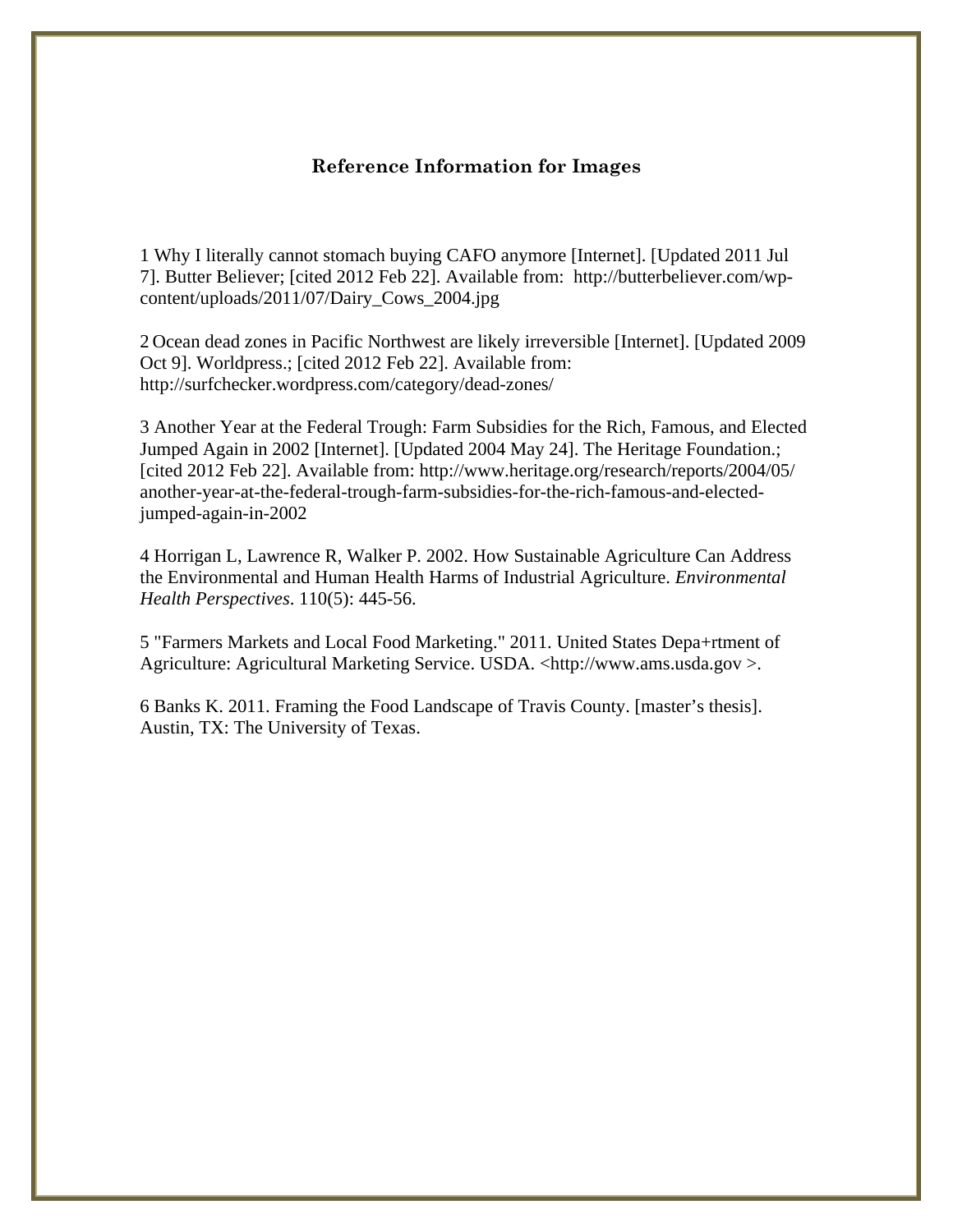**Appendix A: Farmers Market Survey (English)**

# **Farmers Market Survey**

This survey is voluntary and anonymous. You may choose to answer as many or as few questions as you *like. All personal information will remain confidential. This survey takes approx 5-10min., but If you* would like to stop the survey at any time for any reason, you may. You may take your responses with you. If you prefer, you can list your email address and we will email this survey to you.

1. How frequently do you visit this farmers' market?

|                                                                                   | ___ Weekly<br>1-3 times per month<br>2-4 times per year<br>2. Approximately how far (in miles) do you normally travel to this market? ____________ | _____ Other, please specify in the space below: |                                                                                                     |  |
|-----------------------------------------------------------------------------------|----------------------------------------------------------------------------------------------------------------------------------------------------|-------------------------------------------------|-----------------------------------------------------------------------------------------------------|--|
|                                                                                   | 3. What mode of transportation did you use to arrive at the farmers' market today?                                                                 |                                                 |                                                                                                     |  |
|                                                                                   | Car<br>__ Public Transportation                                                                                                                    | ___ Walking<br>____ Bicycle                     | Other                                                                                               |  |
|                                                                                   |                                                                                                                                                    |                                                 |                                                                                                     |  |
| 5. Is distance and/or convenience a factor in your decision to visit this market? |                                                                                                                                                    |                                                 |                                                                                                     |  |
|                                                                                   | Yes<br>N <sub>0</sub>                                                                                                                              |                                                 |                                                                                                     |  |
|                                                                                   | 6. How do you prefer to shop at this farmers' market?                                                                                              |                                                 |                                                                                                     |  |
|                                                                                   | __ with friends                                                                                                                                    | ___ with family                                 | ____ other please explain:                                                                          |  |
|                                                                                   | $\frac{1}{2}$ with pet(s)                                                                                                                          | __ by yourself                                  |                                                                                                     |  |
|                                                                                   | grocery store?                                                                                                                                     |                                                 | 7. In your opinion, are most items more or less expensive at the farmers' market than at your local |  |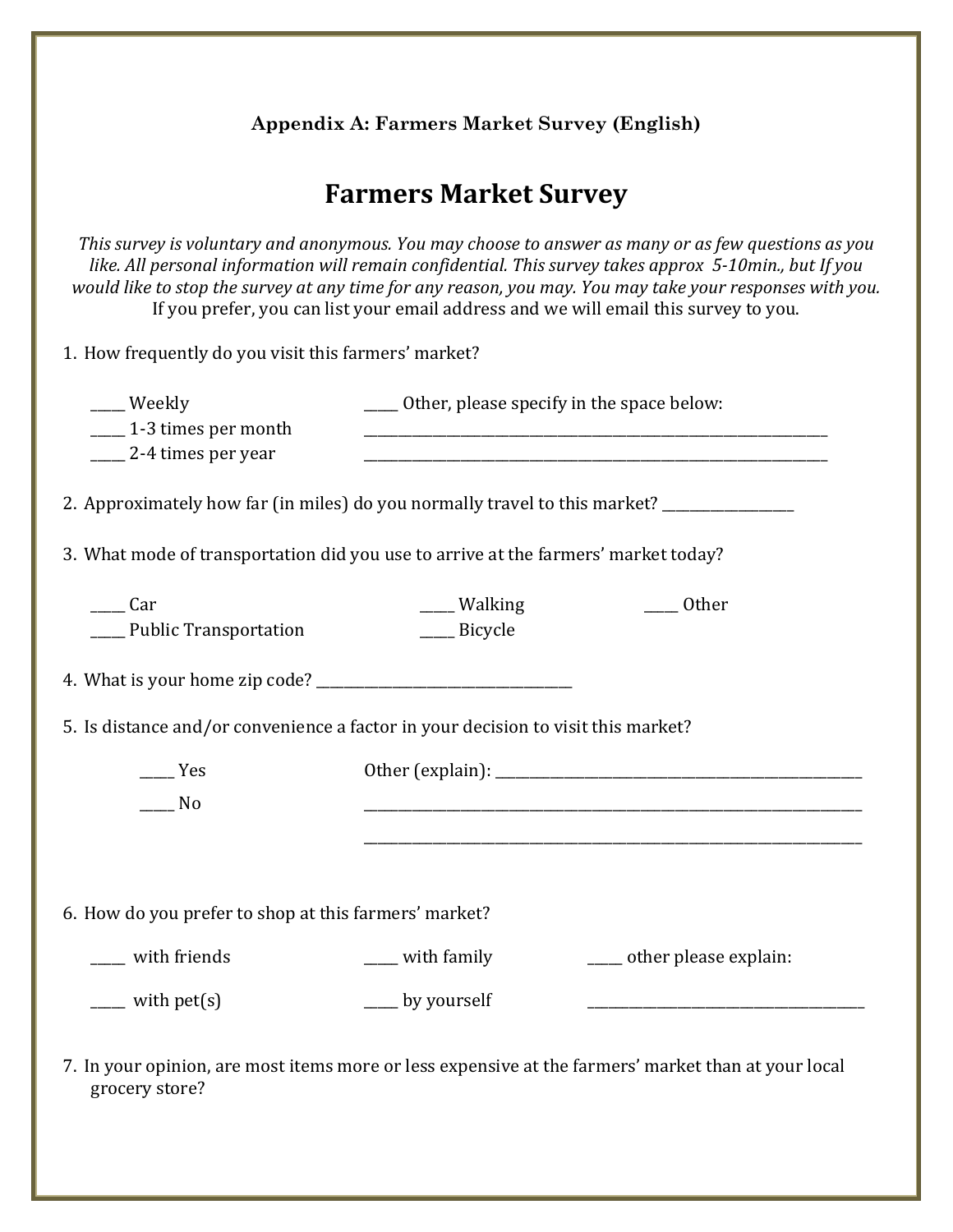8. What is the most important quality or qualities you look for in the items you purchase? (examples: Organic, Local, GMO-free, taste, appearance, selection, etc.) Would you be willing to pay more for these qualities?

9. As briefly as possible, please list the advantages of the following:

Farmers' Market Conventional Grocery Store

10. Is there anything else that you would like to say about this farmers' market or about local/sustainable food?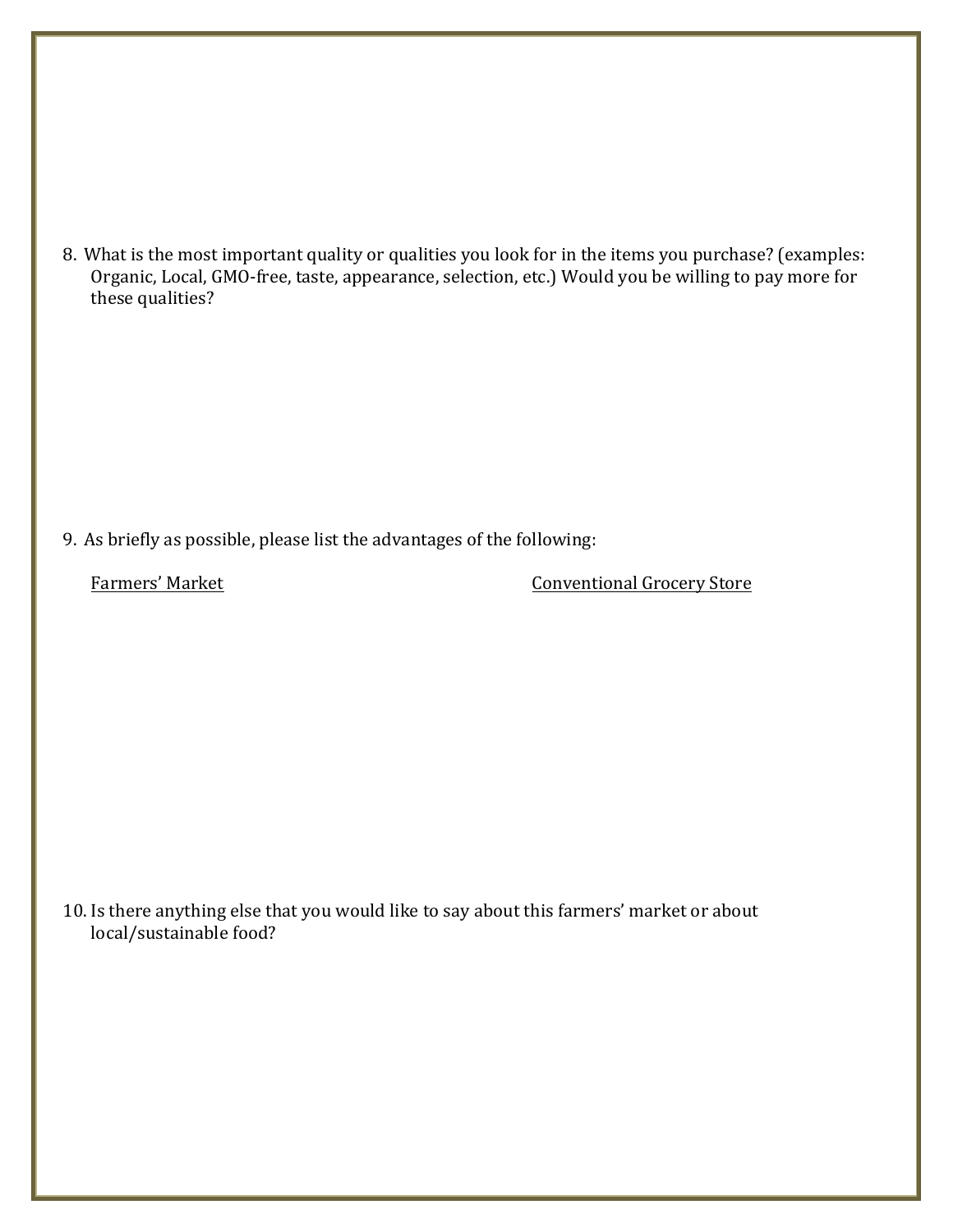# **Appendix B: Farmers Market Survey (Spanish)**

# **Encuesta de Mercados de Productores**

*Esta encuesta es voluntaria y anónima. Usted puede optar por responder a tantas o tan pocas preguntas que desee. Quedará confidencial cualquier dato personal. La encuesta llevará unos 5-10 minutos. Ud. puede dejar de hacer la encuesta en cualquier momento por cualquier motivo y llevársela si quiere. [¿?]*

Si prefiere, puede apuntar su dirección de correo electrónico y le mandaremos esta encuesta por correo.

#### **1¿Con qué frecuencia compra Ud. en este mercado?**

**\_\_\_\_\_ Una vez a la semana**

**\_\_\_\_\_ 1 a 3 veces al mes**

**\_\_\_\_\_ 2 a 4 veces al año**

**\_\_\_\_\_ Otro, favor de especificar a continuación**

- **2. ¿A cuántas millas está este mercado de su casa?**
- **3. ¿Cómo llegó a este mercado hoy?**
	- **\_\_\_\_\_ En coche**
	- **\_\_\_\_\_ A pie**
	- **\_\_\_\_\_ Transporte público**
	- **\_\_\_\_\_ En bicicleta**
	- **\_\_\_\_\_ Otro medio de transporte**

**4. ¿Cuál es el código postal de su casa? \_\_\_\_\_\_\_\_\_\_\_\_\_\_\_\_\_\_\_\_\_\_\_**

**5. ¿Es la distancia y / o conveniencia un factor en su decisión de comprar en este mercado?**

|    | Otro, favor de explicar a continuación: |
|----|-----------------------------------------|
| No |                                         |
|    |                                         |

**\_\_\_\_\_\_\_\_\_\_\_\_\_\_\_\_\_\_\_\_\_\_\_\_\_\_\_\_\_\_\_\_\_\_\_\_\_\_\_\_\_\_\_\_\_\_\_\_\_\_\_\_\_\_\_\_\_\_\_\_\_\_\_\_\_\_\_**

#### **6. ¿De qué manera prefiere comprar en este mercado?**

**\_\_\_\_\_ con los amigos \_\_\_\_\_ solo \_\_\_\_\_ otro, favor de explicar**

**\_\_\_\_\_ con la familia \_\_\_\_\_ con la mascota**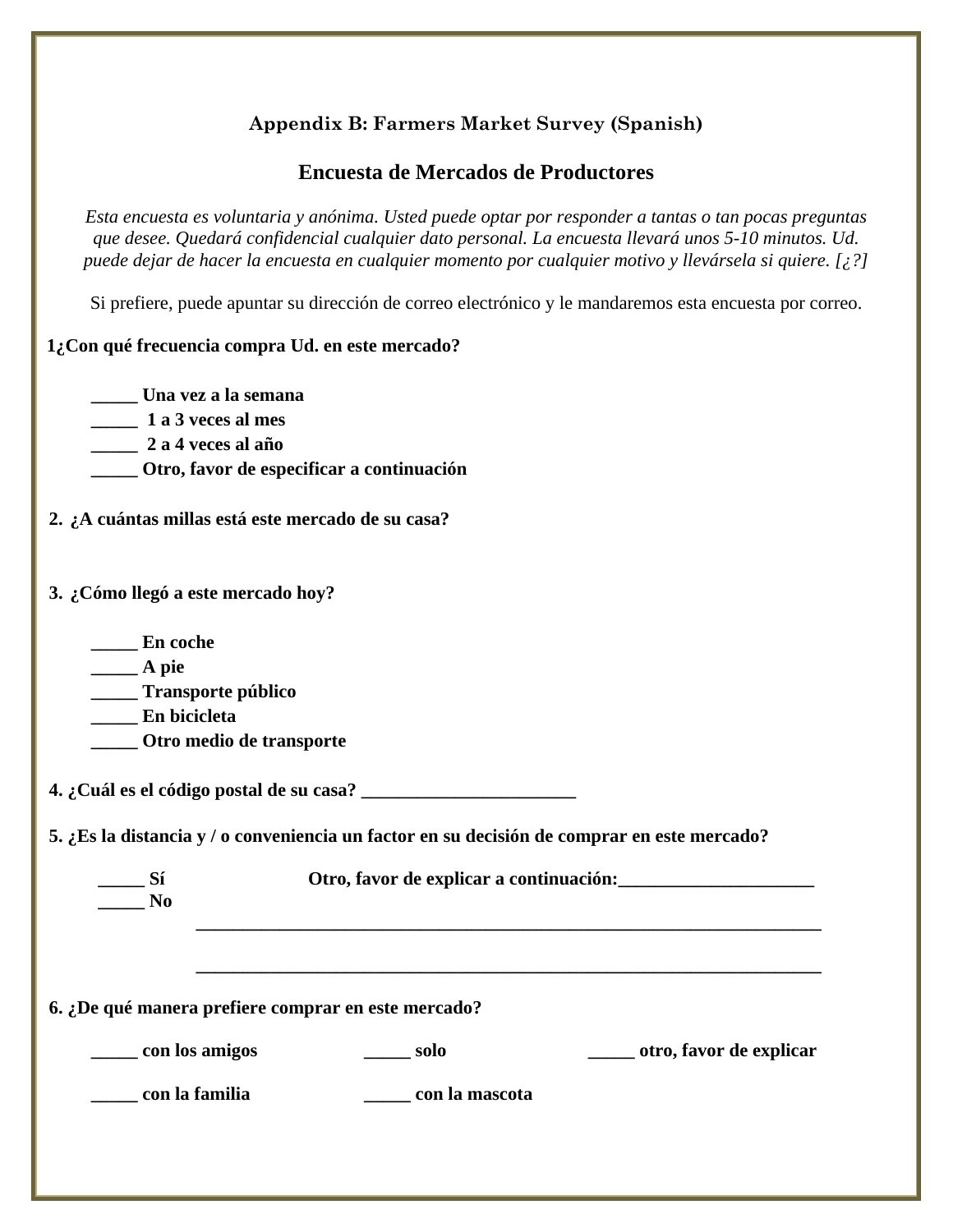**7.En su opinión son los alimentos más o menos caros en este mercado que en el supermercado?** 

**8.¿Qué cualidad (o cualidades) busca Ud. en los productos que compra (por ejemplo: que sean orgánicos, locales, o no transgénicos; o considera el sabor, la apariencia, la selección)?**

**9. Por favor, haga una lista de estos dos tipos de mercado:**

**Un mercado de productores Un supermercado convencional**

**10. ¿Tiene Ud. otro comentario en cuanto a este mercado o sobre la agricultura local o sostenible en general?**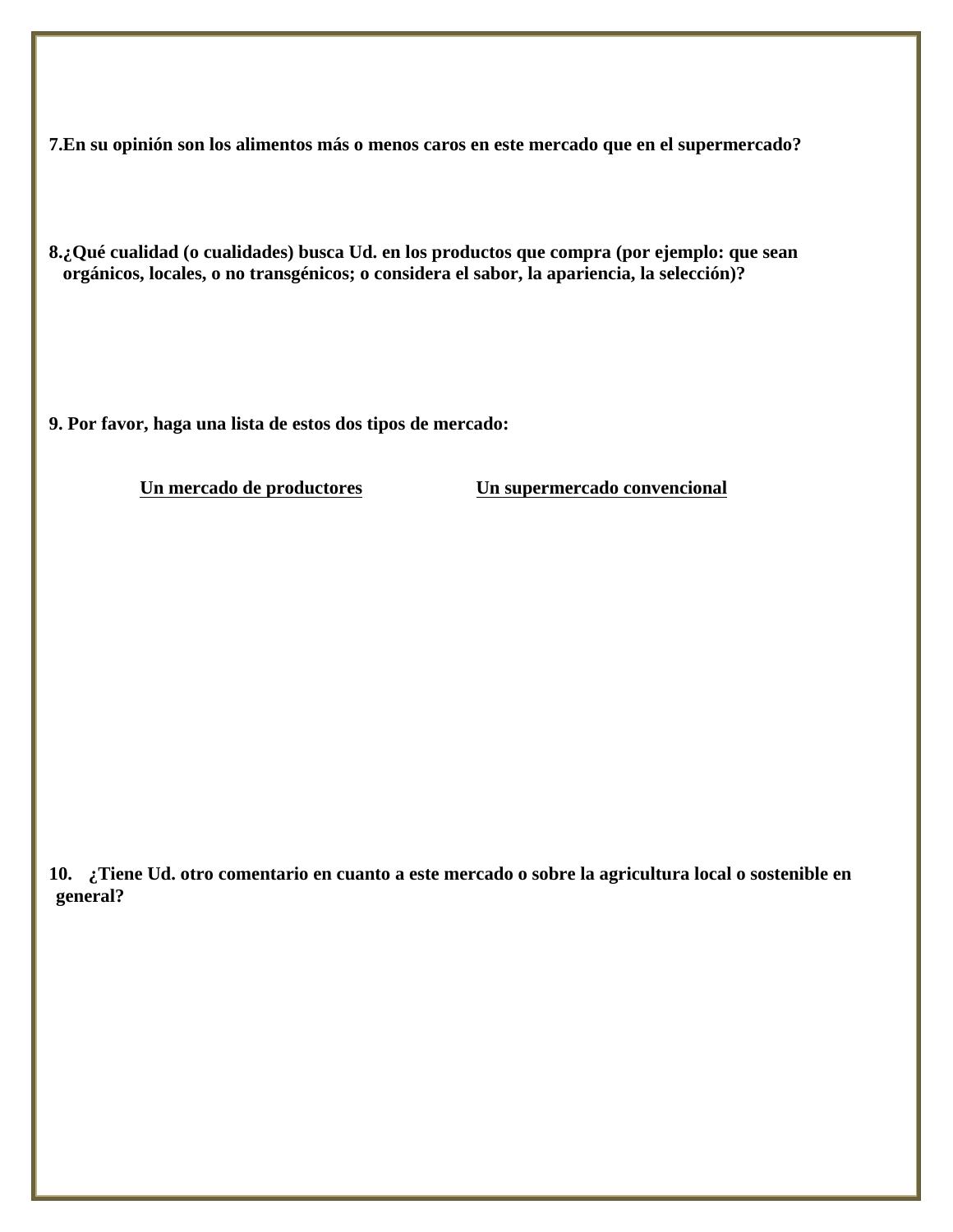# **Appendix C: Field Guide for Price Comparison Study**

# **Price Comparison Study Methods:**

## **At'Farmers''Market:**

1. Select 10-15 items at the FM from at least 7 different vendors.

- 2. Take note of price. Take note if it is on sale or if there are specials.
- 3. Ask the vendor about his/her growing practices.
	- How would they identify or label their practices (e.g. organic, beyond organic, GMO-free, etc.)?
	- Ask for the location of the farm to determine degree of "local".
- 4. Weigh every item in detail (in lbs. and oz.). If the product is in a "bunch" or another unit of measurement, make sure you weigh it to note the difference. We'll be comparing "bunches" at grocery stores and FMs to see who has the heavier "bunch."
- 5. If applicable, make some notes about the quality of the produce. Is it fresh? Wilted? Bruised? Is there damage? Is it brown or grey?

## At HEB and Natural Grocer:

- 1. Select 10-15 "like" items based upon similar growing practices, location, etc.
- 2. Write down the price. Take note if it is on sale.
- 3. Note all similarities and differences between "like" items. For instance, if the FM vendor described their practice as "beyond organic," and the retailer is USDA certified, make sure you take note. If you can find the same item but with different growing practices, make sure you note all differences (for example, if the FM carrots are "chemical free" and at the store they are conventional, take note).
- 4. Make sure to weigh every item in detail (in lbs. and oz.). Also make sure to shake off any excess water weight!
- 5. If applicable, make some notes about the quality of the produce. Is it fresh? Wilted? Bruised? Is there damage? Is it brown or grey